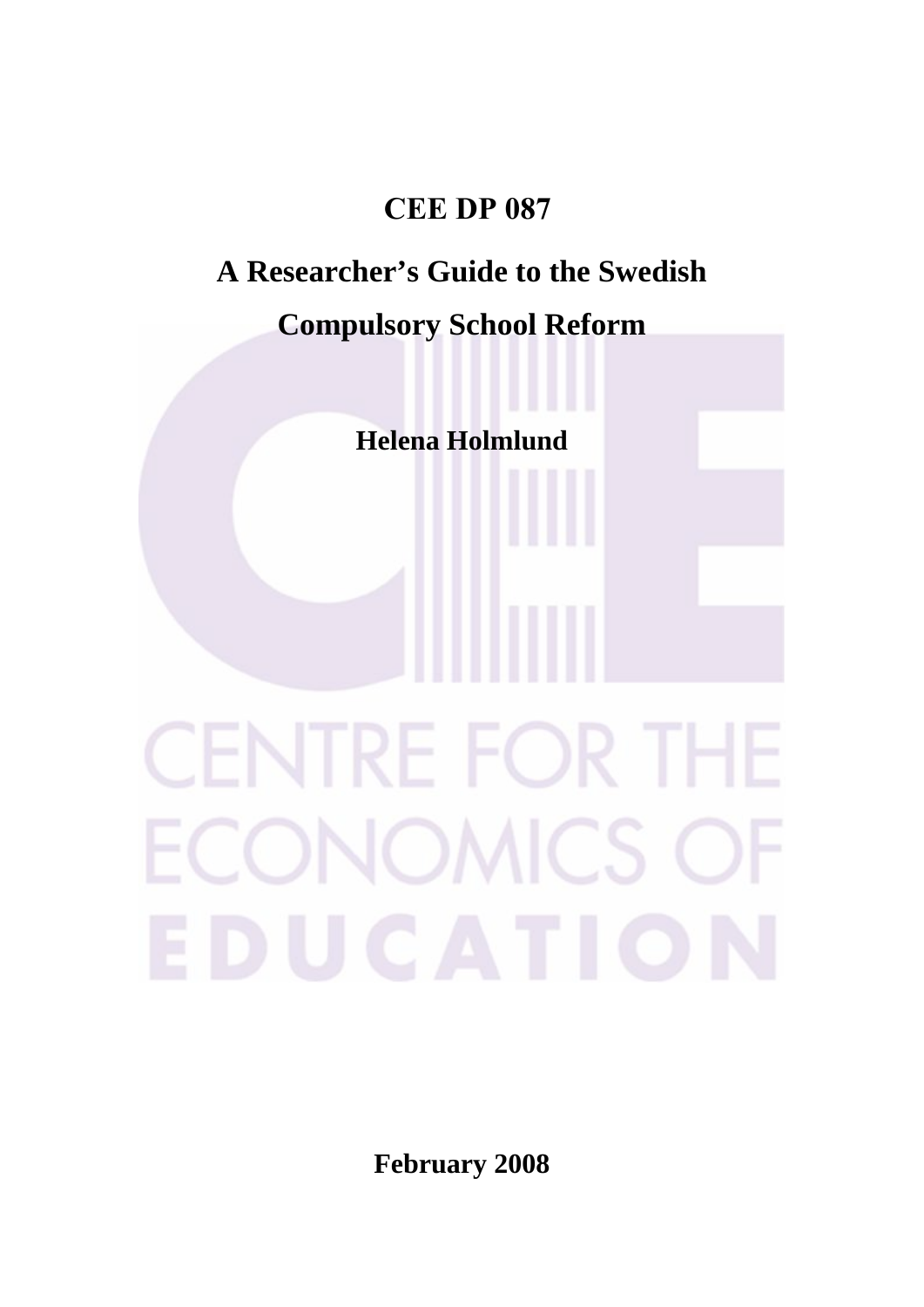Published by Centre for the Economics of Education London School of Economics Houghton Street London WC2A 2AE

© Helena Holmlund, submitted July 2007 February 2008 ISBN 978-0-85328-194-8

The Centre for the Economics of Education is an independent research centre funded by the Department for Children, Schools and Families. The views expressed in this work are those of the author and do not reflect the views of the DCSF. All errors and omissions remain the authors.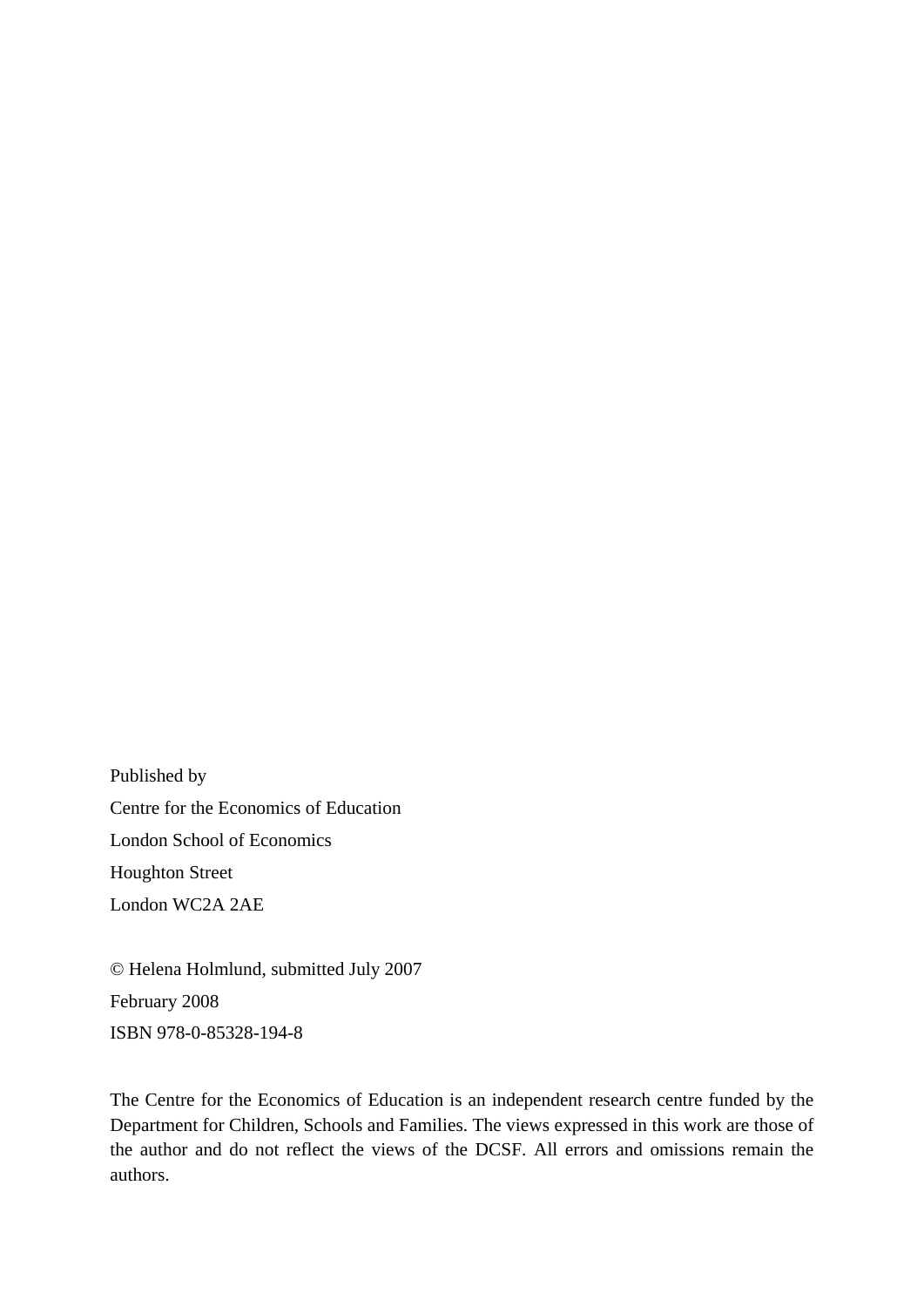#### **Executive summary**

A recent development in the economics literature makes use of natural experiments such as educational reforms in order to causally identify returns to education (both pecuniary and non-pecuniary). One of the reforms used in the literature is the Swedish compulsory school reform, that in the 1950s and 60s extended compulsory education from seven to nine years. The reform was rolled out gradually across the country's municipalities, and this design has inspired researchers to use the variation over time and across regions in a differences-indifferences approach in order to estimate the effect of education on different outcomes. This paper provides a guide to researchers who are interested in the Swedish compulsory school reform: it describes the institutional context and the introduction of the reform, discusses the data sources available for quantitative analysis of reform effects, performs some baseline empirical analysis and tests as to whether the reform is a valid instrument for education.

 Several different data sources are available to researchers who wish to perform a micro-level empirical analysis of the effects of the reform. In this paper, the focus is on administrative data originating from Statistics Sweden, which do not contain information on type of school system, but in which we can assign individuals to the reform based on year of birth and municipality of residence. This way of assigning reform status to individuals is validated by matching it to an alternative data source, containing information on reform participation collected on individual level. With two independent measures of the reform coding at hand, the degree of attenuation bias due to measurement error can be approximated: estimates of the lower bound of attenuation bias are in the range of 0.66-0.91.

 The empirical analysis shows a baseline estimate of the effect of the reform on years of education of around 0.13 for women and 0.21 for men. These estimates are likely downward biased due to measurement error, but provide a lower bound of the effect. Estimates of the upper bound of the reform effect are considerably higher: 0.44 for women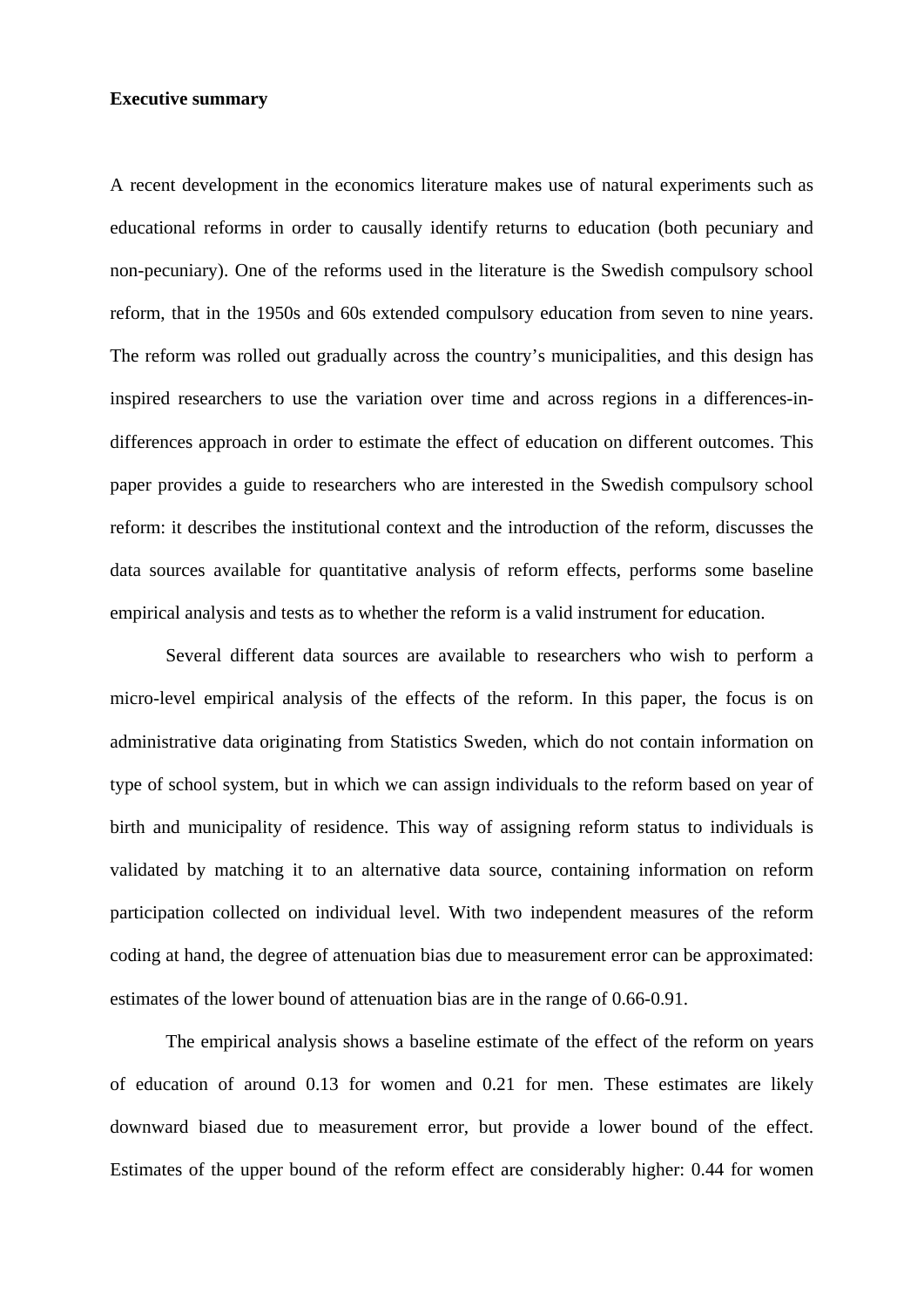and 0.61 for men. The main focus of the empirical analysis, however, is on the reform as a potential instrument for education. Since years of education is likely correlated with many unobserved factors also determining an individual's labour market success, it is hard to find a causal estimate of the returns to education. Educational reforms provide researchers with a "natural experiment" and allow for a research design where individuals in the new system are compared to a "control group" of individuals in the old system. The underlying assumption is that the implementation of the educational reform is uncorrelated with unobserved individual characteristics. The paper therefore performs a series of tests in order to better understand whether the Swedish educational reform is a valid instrument for education. In order to be a valid instrument, the reform should be a strong predictor for years of education, and be uncorrelated with unobserved factors determining the individual's educational success (the reform should be exogenous).

 First, the findings show that the reform passes the tests for "weak instruments" and is a strong predictor for years of education. And second, when it comes to reform exogeneity, tests introducing parental education variables and region-specific trends, indicate that estimates are rather sensitive to the inclusion of trends. Therefore, empirical analysis of the Swedish compulsory school reform in an instrumental variables setting should carefully examine the role of region-specific trends.

 A final remark on the use of the Swedish compulsory school reform as an instrument for education is that it affected the lower end of the educational distribution, and results based on this source of variation can therefore not be generalized to the full range of educational outcomes.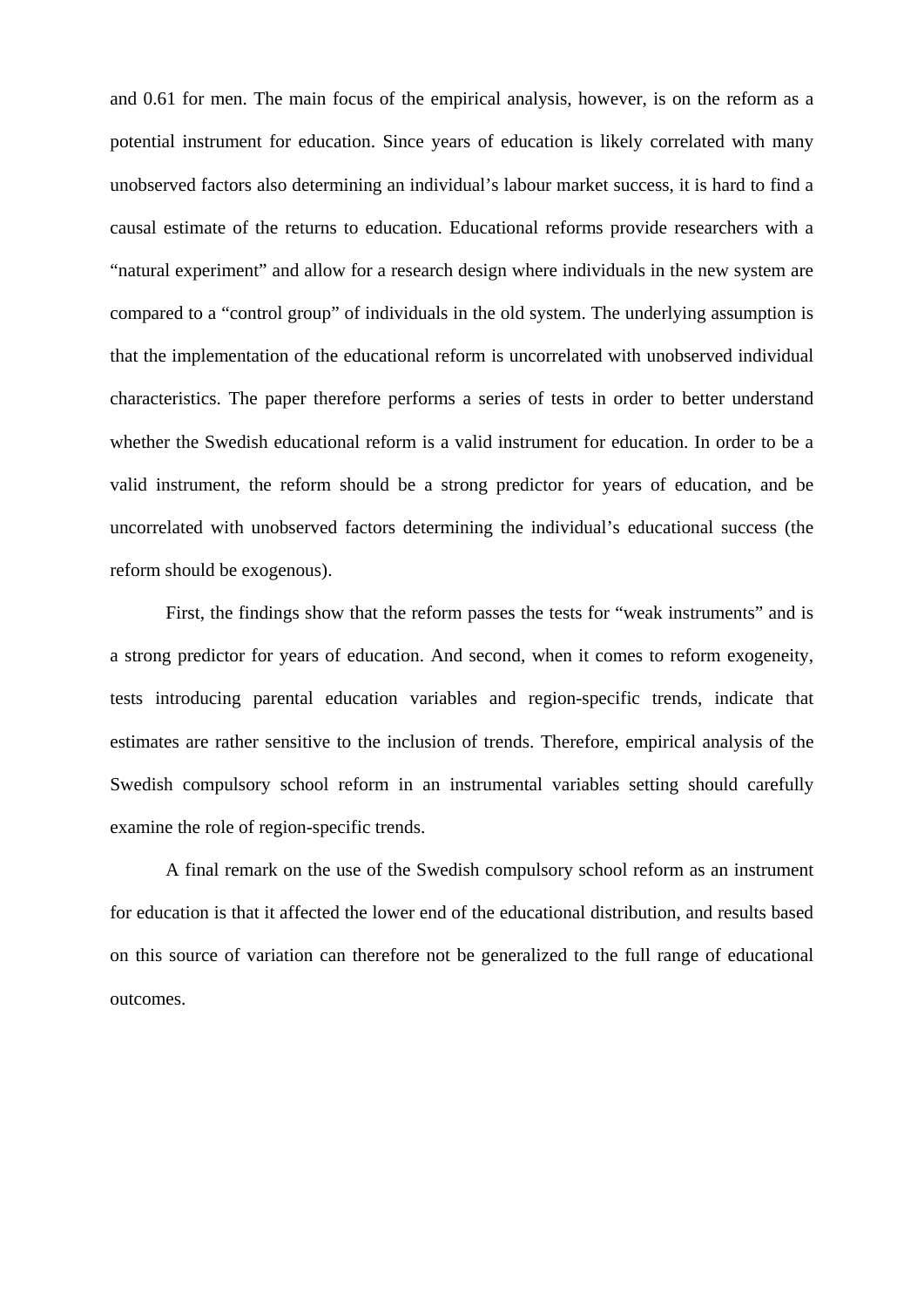# **A Researcher's Guide to the Swedish Compulsory School Reform**

# **Helena Holmlund**

| 1.             | <b>Introduction</b>                                                        | $\mathbf{1}$ |
|----------------|----------------------------------------------------------------------------|--------------|
| 2.             | <b>The Swedish Reform</b>                                                  | $\mathbf{3}$ |
| 3.             | For Quantitive Analysis: Which Municipalities Implemented, and When?       | 5            |
|                | The IS data                                                                | 5            |
|                | The Swedish level of living                                                | 6            |
|                | Register data from Statistics Sweden                                       | 6            |
| 4.             | Data                                                                       | 8            |
| 5.             | An Analysis of the Swedish Compulsory School Reform                        | 10           |
|                | Descriptive statistics                                                     | 10           |
|                | <b>Baseline</b> estimates                                                  | 11           |
|                | The reform as an instrument for education                                  | 14           |
| 6.             | <b>Conclusions and Recommendations</b>                                     | 24           |
| 7.             | <b>Checklist for Using Educational Reforms as an Instrumental Variable</b> | 26           |
|                | <b>References</b>                                                          | 27           |
| <b>Figures</b> |                                                                            | 30           |
| <b>Tables</b>  |                                                                            | 31           |
|                | <b>Appendices</b>                                                          | 38           |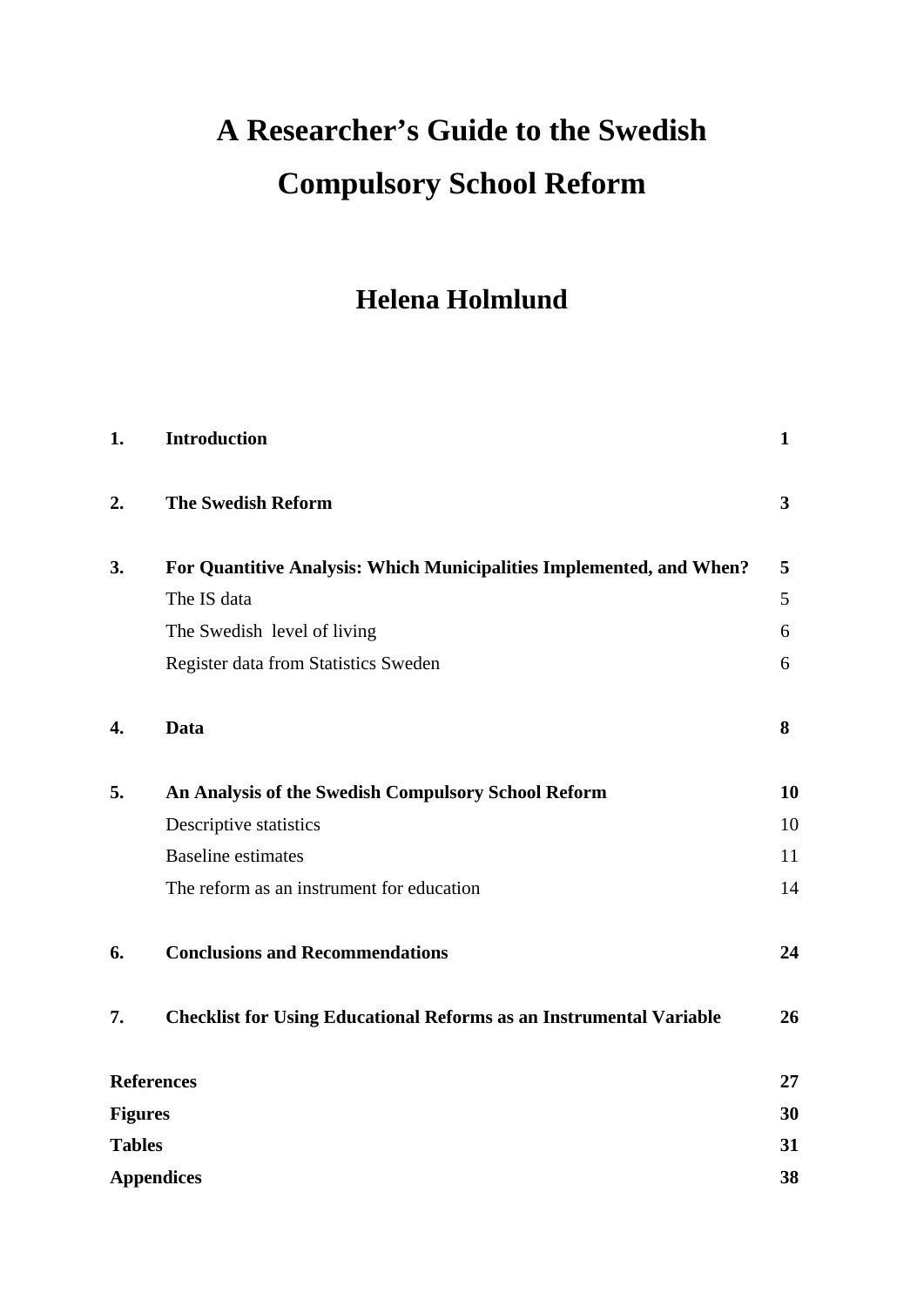# **Acknowledgments**

Helena Holmlund is a Research Economist at the Centre for Economic Performance, London School of Economics and an Associate at the Centre for the Economics of Education.

Thanks to Anders Björklund, Mikael Lindahl, Olmo Silva and participants at the CEE group meeting at LSE for helpful comments. Thanks also to Anders Björklund, Valter Hultén and Mikael Lindahl for help with the coding of the reform, and to Mårten Palme for sharing the IS data. Part of the research has been financed by the Swedish Council for Working Life and Social Research, and their support is gratefully acknowledged.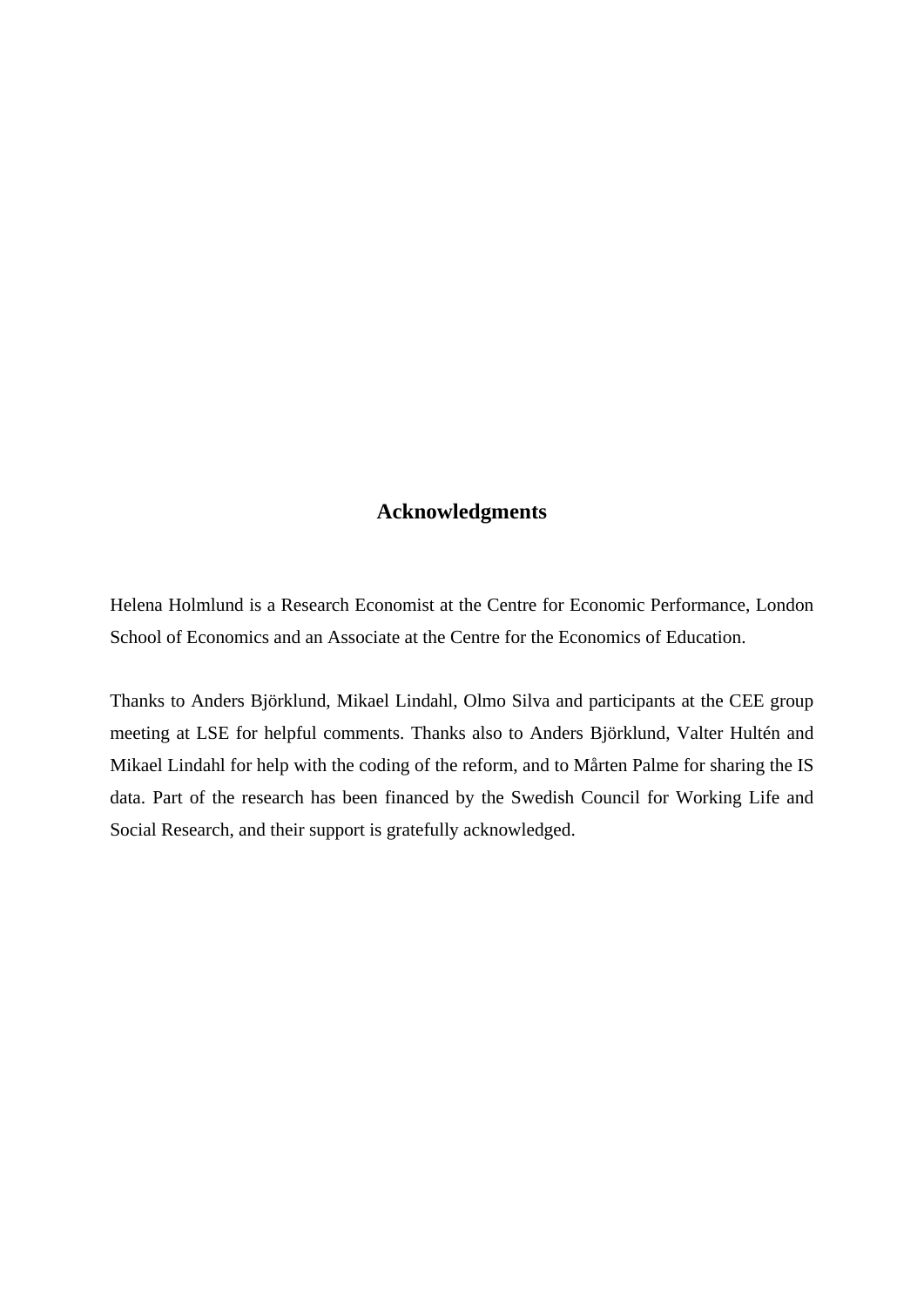#### **1. Introduction**

In recent years the economics literature has been enriched by a growing number of studies focusing on educational reforms when assessing the effect of education on different socioeconomic outcomes. In the 25 years following the Second World War, many western European countries undertook major educational reforms with the main purpose of extending compulsory education. Countries in Scandinavia, continental Europe and the United Kingdom, with different traditions of educational policy, were all part of this widespread expansion (Viarengo 2007). The strong economic growth in the post war era created a demand for a higher skilled workforce, and in some countries, for example Sweden, there was also a strong push for reforming the education system in order to increase equality of opportunity. The European experience was also a reflection of an earlier development in the United States, where compulsory school attendance and child labour laws were enacted throughout the states in the early decades of the  $20<sup>th</sup>$  century.

Sweden, one of the reform countries in Europe, extended compulsory education gradually across the country, starting in the late 1940s. The reform was implemented in different municipalities at different points in time, meaning that for a given birth cohort some individuals went through the old seven-year school and others went through the new school, comprising of two more years. Similar gradual expansion paths were also adopted in the other Scandinavian countries, and the design of these reforms has inspired to several recent studies that exploit the variation across regions and over time as a potential source of exogenous variation in education (Meghir and Palme 2005, Black et al. 2005, Pekkarinen et al. 2006). Closely related to these papers is the U.S. literature, which with a similar methodological approach studies the compulsory school leaving ages across U.S. states (see for example Lochner and Moretti 2004 and Llleras-Muney 2005). Thus, compulsory school reforms open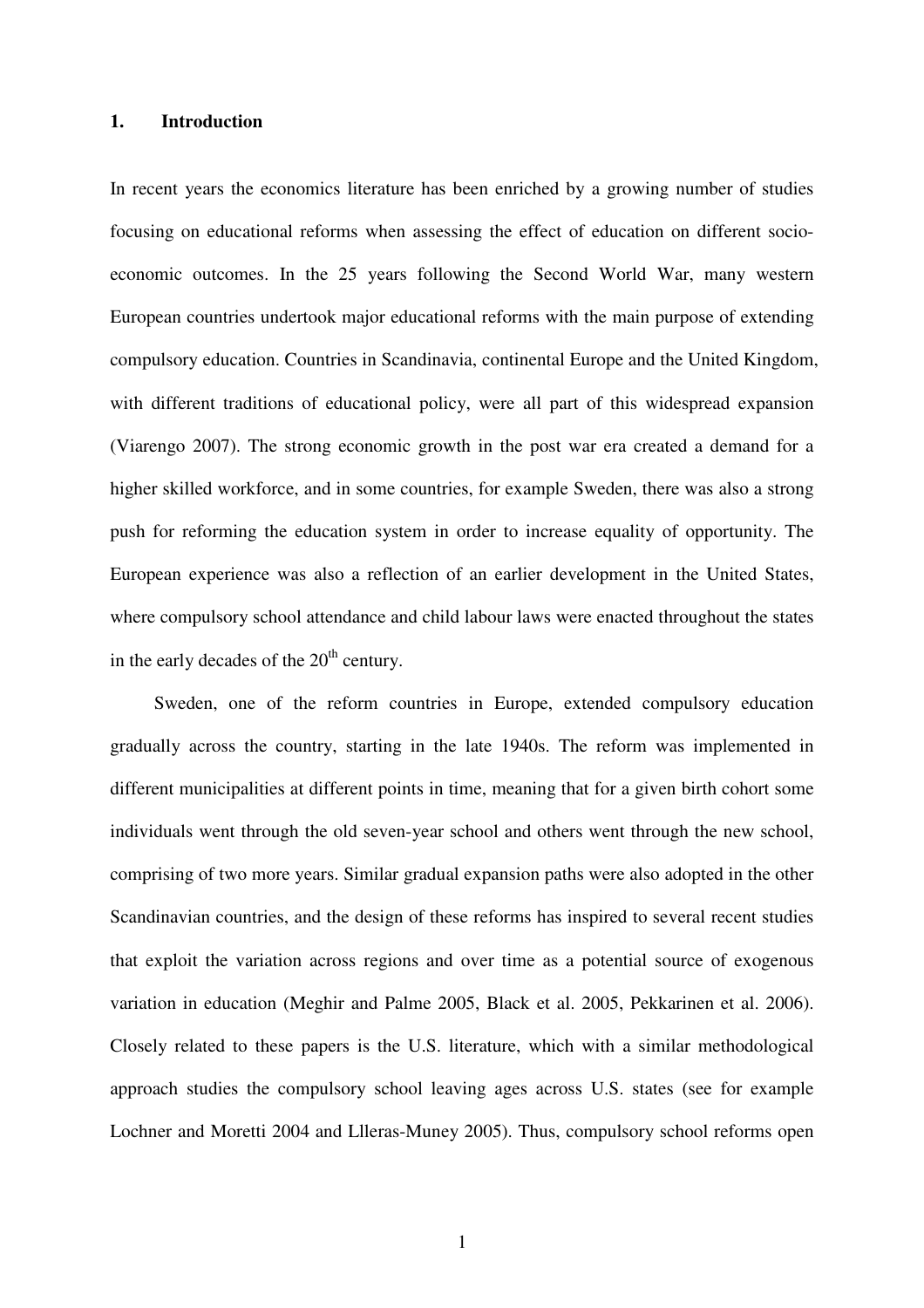up for many different applications following this recent literature using the reforms as instruments for education.<sup>1</sup>

 This paper aims at describing and exploring the Swedish educational reform; it provides a background to existing papers based on the reform, but also to future studies where it might be used. A main contribution is to document the data sources used for constructing a coding of reform municipalities, and to perform a reliability analysis of the reform coding using alternative data sources. Moreover, I describe the Swedish reform implementation and its political background, and discuss and evaluate whether the reform is a valid instrument for education. In particular, there will be a strong focus on whether the reform is to be considered as exogenous.

 The remainder of the paper unfolds as follows: section 2 describes the Swedish compulsory school reform, section 3 presents an introduction to how a coding of the reform has been obtained and section 4 briefly introduces the data. Section 5 studies the effect of the reform on educational outcomes, discusses the validity of the reform as an instrument and clarifies how IV estimates of returns to education should be interpreted. Section 6 offers conclusions. For more detail, the appendix contains a careful description of the coding of reform, and a reliability analysis of this coding.

 $\overline{a}$ 

<sup>&</sup>lt;sup>1</sup> There is a long tradition in empirical labour economics of studying wage returns to education, and a more recent focus also on non-pecuniary returns. These studies all face the same challenge, that is, how to control for unobserved ability or other unobserved factors that are correlated with education and also with the outcome of interest. One remedy to this problem has been to make use of some exogenous source of variation in education, typically in the form of a natural experiment. There are a number of well-known examples, for example Acemoglu and Angrist (2000), Angrist and Krueger (1991), Black et al. (2005), Chevalier (2004), Currie and Moretti (2003), Lleras-Muney (2005), Locher and Moretti (2004), Maurin and McNally (2005), Meghir and Palme (2005) and Oreopoulos et al. (2006). The outcomes in the studies mentioned above all range from the pecuniary return to education, to effects on mortality, crime, birth outcomes and the education of the children (the intergenerational effect of education).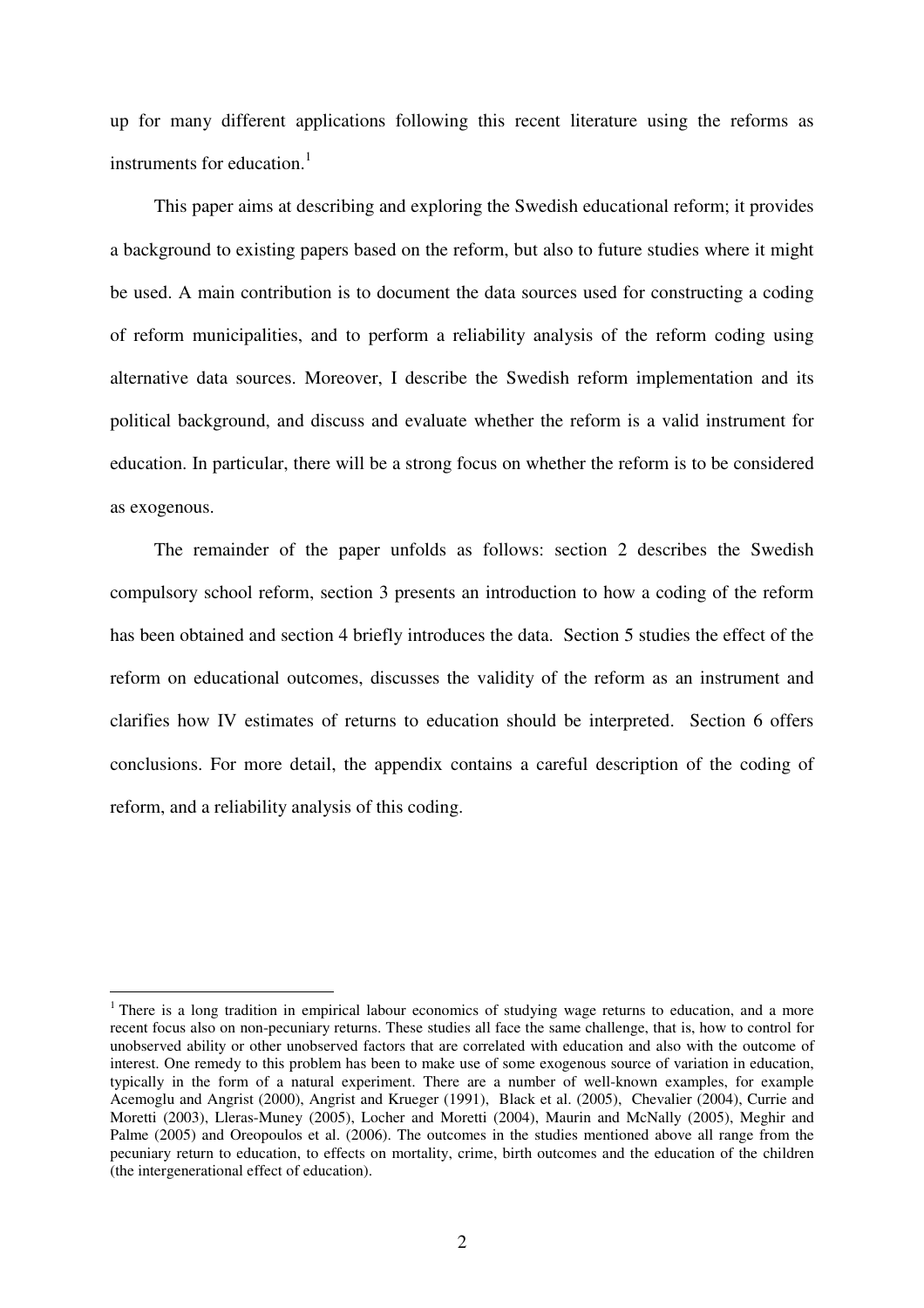#### **2. The Swedish Reform**

The Swedish educational reform, both the initiating debate and its aftermath, is carefully described in the work by Marklund (1980, 1981). Detailed information can also be found in a report by the National Board of Education (1960). The following brief description builds on these sources, which are recommended for further details on the topic.

In 1946, a parliamentary committee (*1946 års skolkommission*) was given the task to analyse the Swedish school system and to develop proposals and guiding principles for the future compulsory school. At this time, in general pupils went through grades 1 to 4 or 1 to 6 in a common school (*folkskolan*). In either fourth or sixth grade, more able students were selected (based on past performance) for the five or three/four year long junior-secondary school (*realskolan*). Remaining students stayed in the common school until compulsory education was completed. In most cases, compulsory education comprised of seven years, but in some municipalities, mainly the big cities, the minimum was eight years. Two years after the appointment of the committee, in 1948, the committee released its proposals. The main suggestion was to introduce a nine-year compulsory school, where pupils were kept together in common classes longer than in the earlier school system. As a compromise between the opponents of early tracking and its advocates, the committee proposed tracking in  $9<sup>th</sup>$  grade; pupils would follow either a vocational track, a general track, or a theoretical track preparing for upper-secondary school. The  $9<sup>th</sup>$  grade streaming was later abandoned in favour of a completely comprehensive system.

The purposes underlying the proposal were among others to postpone the tracking decision to higher grades, in an effort to increase equality of opportunity, and to meet the demand for junior secondary education among the baby boom cohorts of the mid 1940s. To evaluate the appropriateness and whether the proposed nine-year comprehensive school would serve its purpose, the committee suggested that an "experiment" would take place,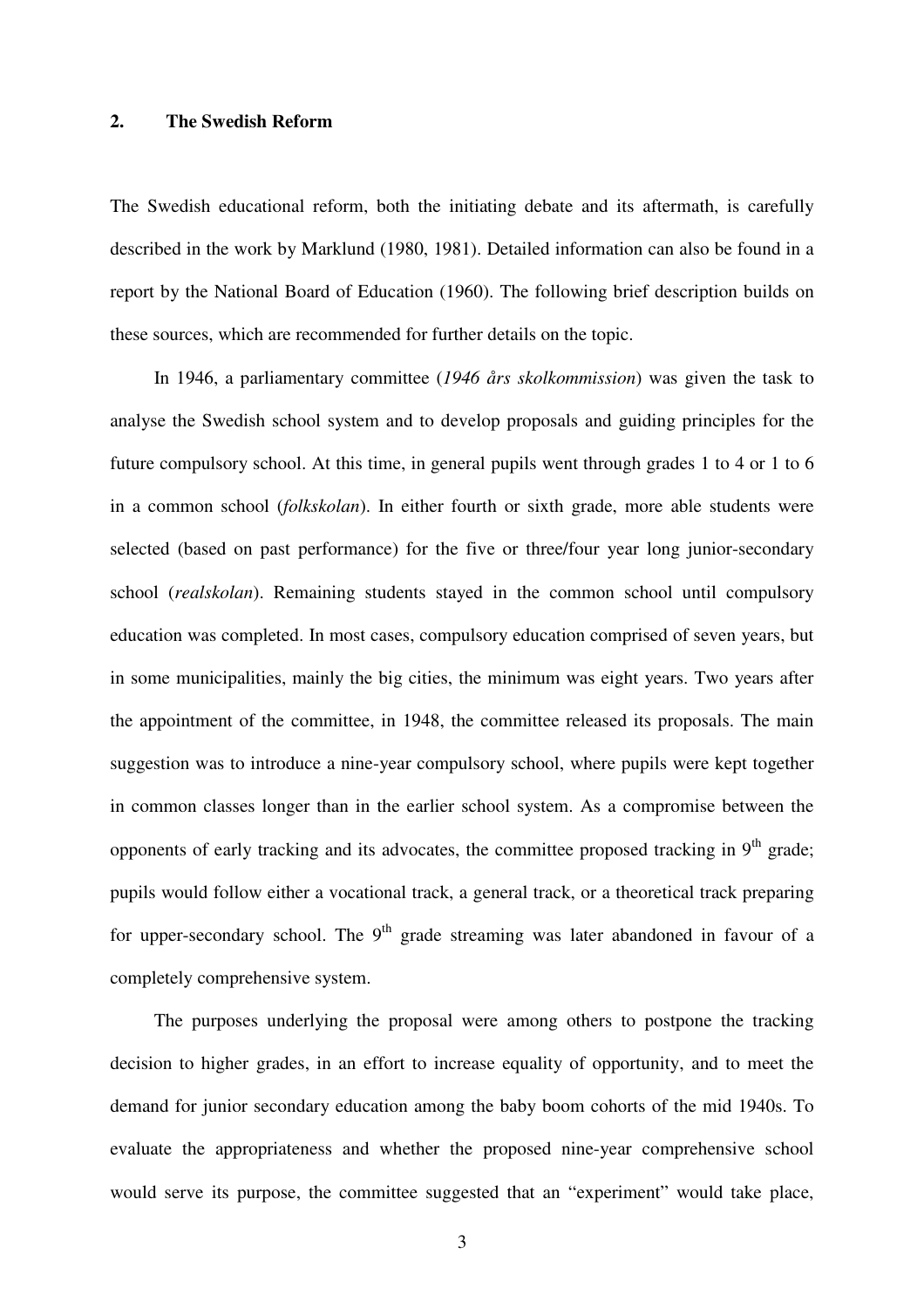where during an assessment period some municipalities and schools would implement the new school system such that the results could be scrutinized before further decisions were made.

The assessment programme came to start in 1949/1950. The new comprehensive school was to be introduced throughout a whole municipality, or in certain schools within a municipality. Following the 1948 proposal of the parliamentary committee, a number of municipalities had declared interest in reforming their comprehensive schools. For this reason, 264 municipalities (out of around 1000) were asked if they were willing to introduce the nine year school immediately or within a few years. The municipalities that were approached had either shown interest in the reform or expanded their junior secondary school to four years. 144 municipalities showed interest in the reform. 14 municipalities were selected for the first year of the assessment (1949/50), all of those were required to have an eight year comprehensive school already.

The following years, the National Board of Education continued with the implementation of the reform. Year by year, more municipalities joined the reform assessment programme. Municipalities that wanted to take part in the reform were asked to report on their population growth, on the local demand for education, tax revenues and local school situation. For example, the availability of teachers, the number of required teachers for the nine year comprehensive school, and the available school premises were explored. The National Board of Education took these municipality characteristics into account when deciding on their participation. In general, implementation of the reform started in grades 1 and 5, the following year covering grades 1, 2, 5 and 6 and so on. From 1958 the reform was introduced in grades 1-5 already from the starting year.

 Apart from extending compulsory education from seven years to nine years, and to postpone tracking, the educational reform was also pedagogical and affected the curriculum

4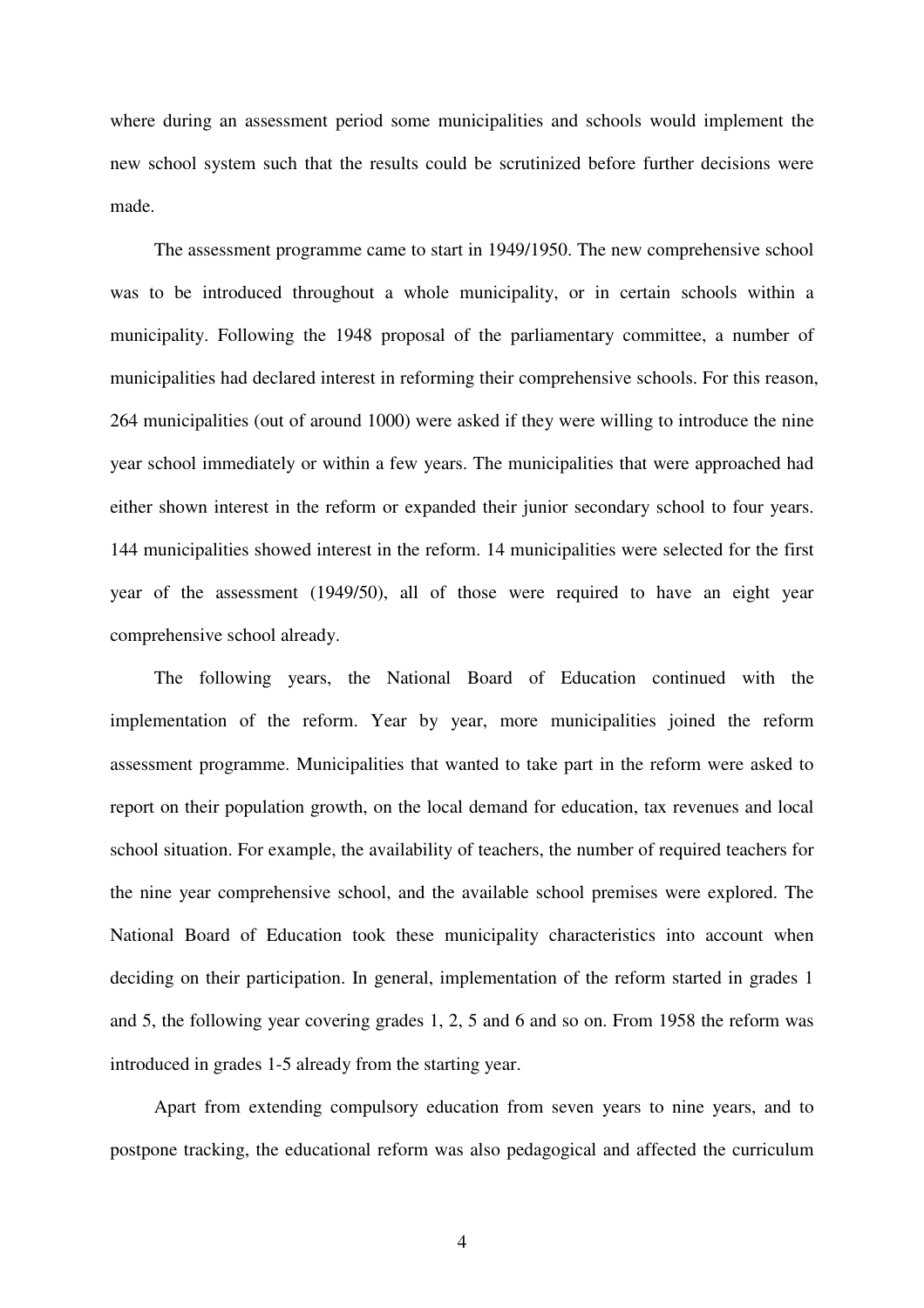somewhat. The main change of the curriculum was that English was introduced in  $5<sup>th</sup>$  grade in the new comprehensive school, while this was not necessarily a compulsory subject in the old school system. The school starting age was set at the year the child turned seven in both the old and new comprehensive school.

 The assessment period was also accompanied by financial support to families and to municipalities that implemented the reform. A universal child allowance was introduced in 1948 and implied support for children until the age of 16. In reform municipalities, a meanstested scholarship compensated families for foregone earnings from keeping their children longer in school, and municipalities were compensated with ear-marked money from the central government for the increased costs following the expansion of mandatory education.

 In 1962, the parliament came to a final decision to permanently introduce the nine-year school throughout the country. At this point, the implementation came to be a matter for each municipality; by 1969 they were obliged to have the new comprehensive school running. Since the timing was much in the hands of each municipality, the implementation was far from a randomized experiment, but nevertheless provides a source of variation in schooling laws that may be fruitfully explored by the empirical researcher.

#### **3. For Quantitative Analysis: Which Municipalities Implemented, and When?**

Since the educational reform provides a potential source of exogenous variation in education, I take a closer look at the available data. There are, to the best of my knowledge, three different micro data sets available to study reform effects on individual outcomes:

## *The IS data*

It is possible to use the IS (individual statistics) data, from the Institute of Education at Gothenburg University (Härnqvist 2000). The data stem from surveys, conducted in  $6<sup>th</sup>$  grade, of around 10 percent of the cohorts born in 1948 and 1953. When these data were collected,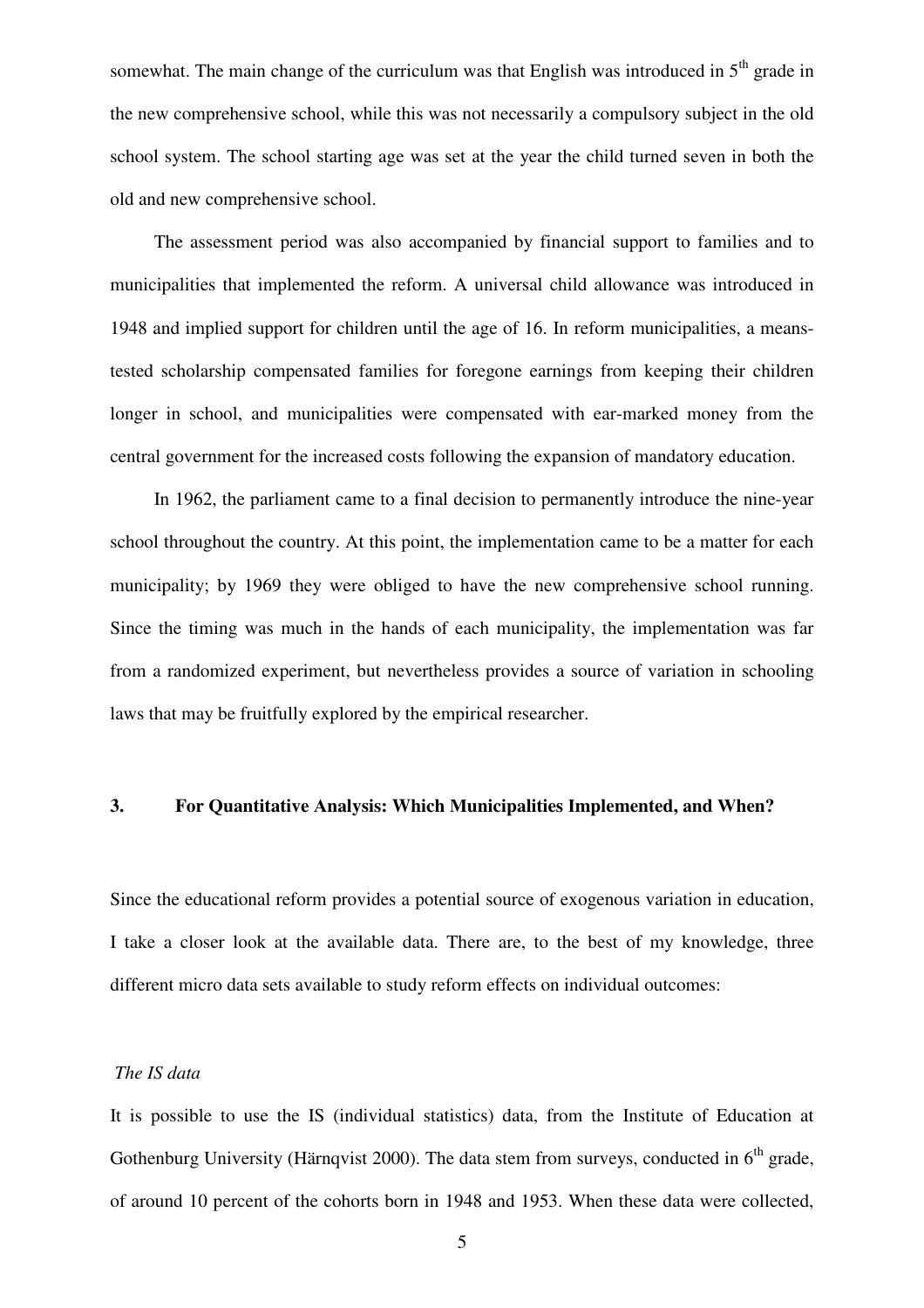information on type of school (the old comprehensive or the new nine-year compulsory school) that each individual attended was recorded, based on information provided by the local school. This is the data set explored in Meghir and Palme's (2005) work on the Swedish compulsory school reform.

#### *The Swedish Level of Living Survey*

The Swedish Level of Living Surveys, based on random samples of the Swedish adult population, have been conducted in 1968, 1974, 1981, 1991 and 2000 (Erikson and Åberg 1984). The surveys ask specifically whether an individual went through the old comprehensive school or the new nine year school. These data have been used by Jasmina Spasojevic (2003) in her work on the effects of education on health. Unfortunately, the sample size of LLS is not big enough to allow for precisely estimated differences-indifferences.

#### *Register data from Statistics Sweden*

The Swedish administrative registers do *not* contain information on whether individuals in the affected cohorts went through the old or the new school system. With help from other sources it is however possible to deduct when and for which grades each municipality introduced the new comprehensive school, and based on this information one can assign a reform dummy to the individuals in a data set extracted from registers. In the registers, birth year is known, and through the censuses it is feasible to track in which municipality an individual lived at the time of compulsory education. With this information it is possible to attach a reform indicator to each individual based on year of birth and municipality of residence, maintaining the assumption that individuals are in the right grade according to their age. In some cases it is also necessary with more detailed information on in which parish or school district the individual went to school, since the reform was sometimes introduced in parts of a municipality in different years. Any given dataset with information on birth year and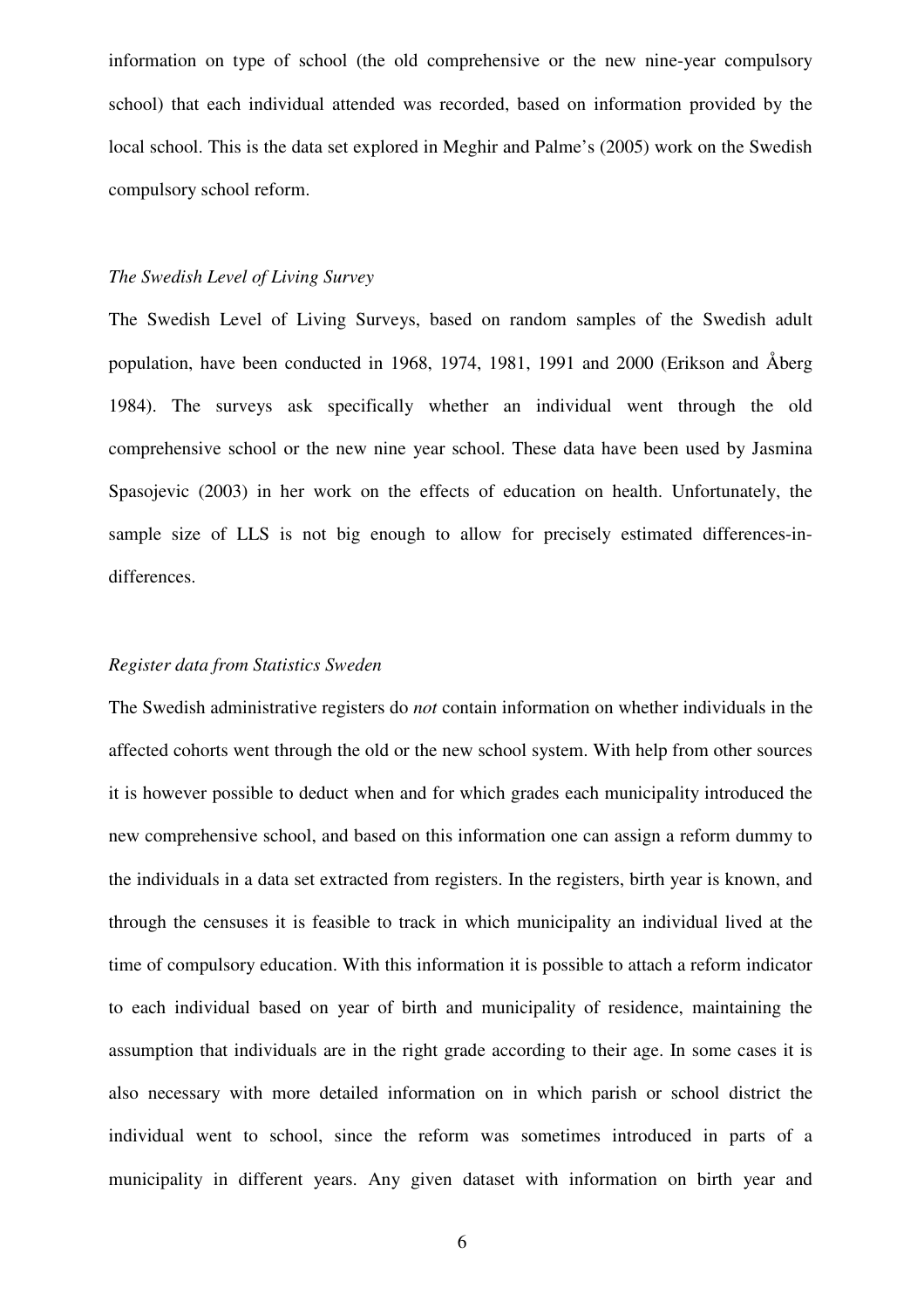municipality/parish of residence can assign reform participation to the cohorts that were subject to the education reform.

 There are two possible ways to construct a reform coding that can be matched to individual-level register data. In the remainder of the paper I will label them *CODING 1* (based on documentation) and *CODING 2* (deduced from register data).

The sources of information necessary to construct *CODING 1* of the reform implementation are the following:

*i) Marklund (1981) and the National Board of Education (1953-1962).* These sources document the assessment programme when the reform was gradually introduced across the country, and they include lists of which municipalities implemented the reform each year. In the latter publication it is also possible to see which grades that were affected in a particular municipality. These sources cover the assessment period and only allow coding of the cohorts born 1938-1949.

*ii) The Educational Bureau (Undervisningsbyrån) (1960-1964) and Statistics Sweden (1968- 1969).* From municipality-level tables of the number of pupils in each grade in the old and new school system, it is possible to deduct when the reform was implemented. With these sources it is possible to code the remaining cohorts that were affected by the gradual change of the educational system.

Register data sets with large sample sizes, also allow for another procedure to create a reform coding. *CODING 2* is obtained as follows: for each municipality/birth year cell, it is possible to deduce the minimum level of education, and if the minimum level jumps up from *folkskola* (the old compulsory minimum) to *grundskola* (the new minimum), it tells us when the reform was implemented.

Appendix A explains in detail how the different sources have been used to create *CODING 1* and *CODING 2*, and also highlights some of the difficulties relating to the coding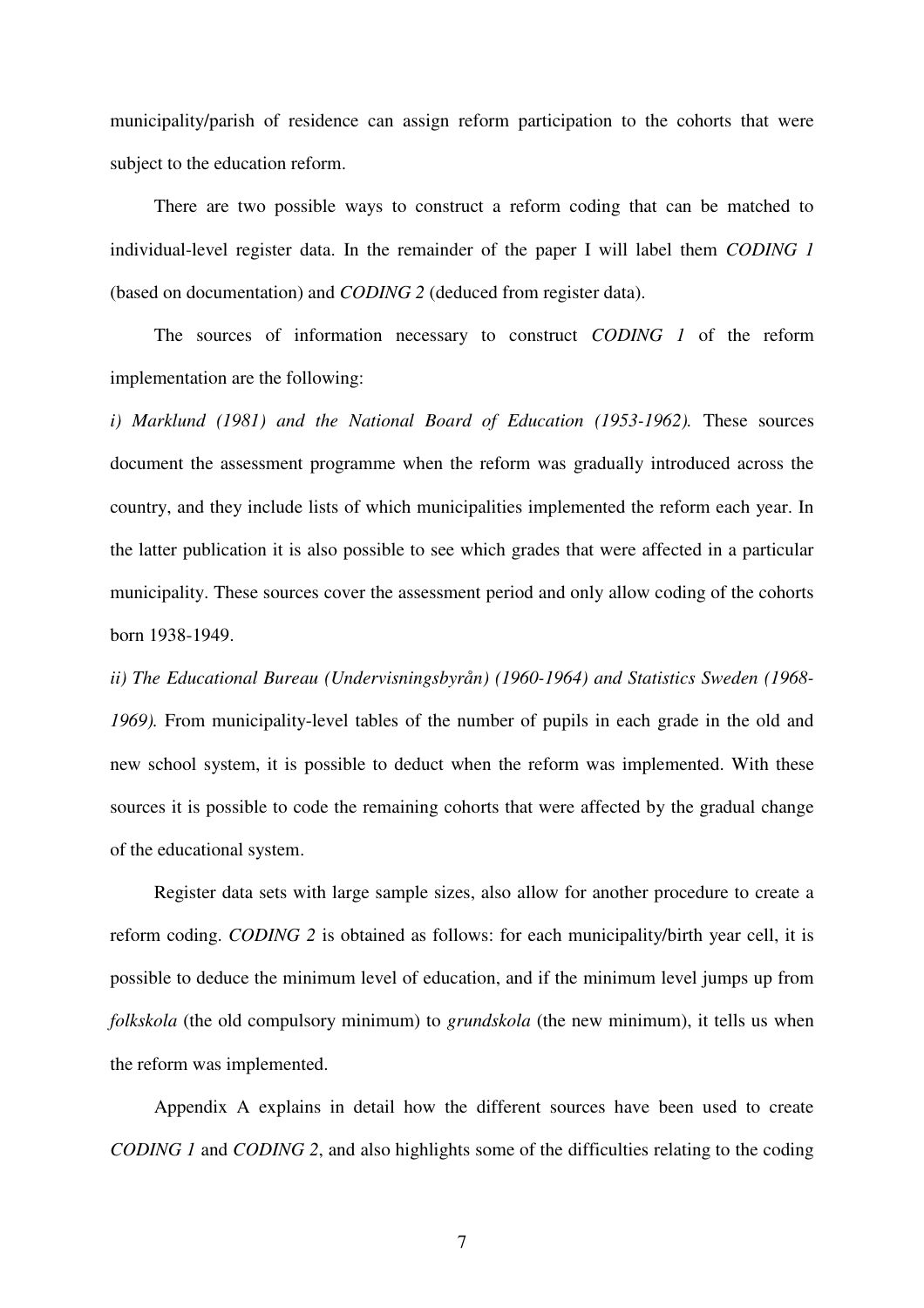of some municipalities, where the reform was not implemented universally at one point in time. This gradual implementation within a municipality, combined with the fact that I assume that pupils were in the right grade according to their age when assigning them the reform dummy, naturally introduces measurement error in the reform indicator. As shown in Appendix B, measurement error in a binary variable is non-classical, which just as in the classical case implies an estimate attenuated towards zero (Aigner 1973, Kane et al. 1999). With two independent measures at hand (*CODING 1* and *CODING 2* - both measured with error), I assess the degree of attenuation bias with the reliability ratio, that is, the fraction of variation in one variable that can be explained by the variation in the true variable, measured without error. In the case of non-classical measurement error, however, the reliability ratio will represent a lower bound of the attenuation bias. My estimates of the reliability ratio – see Appendix B – show that *CODING 1* fares relatively well, with an estimated lower bound of the attenuation bias in the range  $0.66$ - $0.91<sup>2</sup>$ 

In the remainder of this paper I discuss and demonstrate the reform, using a data set compiled from Swedish registers. *CODING 1* is available from the author at time of publication, and for any remaining questions about the coding, and the tables underlying it, please contact the author.

#### **4. Data**

 $\overline{a}$ 

In this paper I use data from Swedish administrative registers, based on a 35 percent random sample of cohorts born in Sweden in 1943 to  $1955$ <sup>3</sup>. These data are available for researchers through the registers held by Statistics Sweden. By means of population registers, parents of the sampled individuals have been identified and merged to the data. Moreover, information

<sup>&</sup>lt;sup>2</sup> *CODING* 2 comes out with estimates in the range 0.53-0.70. The estimates reported here are for reliability estimates of the differenced reform indicators, that is, taking into account the cohort and municipality effects of the differences-in-differences specification.

<sup>&</sup>lt;sup>3</sup> The data actually spans cohorts born 1932-1967, but the cohorts affected by the reform, for which the data allows me to assign reform participation are the 1943-1955 cohorts.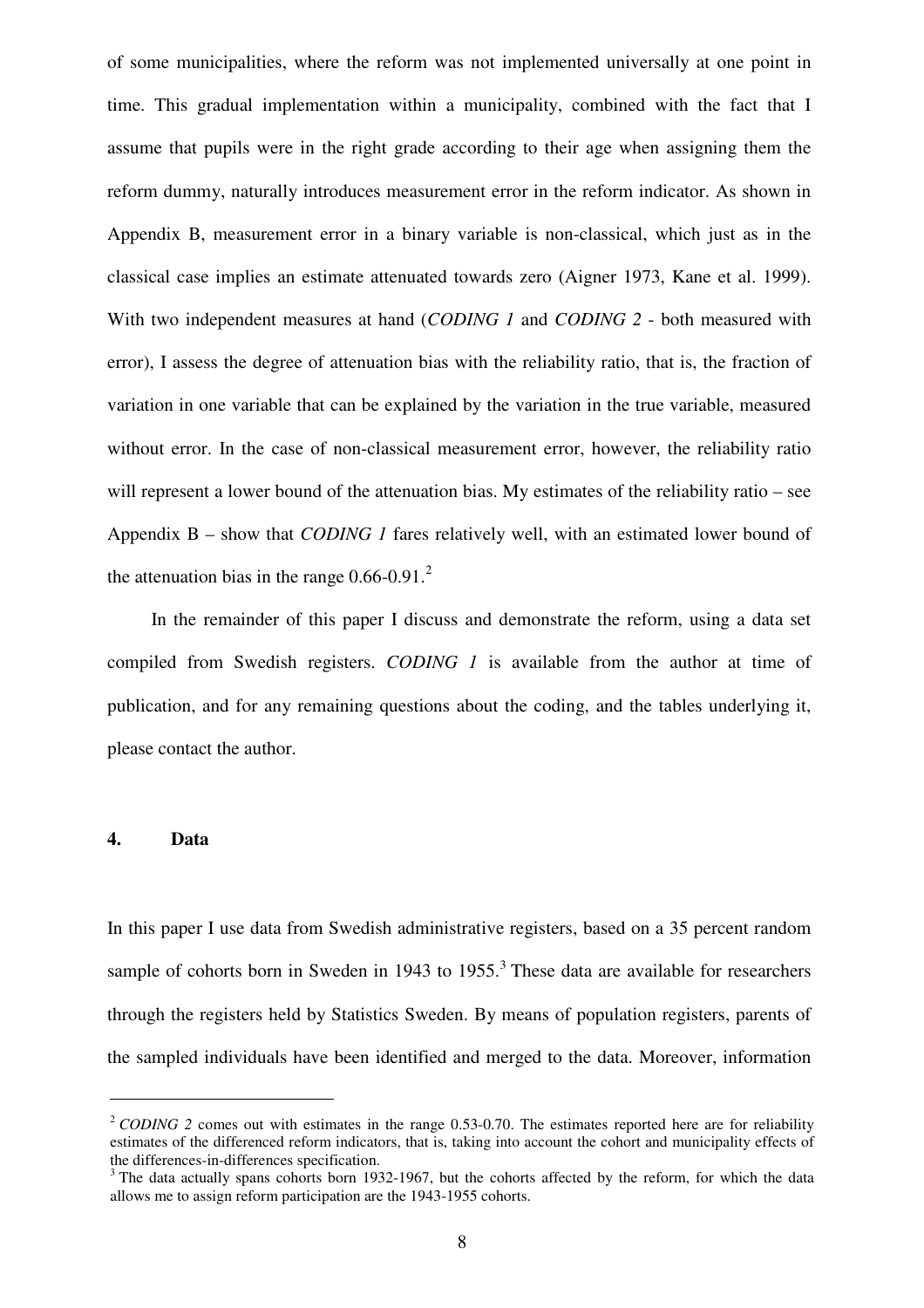from the bi-decennial censuses in the years 1960 to 1990 has been matched to the data. In the censuses there is information on municipality of residence, and they also contain some background characteristics of the parents of the sampled individuals. The Swedish education register from 2003 provides information on highest completed degree.

In studies of the educational reform, on how it affected education and other outcomes, there are a few key issues related to the data. One is on what basis to assign reform status to individuals. This can be done either by using municipality of birth or the municipality in which the individual lived at the time he/she went to school (school municipality). In practice, the data at my disposal have a few limitations that complicate the assignment based on municipality of birth/residence. The data contain information on municipality of residence in the bi-decennial censuses starting in 1960. For the early cohorts affected by the reform, born around 1940, the municipality of residence in 1960 is however not a reliable indicator of their school municipality. These individuals are around 20 years old and may have moved out of their family home, either for studies or work. The data also include information on parish of birth. Then, why not use the information on where they were born? The problem is that, for cohorts born until 1946, the parish of birth that was reported refers to the location of the hospital in which they were born (Skatteverket 2007). At this time, most births did take place out of the home, and a majority of all municipalities did not have their own maternity ward. Thus, the information on parish of birth can unfortunately not be used for the early cohorts either. Therefore, I use the information on municipality of residence in the censuses of 1960 and 1965 to assign the reform to individuals. I also limit the sample to cohorts born in 1943 to 1955. The lower cut-off is motivated by the fact that older cohorts may have moved out of their home municipality by  $1960.<sup>45</sup>$ 

 $\overline{a}$ 

 $4$  Figure C1 in Appendix C shows the share of each cohort that is living in the same household as their mother in 1960, and it is clear that for pre-1943 cohorts, this share drops significantly. The 1943 cohort is 17 years old in 1960 and at this point and I observe them in their home municipality.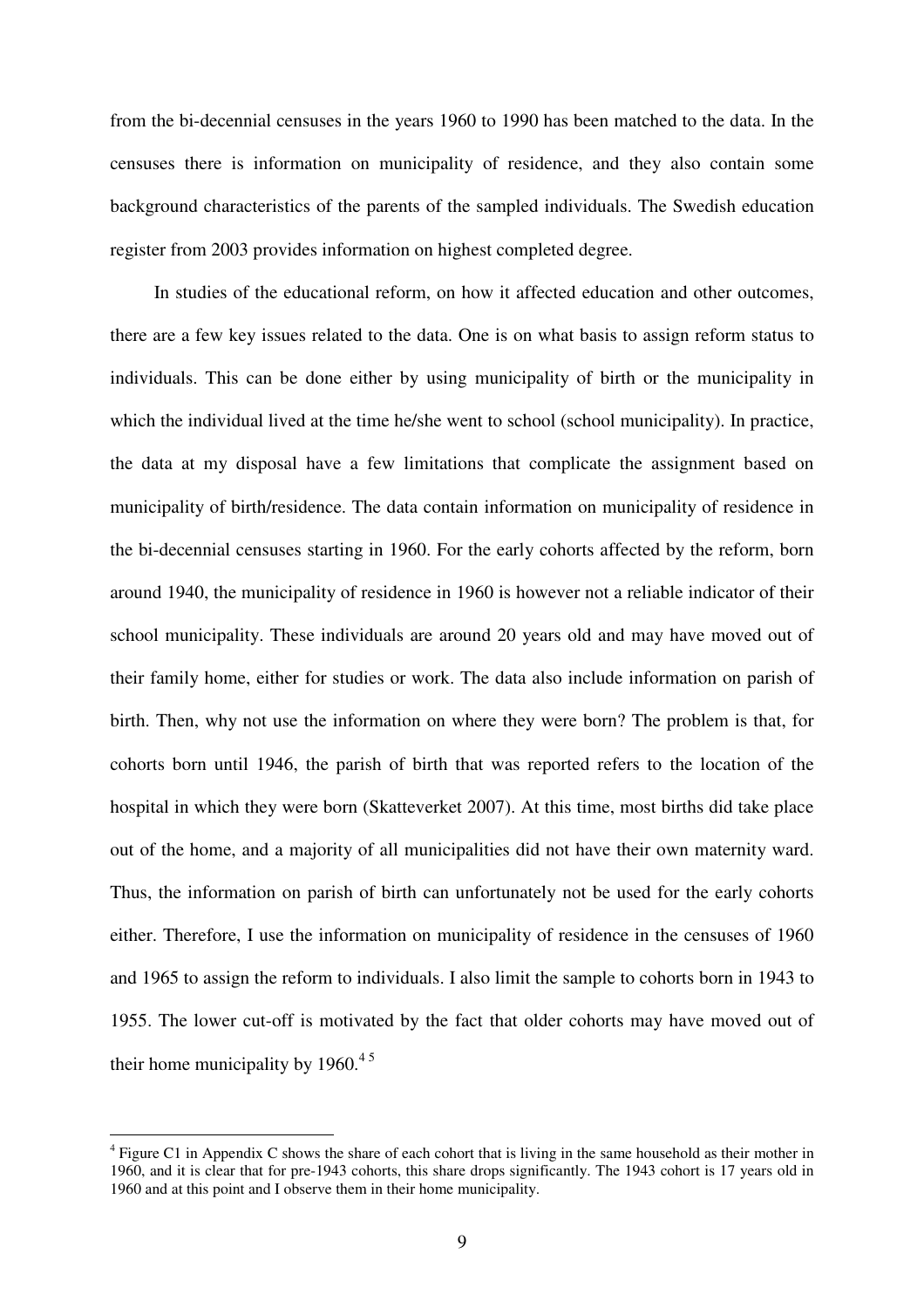The second crucial data issue for this type of study is the information compiled from the education register. I use the education register in 2003 (or earlier if 2003 is missing) that reports on highest achieved level of education, which I translate into years of schooling according to the formal length required to receive a degree.<sup>6</sup>

In parts of the analysis of the paper, I will include controls for parental education. This information comes from the 1970 census, but the schooling records are not complete, either because of non-response or simply because the parent was deceased at this time. In order to make the most out of this information, I take the mean of both parents education, including also observations where only one parent's schooling is observed. Remaining missing observations are included in the analysis, and controlled for with a dummy variable.

I arrive at a data set of 496,773 observations, after excluding individuals with missing observations on either education or municipality of residence in  $1960/1965$ .<sup>7</sup> For these individuals, reform participation is identified for 450,885 individuals (using *CODING 1* based on documentation).

#### **5. An** A**nalysis of the Swedish** C**ompulsory** S**chool** R**eform**

#### *5.1 Descriptive statistics*

l.

Table 1 reports on the descriptive statistics of the sample. The first column shows that for the 1943-1955 cohorts, average length of education is 11.48 years. Around 40 percent of individuals belonging to these cohorts were subject to the reform, using both coding schemes. The table also shows that there is a large share of missing in the parental education variables.

<sup>&</sup>lt;sup>5</sup> Municipality in the 1960 census is used for the 1943-1949 cohorts, and for the remaining cohorts the 1965 census is used.

 $6$  The information in the education register has been translated into years of education in the following way: 7 for (old) primary school, 9 for (new) compulsory school, 9.5 for (old) pos-primary school (realskola), 10 for less than two years of high school (or incomplete high school), 11 for short high school, 12 for long high school, 13 for less than two years of post-secondary education, 14 for short university, 15 for three years of university, 16 for four years of university, 17 for five or more years of undergraduate university studies (including magister), 18 for a lower graduate degree (licentiate), and 20 for a PhD.

 $7$  The number of dropped observations due to missing amounts to: 27,985.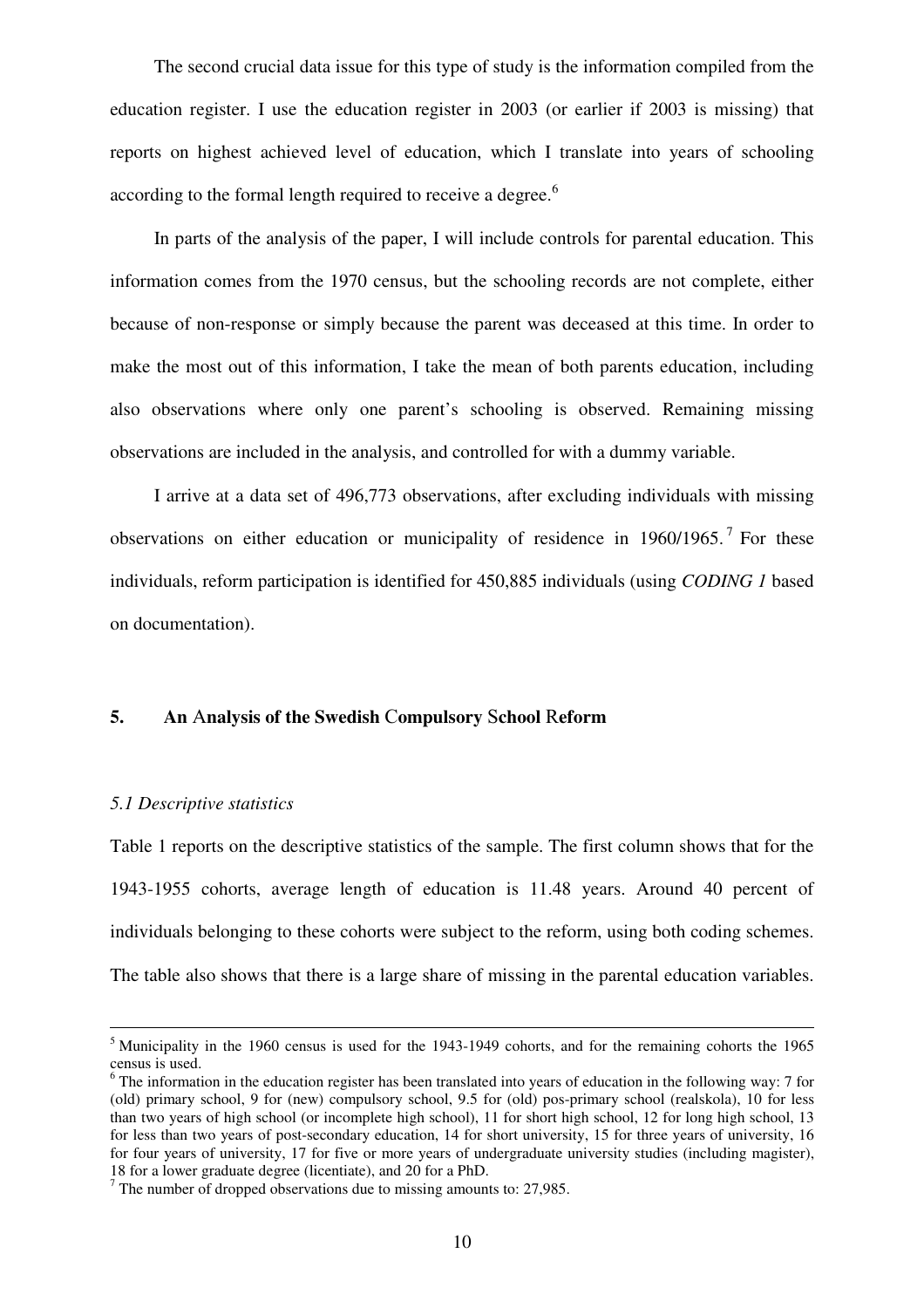The second column lays out the descriptives for the sample for which the reform is identified, and there are no deviations from the overall picture in column 1.

Figure 1 shows the trends in years of schooling for the birth cohorts in the sample, for men and women separately. The increasing trend is strong and clear, and women are more highly educated than men. Figure 2 shows the share of individuals in the reform, by birth cohort, from three independent sources. The origins of the two series are described carefully in Appendix A, whereas the data points referring to Meghir and Palme (2005) are taken from the data used in their 2005 paper (available on http://www.aeaweb.org). The different coding schemes all follow each other closely in terms of the share of individuals in each birth cohort that is affected. For the first cohorts affected by the reform, implementation was rather slow. It is not until the cohorts born in the mid 1940s that the gradual implementation reaches larger groups. For the 1950s cohorts, no longer affected by the experimental period, but by the parliamentary decision to introduce a nine-year comprehensive school throughout the country, the increase continues and comes close to 1.

#### *5.2 Baseline estimates*

In evaluating the reform, a central estimation result is the reform effect on educational outcomes. I estimate a baseline differences-in-differences specification according to the following equation:

$$
S_{icm} = \alpha_0 + \alpha_1 REFORM_{cm} + \alpha_2 X_{icm} + \eta_c + \mu_m + \nu_{icm}
$$
 (1)

 $S_{icm}$  is years of schooling for individual *i*, belonging to cohort *c*, going to school in municipality *m*. *REFORM* is an indicator that takes the value 1 if the individual belongs to a birth cohort that was subject to the reform in the particular municipality, and that is 0 otherwise. *X* is a vector of observable characteristics,  $\eta_c$  represents birth cohort effects and  $\mu_m$  municipality fixed effects. The results are reported in Table 2. In the first two columns, I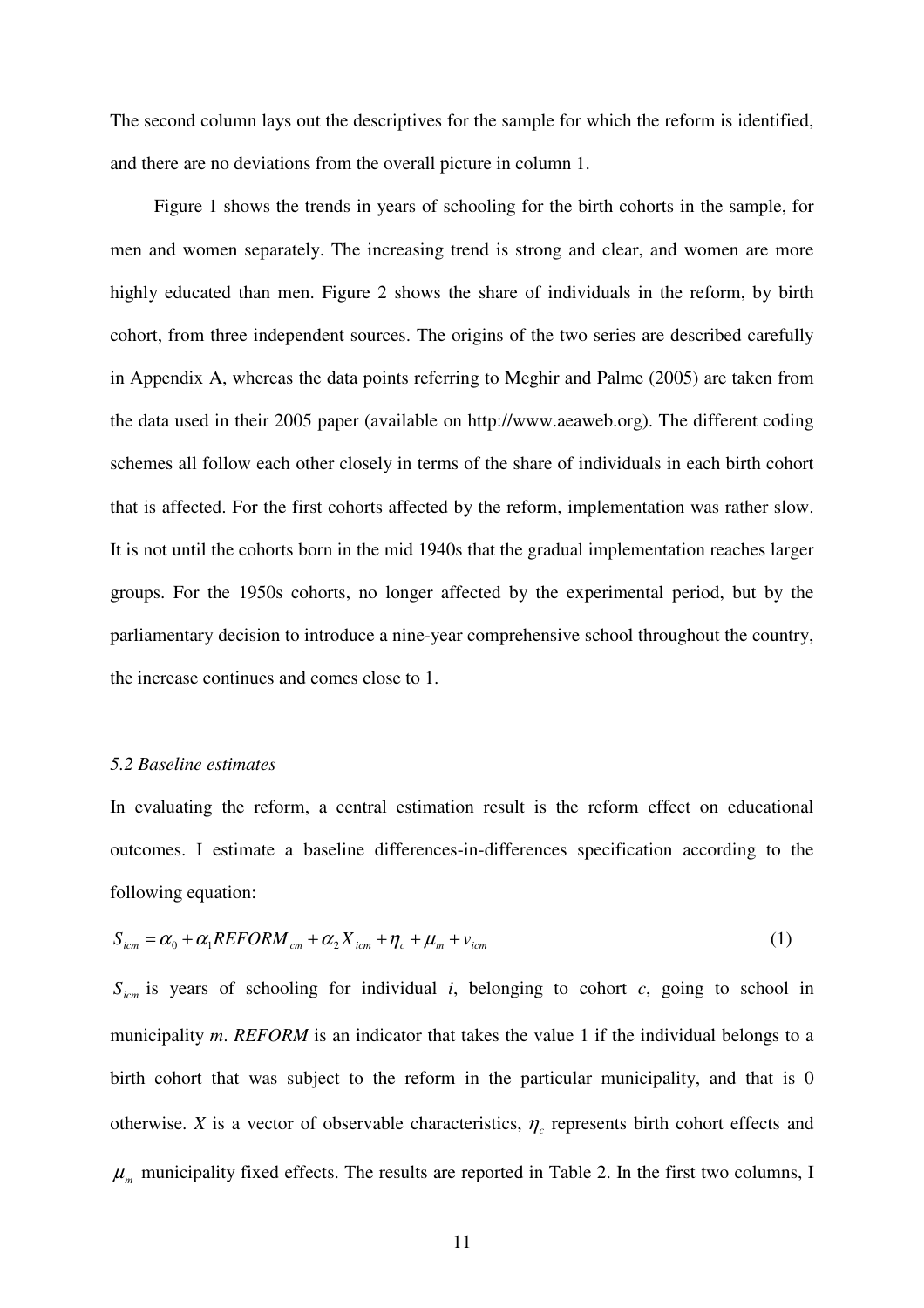exclude the municipality-specific effects, in order to understand better how they affect the estimates. Without including municipality controls, I find an average effect of the reform on schooling of 0.59 years without controls for parental background, and 0.41 years with controls for parental background. In columns 3 and 4, when the municipality-specific controls are added, these effects are remarkably lower, indicating the importance of these controls. Now the effects are in the range 0.17-0.19 when pooling women and men together. Clearly, among the affected cohorts, many individuals obtained levels of education higher than the new compulsory minimum regardless of the reform, and therefore the average effect is much lower than the one or two years that the reform implied. Moving on to columns 5-12 in Table 2, results separated by gender show that the reform had a stronger effect on increasing men's educational attainment, the point estimate for men is 0.23 whereas for women it is much lower: 0.15. This result should not come as a surprise given the pattern of gender differences in Figure 1; for these cohorts, women's educational attainment is higher than men's, and therefore the reform had less of an impact on women.

Having established that the reform implied an increase in years of education, it is worth taking a closer look at the dynamics of this effect. Did the reform solely add two years of education for those at the bottom of the distribution, or did it actually also induce a shift beyond the new compulsory minimum? Such a spill-over effect could occur for example if the pre-reform early selection was unfavourable to talented children from disadvantaged backgrounds, which in the new school system possibly got the chance to move on further in the education system. Table 3 shows estimates from a regression of a dummy indicating completion of two-year secondary school or more on the reform.<sup>8</sup> The results of this table indicate that a small spill-over effect is present: both women and men affected by the reform have a 0.01 higher probability to complete two years of upper-secondary education or more

<sup>&</sup>lt;sup>8</sup> Two-year secondary school is the lowest post-compulsory degree and refers to vocational post-compulsory education.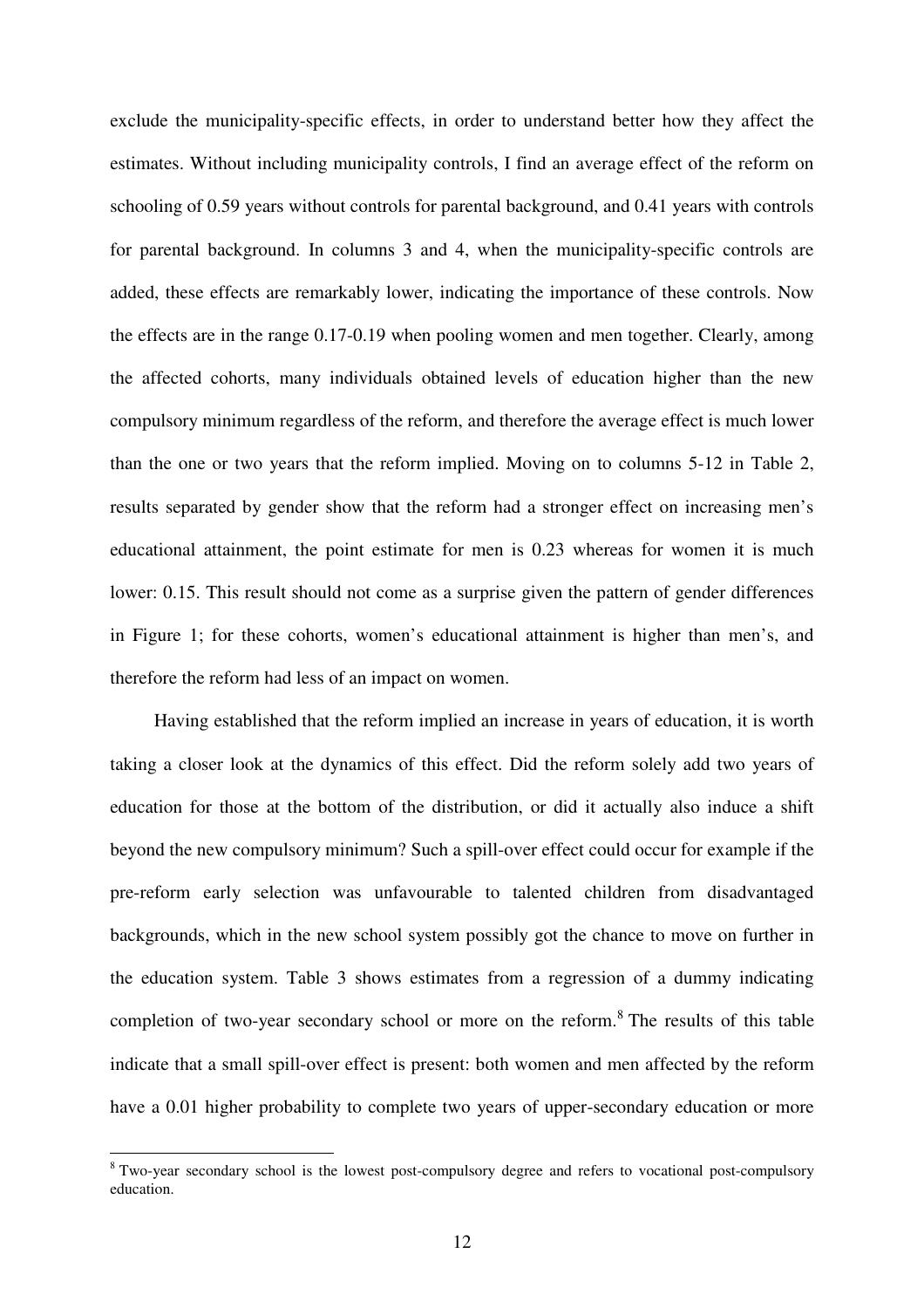(although the effect is only marginally statistically significant for men). These effects are slightly lower and imprecisely estimated once including controls for parental education. As a point of comparison, the overall probability to attend two-year secondary school or any education beyond that, is 0.67 for men and 0.70 for women. When looking for spill-over effects at the next level of education: three-year of upper-secondary school, corresponding to the academic track of post-compulsory education, I find no dynamic effects. I therefore conclude that a small spill-over effect is present, pushing education beyond the new compulsory minimum, but only up to two-year secondary school.<sup>9</sup>

 As discussed in the section describing the reform coding, and as described in detail in Appendix B, measurement error in the coding is likely to bias the reform estimates towards zero. With two independent measures of the reform, one common approach is to instrument one measure with the other, in order to obtain consistent estimates. In the case of nonclassical measurement error, however, this strategy will not produce consistent estimates, but rather upward biased estimates (Kane et al. 1999). Thus, I am not able to pin down the true effect of the reform, but the downward biased OLS and the upward biased IV estimates constitute bounds for the true parameter. Taking the (downward biased) estimates presented in Table 2 as a benchmark, Table 4 presents the corresponding IV estimates, where *CODING 2* has been used as an instrument for *CODING 1*. The differences between the OLS and the IV estimates are large; the latter are in the order of magnitude three or four times as large as the OLS estimates, as they are estimated to be around 0.4 for women and 0.6 for men. Therefore, my preliminary conclusion is that the true parameter estimate of the effect of the reform on years of schooling lays roughly in the range 0.13-0.44 for women, and 0.21-0.61 for men.

 $\overline{a}$ 

 $9$  Regressions of spill-over effects on university level education also show that there are no such effects present. Results can be obtained from the author upon request.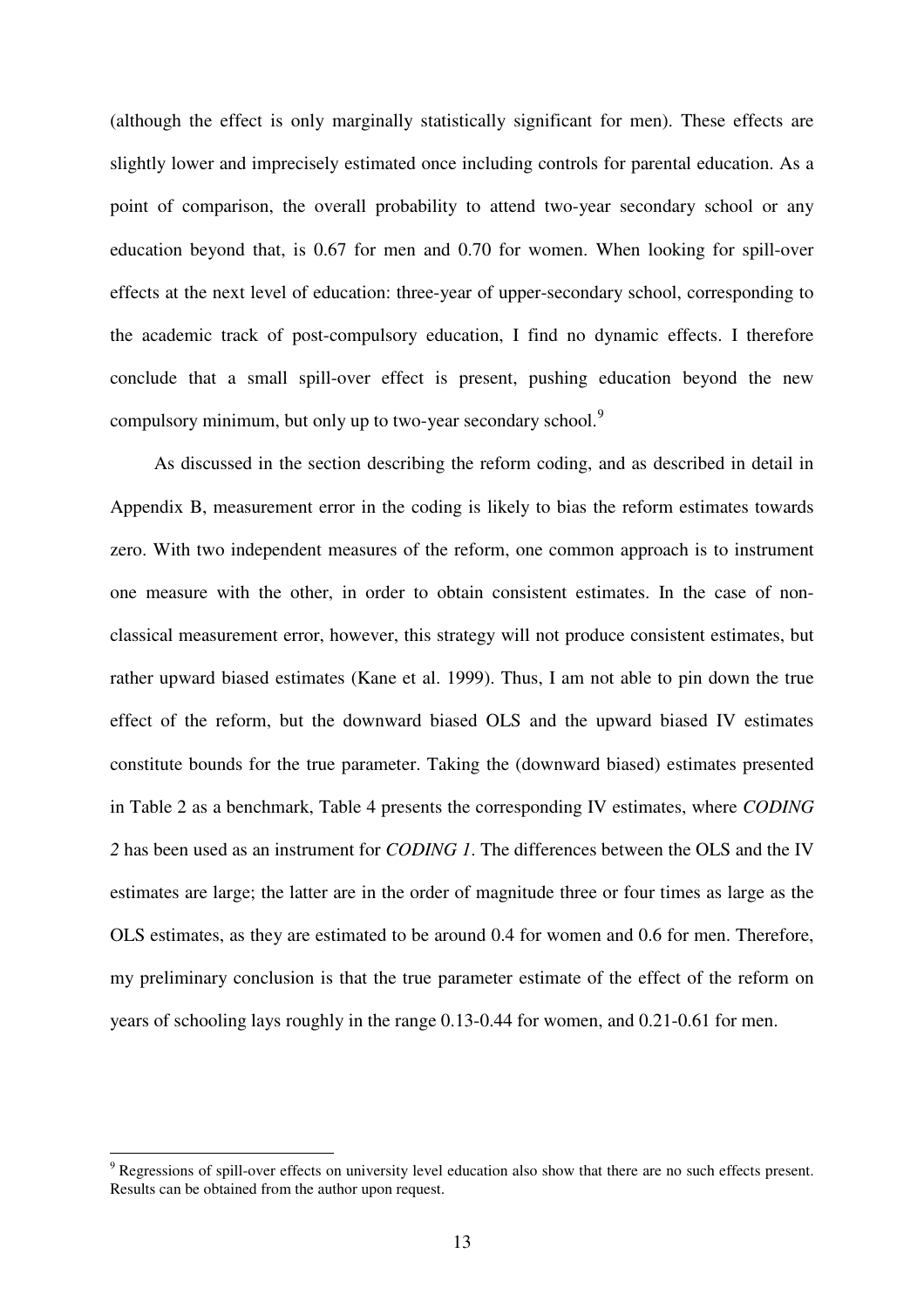#### *5.3 The reform as an instrument for education*

Up to date, there are several examples of educational reforms that have been used in an instrumental variables framework; the Swedish reform is one of them. In the following, I discuss and evaluate the validity of the compulsory school reform as an instrument for education. Typically, we have a model specified in the following way:

$$
y_{icm} = \beta_0 + \beta_1 S_{icm} + \beta_2 X_{icm} + \varpi_c + \theta_m + \varepsilon_{icm}
$$
 (2)

$$
S_{icm} = \alpha_0 + \alpha_1 REFORM_{cm} + \alpha_2 X_{icm} + \eta_c + \mu_m + \nu_{icm}
$$
\n(3)

We are interested in estimating the effect of years of schooling,  $S_{icm}$ , on an outcome  $y_{icm}$ , as expressed in equation 2. As before,  $\sigma_{c}$ ,  $\eta_{c}$  and  $\theta_{m}$ ,  $\mu_{m}$  stand for cohort and municipality effects, respectively.  $X_{icm}$  is a vector of observed individual controls.  $\varepsilon_{icm}$ ,  $v_{icm}$ , the error terms, capture all unobserved factors that affect the outcomes  $y_{icm}$  and schooling  $S_{icm}$ , respectively. The common problem when attempting to identify the causal effect of schooling on the outcome  $y_{icm}$ , is that  $Corr(S_{icm}, \mathcal{E}_{icm} | X_{icm}, \varpi, \varpi, \theta_m) \neq 0$ . For example, unobserved ability will influence both schooling and the outcome  $y_{icm}$  directly, and thus the error term in the outcome equation will be correlated with schooling, and this leads to a bias in the coefficient  $\beta_1$ .

 The instrumental variables literature attempts to circumvent this problem by finding a source of variation in schooling that is uncorrelated with the unobserved characteristics that enter the error terms. In the case of educational reforms, if the gradual implementation of the reform is uncorrelated with unobserved characteristics, we have found a good instrument. That is, if  $Corr(S_{icm}, \varepsilon_{icm} | X_{icm}, \varpi_{c}, \theta_{m}) \neq 0$ , it might still be true that  $Corr(REFORM_{cm}, \varepsilon_{icm} | X_{icm}, \eta_c, \mu_m) = 0$  (the reform is exogenous), and we can use *only* the variation introduced by the reform to estimate the schooling effect on the outcome *yicm* .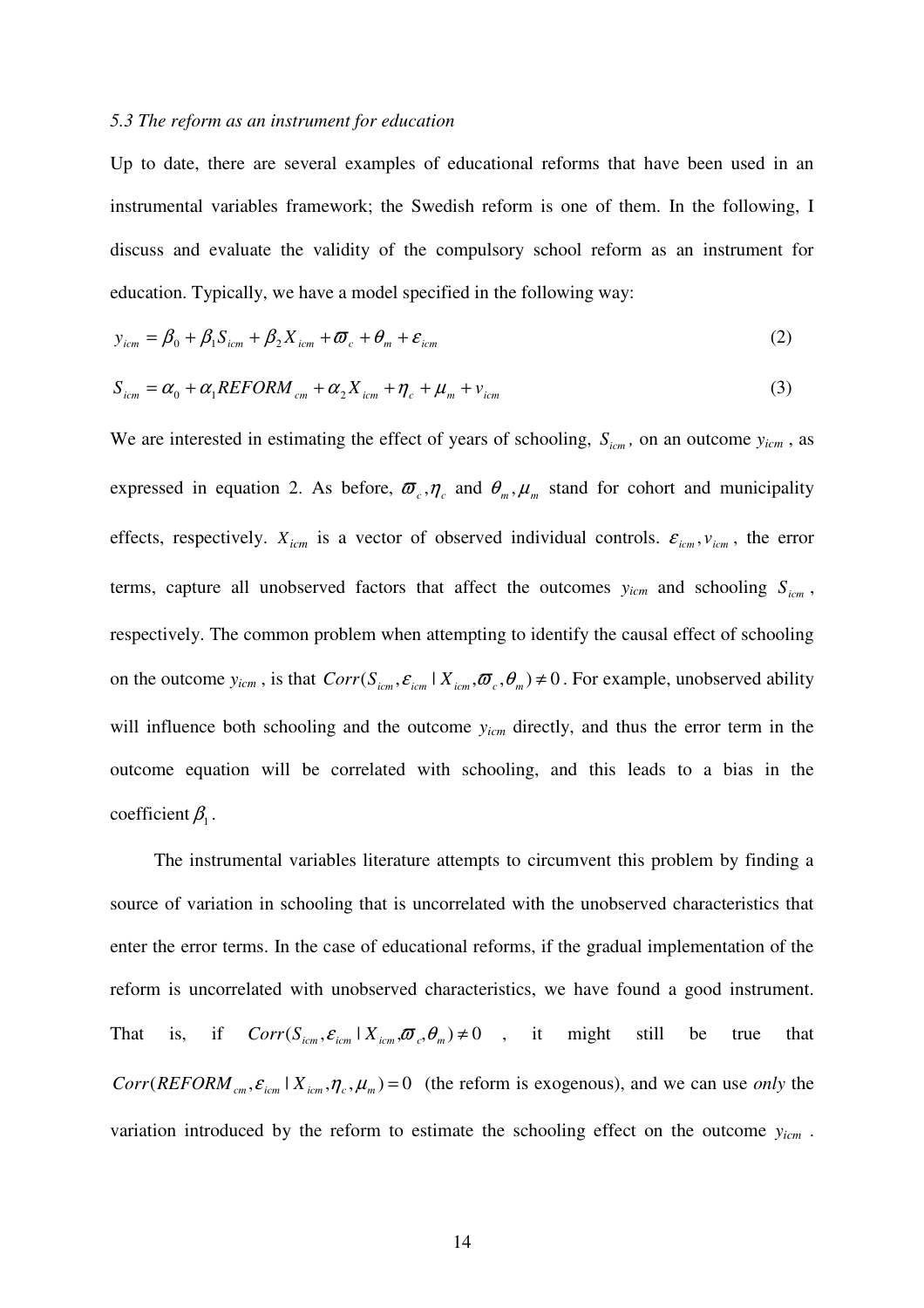Naturally it is thus important that the instrument actually also is a good predictor of the schooling variable.

Practically, the instrumental variables approach is commonly estimated using twostages-least-squares, where in the first stage schooling is regressed on the instrument (and the other controls as specified in equation 3), and in the second stage the outcome *yicm* is regressed on the fitted values from stage one (substituting in for education) and the other controls. I now turn to analyse whether the educational reform constitutes a valid instrument for years of schooling.

#### *5.3.1 Is the reform a strong predictor for education?*

An instrument of high quality should be highly correlated with the variable it is meant to instrument for. What "highly correlated" means might be dubious, but the literature on weak instruments (Bound et al. 1995, Staiger and Stock 1997) following the Angrist and Krueger (1991) paper using quarter of birth as an instrument for education, has led to greater awareness among economists of what constitutes a strong instrument, and provides us with some guidelines of how to assess the quality of our instruments. Staiger and Stock's (1997) rule of thumb states that when the F-statistic on the instrument is below 10, the instrument is to be considered weak.

Table 2, presenting the reform effects on education, also reports the F-statistic of the reform. The F-statistics presented are convincingly high, ranging from 10 to 28 for the preferred specifications (including municipality controls). Comparing those with the ones presented by Llleras-Muney (2002) on the US compulsory schooling laws (in the range 0.4 to 14), the F-statistics obtained for the Swedish compulsory school reform are comfortably high. $10$ 

<sup>&</sup>lt;sup>10</sup> Another statistic that has been proposed in the literature is the partial R-squared of the instrument, which is a measure of the variation in the endogenous variable (in this case education) that is explained by the instrument, holding other explanatory variables constant (Shea 1997). The partial R-squared is also reported in Table 2,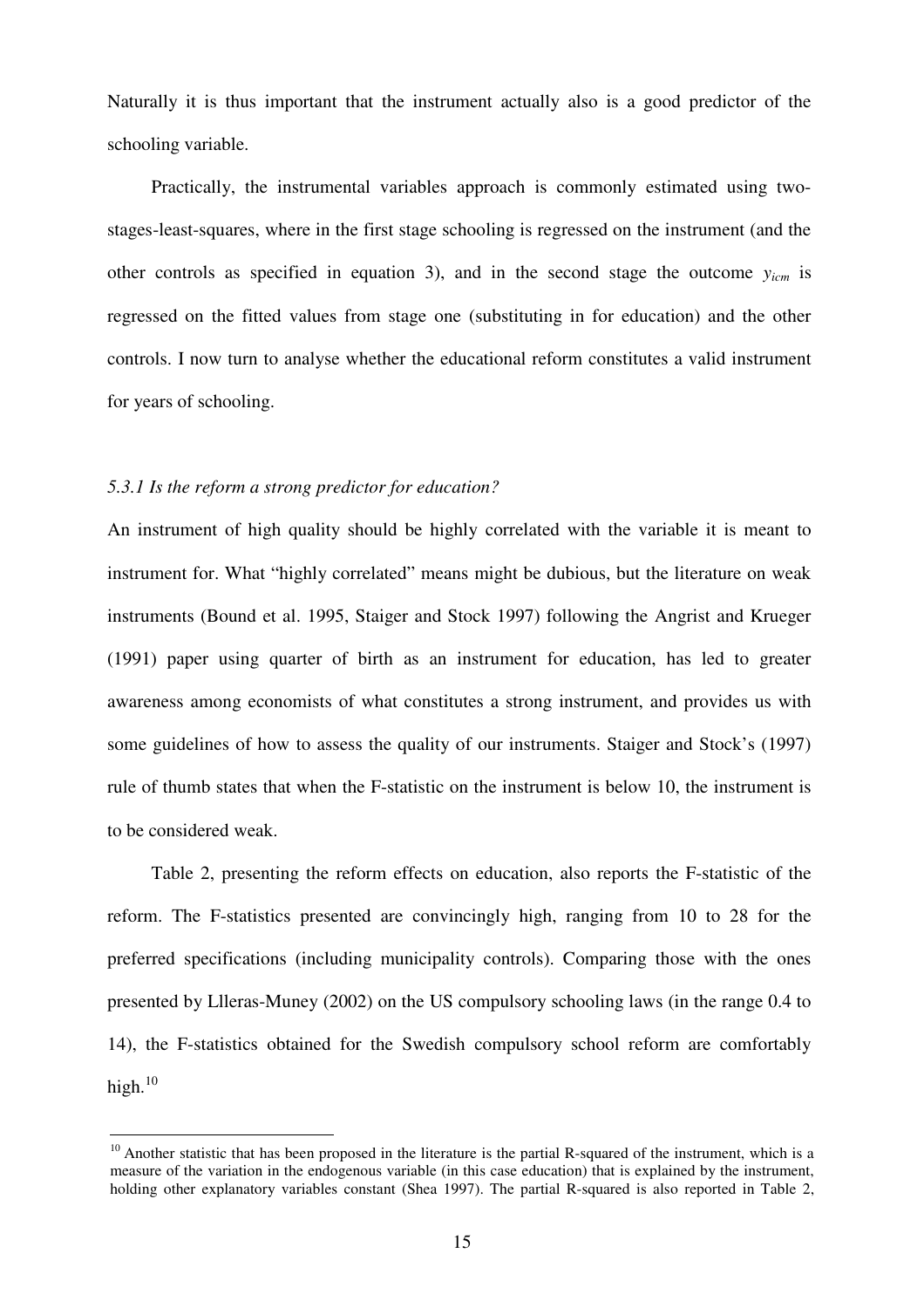#### *5.3.2 Exogeneity of the reform*

 $\overline{a}$ 

As mentioned above, it is crucial that the reform is uncorrelated with unobserved characteristics (determining the outcome of interest) in order for it to bee a valid instrument. As explained in the section describing the Swedish policy reform, implementation was not random across the population or across the municipalities in the country. On the contrary, in some respects municipalities were chosen to participate in the "experiment" based on certain characteristics. Moreover, after the assessment period had come to an end, municipalities themselves decided when to join. This indeed makes it likely that the reform is correlated with characteristics specific to the municipalities. Worrisome as this may sound, it is taken care of by the differences-in-differences specification: the municipality dummies control for all municipality-specific characteristics that are constant over time. Nevertheless, it is still possible that the reform correlates with municipality-specific trends or other unobserved factors not taken care of in the analysis so far.

 A first test as to whether the reform is exogenous is already provided in Table 2. The differential results when excluding/including municipality effects clearly show that the reform is correlated with municipality-specific factors. Given the differences-in-differences specification however, if the reform is uncorrelated with unobserved characteristics, the point estimate of the effect of the reform should remain constant once we include controls for further background characteristics (see for example columns 3 and 4 in Table 2). When parental education is added to the specification, the point estimates are somewhat reduced, which signifies that the reform is not entirely exogenous, and that it likely is positively correlated with other factors that positively determine children's education (as parental education). The result is that the parameter estimate is slightly upward biased. The reductions

showing that the reform instrument explains about 1-2 percent of the variation in women's schooling, whereas it explains 2-2.5 percent of the variation in men's schooling, holding other factors constant.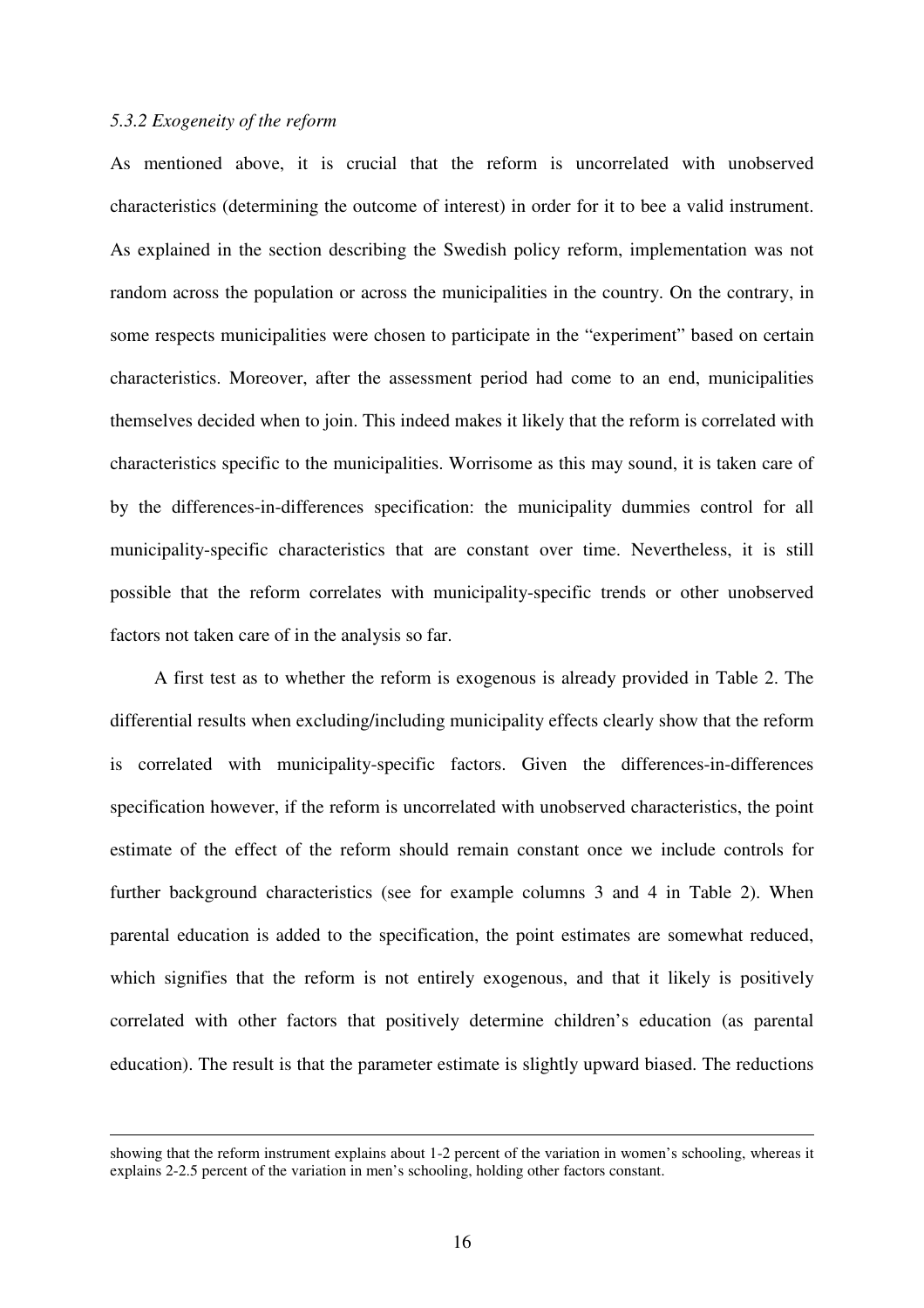of the coefficients are moderate, however, which leads to the conclusion that the exclusion of parental background controls does not bias the estimates largely.

 Another route to eliminating bias, commonly used when estimating differences-indifferences, is to include controls for municipality-specific trends in the specification. This has the potential of capturing trends (specific to each municipality) in education that correlate with the reform. Table 5 shows results introducing both linear and quadratic municipalityspecific trends.<sup>11</sup> I present results both with and without controls for parental education, and the first two columns repeat the coefficients from the individual-level regression, previously presented in Table 2. The next two columns show the corresponding specification based on data aggregated on municipality-birth year level, and moving further along the table linear and quadratic municipality-specific trends are included in the regressions.

The baseline estimates change slightly depending on whether linear or quadratic trends are introduced. For women, the linear trend brings up the schooling estimates, whereas the inclusion of quadratic trends lowers the estimates, which are now in line with the coefficients from a regression without municipality-specific trends. The estimates are in the range of 0.13- 0.20 for women. For men, the results are insensitive to whether the municipality-specific trends are linear or quadratic, but the coefficients are higher than the baseline estimates excluding trends. The coefficients for men range from 0.26-0.28.

A more direct strategy to assess whether the reform is correlated with parental background is to check whether parental background (in this case parental education) can predict reform participation, controlling for cohort and municipality fixed effects. Given the chosen specification, the preferred result in order to demonstrate instrument exogeneity is to find that parental education does not predict reform participation. Table 6 presents the results from such an exercise. The first column excludes municipality effects, and we see that one

 $\overline{a}$ 

<sup>&</sup>lt;sup>11</sup> Note here that I move from individual level data to a format aggregated on municipality/cohort level, for computational reasons.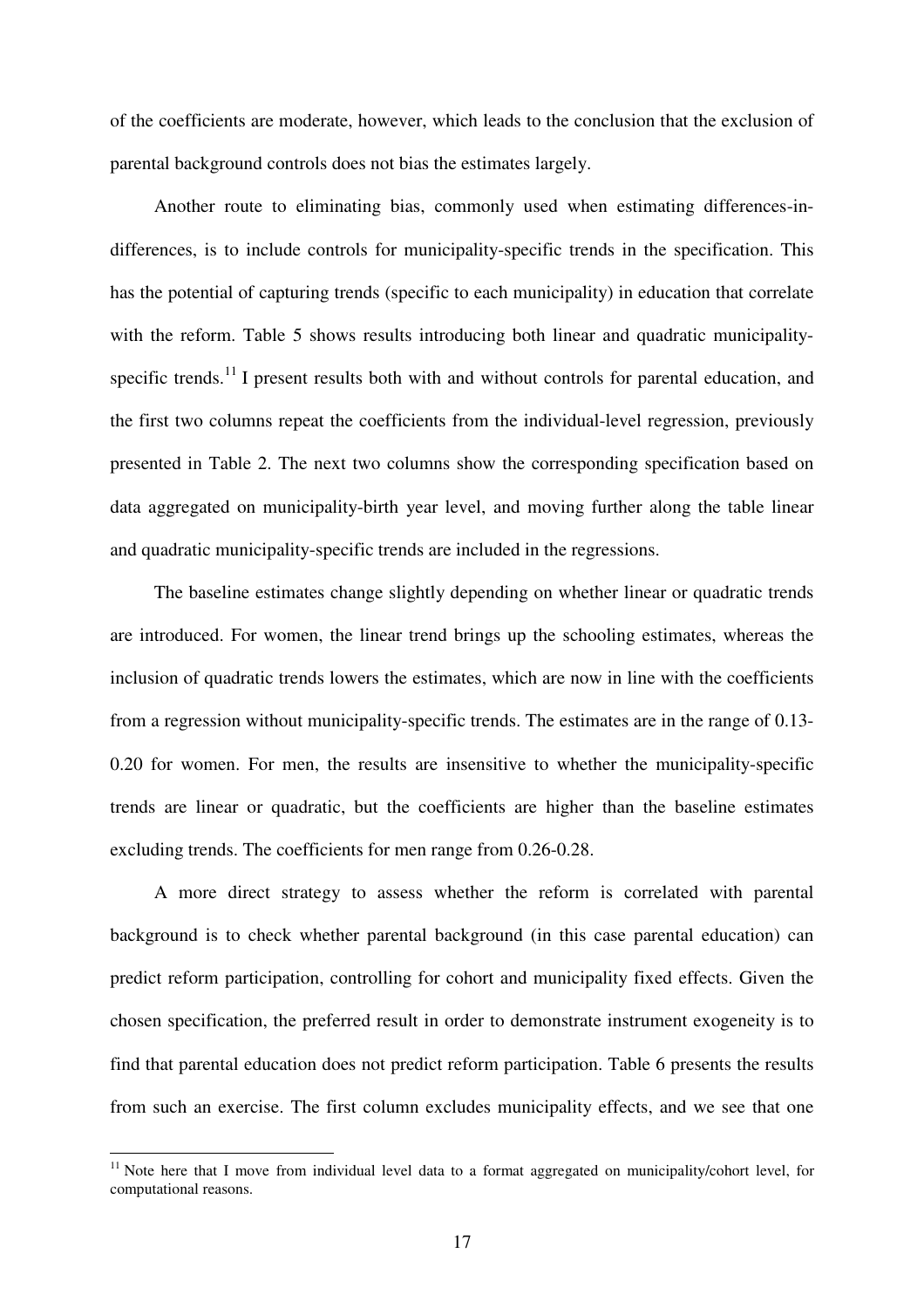more year of parental schooling increases the probability that an individual is affected by the reform by 0.10. But in the following specifications, where municipality effects are included, in no case does parental education predict reform participation of the children. Missing information in the parental schooling variable seems to be correlated with the reform, which could potentially indicate that there is a correlation between parental schooling and reform participation present. It is difficult, however, to ascertain in what direction this would bias the estimates of the reform, without making assumptions about how actual parental schooling is correlated with non-reported parental schooling. The last column, including quadratic trends, shows no association at all between parental education and reform participation, and hence this is my preferred specification.

 Finally, as a last investigation of instrument exogeneity, I take on a different approach and estimate the effect of the reform on schooling for cohorts who are too old to have been affected by the reform. If the reform is exogenous, it should not have had an effect on cohorts that had already passed through the educational system once the reform was introduced. And if there indeed is such an effect, it is a signal that the policy is actually correlated with some unobserved factors that are not captured by the differences-in-differences approach. In Table 7 I present results for the effect of the reform on cohorts that were 1, 2, 3 or 4 years too old to have been subject to any changes. The first panel corresponds to the baseline specification, and the lower panels introduce linear and quadratic municipality-specific trends. The first two panels show that future reform implementation indeed is positively associated with years of schooling. The coefficients are in general not as high as those for the "true" reform, but are statistically significant and non-negligible.

Further down the table, in panel C, the effect of a future policy change is present only for individuals who are one year older than the actual affected cohort. In all other cases the effect is zero. It is convincing that in this specification, with quadratic trends, the reform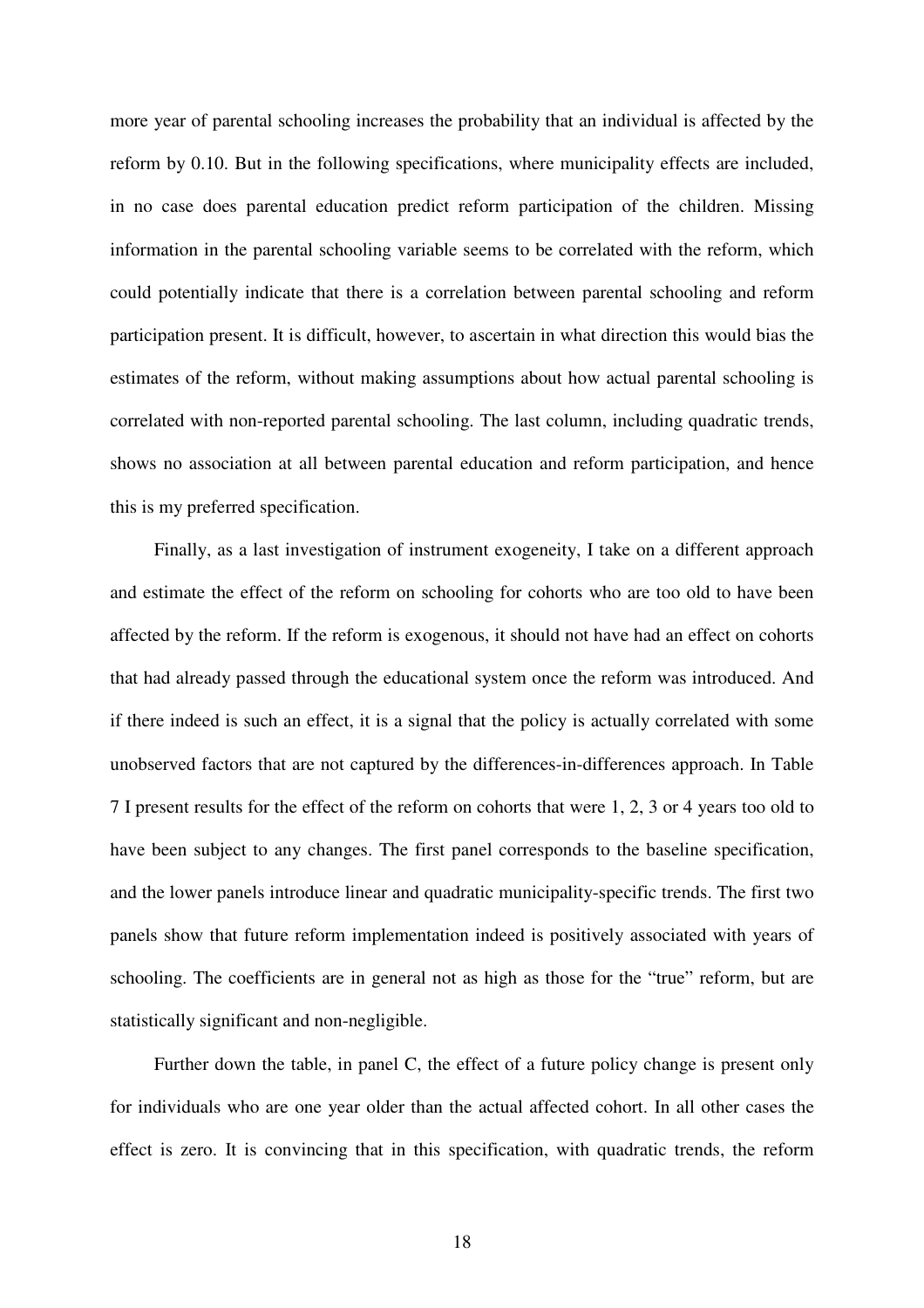passes the test. The fact that there is a significant effect for the cohort one year ahead is not unexpected, for two reasons. First, there is some measurement error in the reform coding, since in some cases it is not possible to assign a clear-cut starting date of the reform. This introduces coding errors, but only for one cohort ahead or behind what is coded as the starting year. Second, one underlying assumption of the analysis is that individuals are in the expected grade according to their age. Some of those who repeat a grade might actually have gone to the new school, although in the data they are coded as non-participants. This should also give us a positive effect of the reform for those in the cohort one year ahead. Therefore, an effect for only the cohort one year ahead, as apparent in panel C of Table 7, is not problematic.

Taken together, what have we learned from the different strategies above, that in different ways investigate the validity of the compulsory school reform as an instrument? There are a couple of lessons to learn. First, the estimates are quite insensitive to the inclusion of a parental background variable such as parental education. Second, the estimates are sensitive to the inclusion of municipality-specific trends; estimates change slightly depending on the specification, and the piece of evidence in Table 7 shows that the most credible specification should allow for non-linear municipality-specific trends.

#### *5.3.3 Endogenous mobility*

A warranted objection when analysing policy changes on regional level is related to selective mobility: individuals might respond to the new policy, moving from it in order to avoid it, or to it order to benefit from it. The National Board of Education (1960) finds that municipalities that had introduced the new comprehensive school lost pupils to neighbouring municipalities that still practiced the old system. The old junior-secondary school was considered to be of higher quality, and some parents chose to move their children to avoid the comprehensive school. The National Board reports that in the years 1954-1958, 5.3 percent of all pupils left the comprehensive school by at the end of  $4<sup>th</sup>$  grade, and 10.3 percent left by the end of  $6<sup>th</sup>$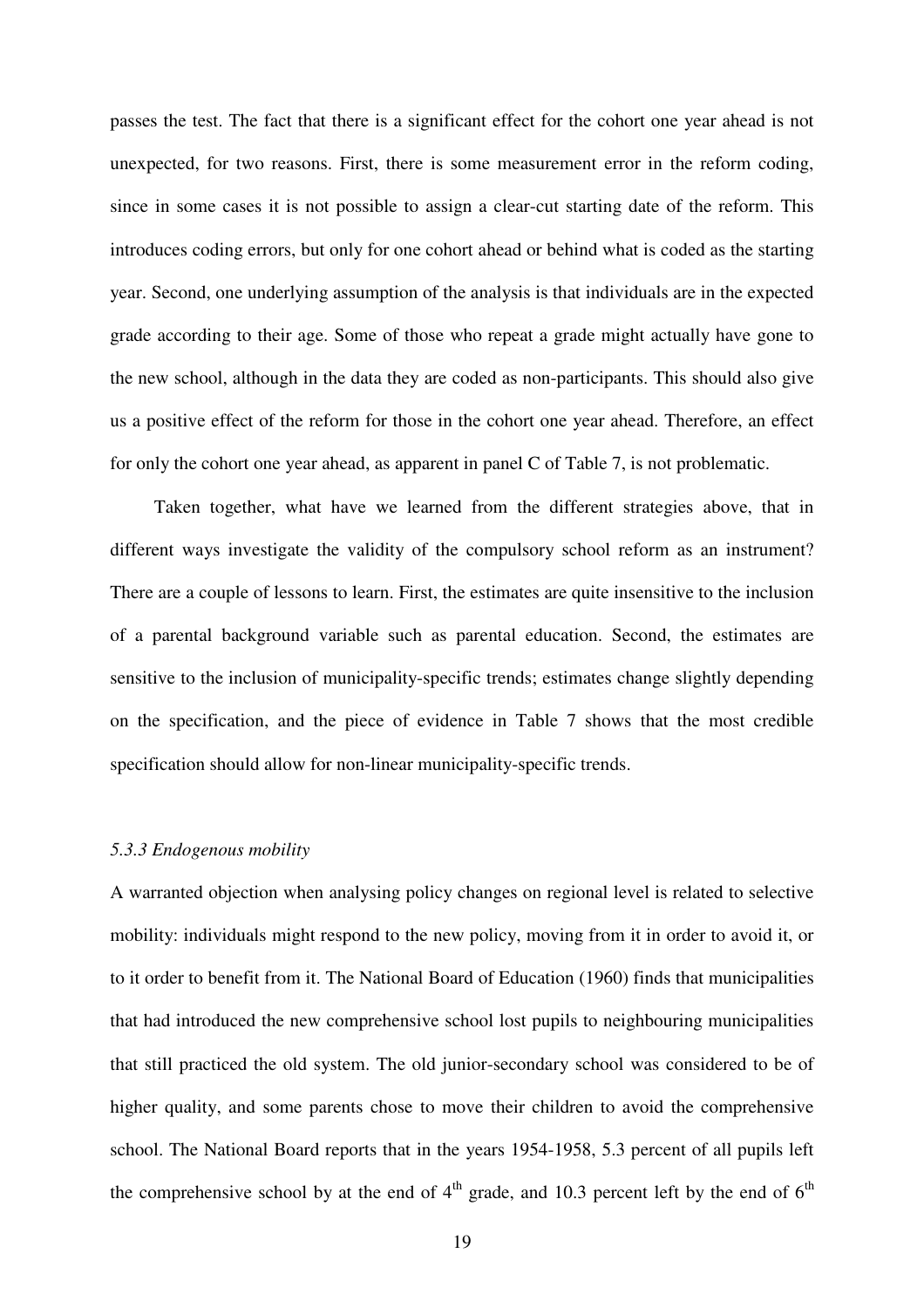grade. The majority of these drop-outs transferred to the old junior-secondary school (*realskola*).

 For a sub sample of my data (born 1947-1955), I identify both municipality of birth and home municipality at school age, and among these cohorts, 34 percent lived in a different municipality when going to school than at birth. With this information I can assess the role of selective mobility, to the extent that mobility actually implied a change of home municipality. Pupils who went to school in a neighbouring municipality will not be classified as movers, and therefore I am not able to fully assess the implications of selective mobility. Comparing municipality of birth with later home municipality, I find that 3.74 percent moved away from a reform municipality to one that had not yet implemented the reform, and an equally large proportion moved from a non-reform municipality to one introducing the new school. These numbers are somewhat lower than those in Meghir and Palme (2003), who find that 4.3 percent of their sample move from a non-reform municipality to a reform one, and that the stream in the opposite direction was of the same size.

Regressing a dummy indicating "moving from reform municipality" on parental education and year effects, gives a positive and significant coefficient of father's schooling, but the size of the effect is very small: 0.003. Thus, this indicates that there was little systematic mobility with respect to parental background, for this particular sample. The analysis in Meghir and Palme (2003) also supports that there was little selective mobility, and that it can not be explained by observed characteristics. Nevertheless, mobility based on unobserved individual traits might still be a problem, and we should bare this in mind when interpreting the results.

#### *5.3.4 Pre-reform trends*

In the above section I show that the results can be sensitive to the inclusion of municipalityspecific trends. This topic is the focus in a recent paper by Wolfers (2006), who studies the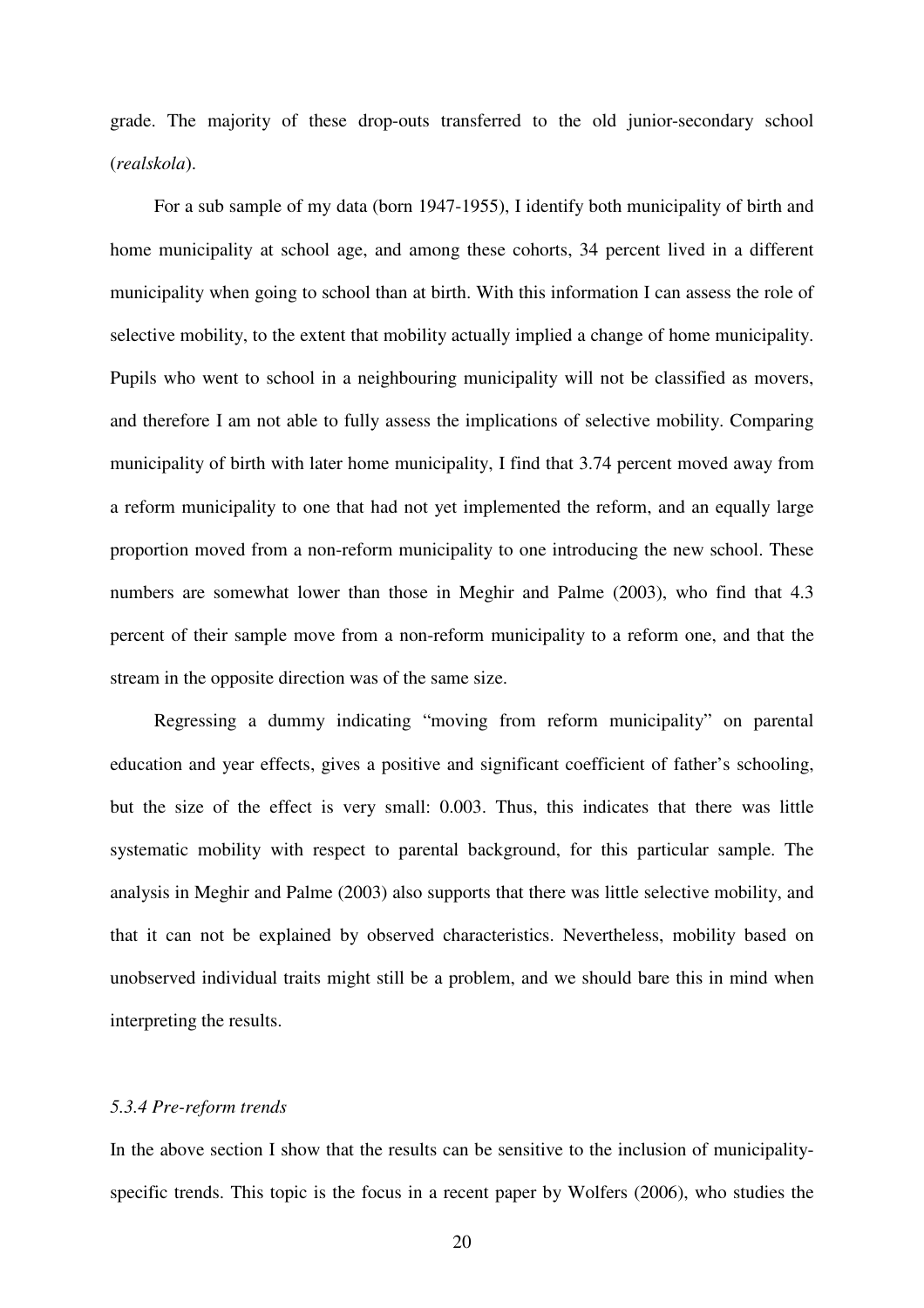sensitivity of differences-in-differences estimates to the inclusion of region-specific trends. He argues that adding region-specific trends to the regression may capture actual responses to a policy change, and not just control for pre-policy trends. If a policy implies both a level and a trend shift, municipality-specific trends will actually partly control for the policy responses that we want to estimate. This can lead to biased estimates, and the problem is aggravated when there are few observations before the policy change is in effect.<sup>12</sup> Therefore, in Table 8, I present reform effects on years of education, including a municipality-specific predicted prereform trend in education as a control.<sup>13</sup> The trend is predicted using only observations prior to the reform introduction, and therefore they should not capture trend shifts induced by the policy. Table 8 shows that the results are stable to the inclusion of pre-reform trends: the coefficients are close to those reported in Table 5, around 0.15 for women and 0.23 for men. To sum up, in the case of the Swedish education reform, the estimates are robust to the inclusion of municipality-specific trends, regardless of the specification. Whether this is true for reform estimates measuring the effect on other outcomes remains to be investigated in each specific case, but for the "first stage" regression of education on the reform, I conclude that the inclusion of region-specific trends is important, and that the results are stable across different specifications of trends.

 $\overline{a}$ 

 $12$ As an alternative estimation strategy, Wolfers suggests to estimate dynamic responses to the reform, letting the policy have different effects in the years following the introduction of the policy. The empirical application in his paper differs from those involving policy changes in education, however. Wolfers studies the introduction of unilateral divorce across U.S. states, and before the new policy is in effect, there is a growing stock of married individuals who would like to file for divorce. With the new policy in place one can therefore expect divorce rates to go up for several years since it takes some time for the stock of unhappily married people to go through with their divorce. The education example is different since there is no stock of people waiting for more compulsory education, and therefore I take on a different approach to tackle this issue.

<sup>&</sup>lt;sup>13</sup> I predict a pre-reform trend in education using cohorts born in 1932-1955. For individuals born 1932-1942, I use their mothers' municipality in 1960 as an indicator of where they went to school (the assumption being that mothers are less mobile than young people leaving the parental home). In a first stage, education is regressed on municipality and cohort dummies, and municipality-specific trends, using only the years prior to the reform. In a second stage, the predicted values from the first stage are included as a control in a regression of education on the reform dummy and municipality and cohort controls, using the 1943-1955 cohorts.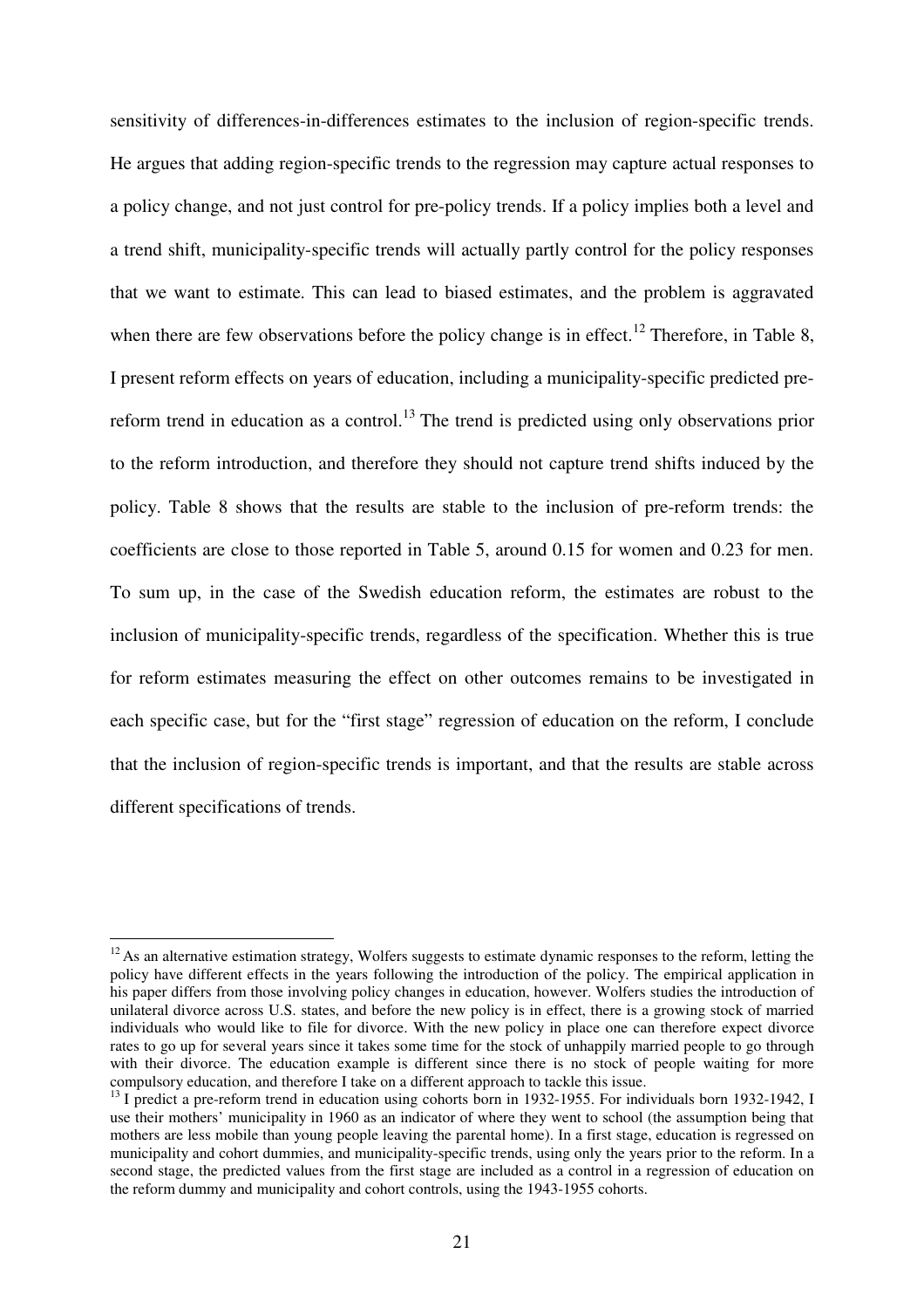#### *5.3.5 Interpreting IV estimates of returns to education*

A standard assumption when interpreting instrumental variables estimates of returns to schooling is that the returns are constant across the education distribution. If this assumption holds, it does not make any difference if the identification originates from a compulsory school reform (a shift in the lower end of the distribution) or by policy changes affecting higher education. What if the assumption on constant returns is invalid? One more year of schooling at compulsory level compared to university level may have very different pay-offs. Angrist and Imbens (1995) show that when relaxing this assumption, the IV estimate is to be interpreted as an Average Causal Response (ACR), which is a weighted average of Local Average Treatment Effects at each (discrete) point in the education distribution. The underlying assumption necessary regards monotonicity, which in the case of the Swedish reform translates into the following: with probability 1,  $S_{R=1} - S_{R=0} \ge 0$  for all individuals. The ACR is interpreted as the average effect of a 1-year increase in schooling, for people whose schooling was influenced by the reform. Who was influenced determines the weights in the weighted average of LATEs at each point in the distribution.

 The method of Angrist and Imbens (1995) allows me to identify the weights of the ACR, and at the same time verify the underlying monotonicity assumption. For monotonicity, the cumulative distribution function (CDF) of schooling for reform- and non-reform participants should not cross:  $Pr(S \ge j | R = 1) \ge Pr(S \ge j | R = 0)$  implies that  $F_S(j | R = 0) \ge F_S(j | R = 1)$  where *FS* is the CDF of schooling. Taking the difference between the CDF of the non-reform and the reform groups, it should always remain positive or equal to zero. Moreover, the difference in the CDFs, at each point *j* of the schooling distribution, captures the weight of that particular point to the ACR estimate. The difference in the CDFs at each *j* shows the fraction of people who achieved at least one more year of schooling due to the reform.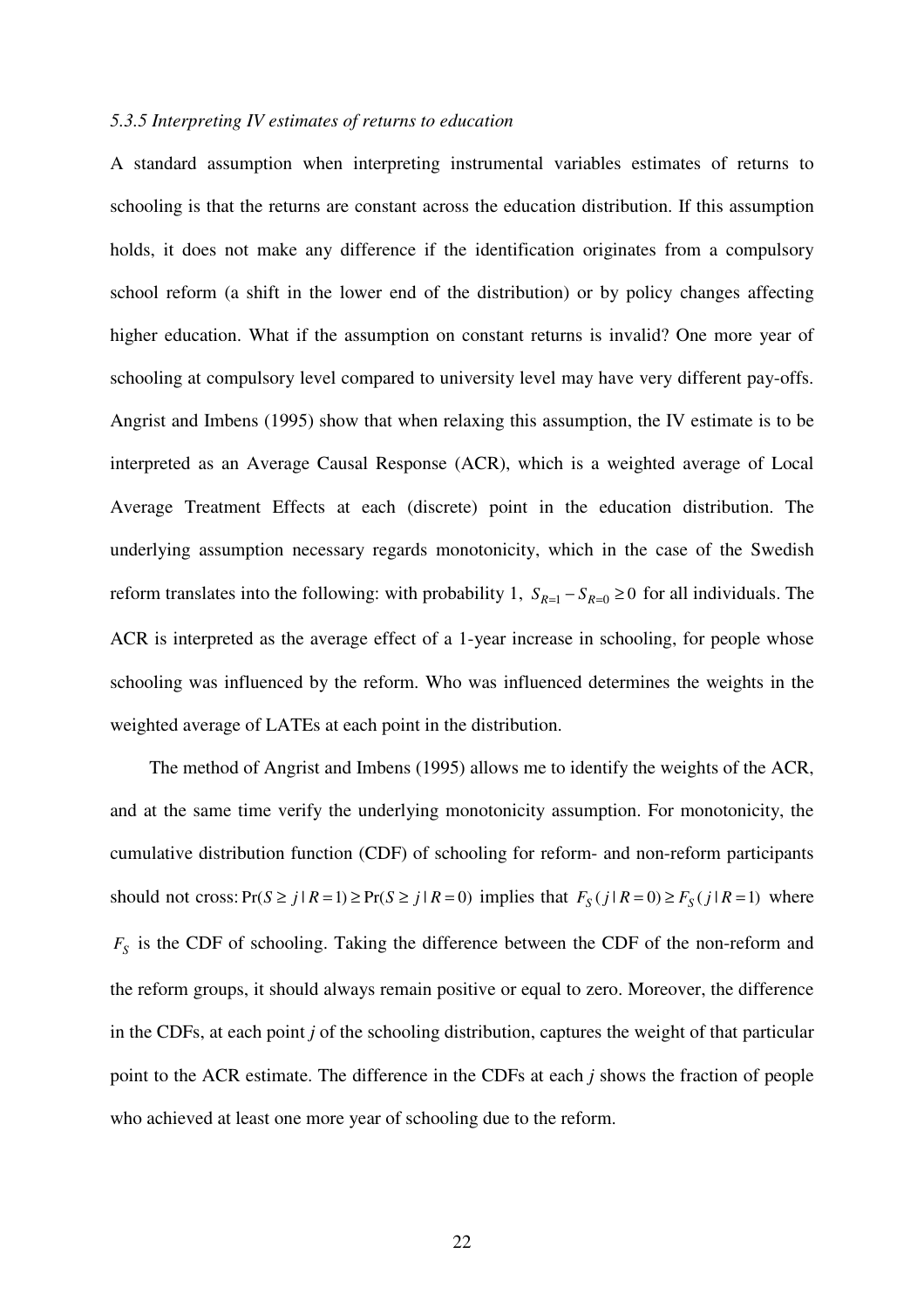Figure 3 shows the difference between the CDFs.<sup>14</sup> Not unexpected, the people affected by the instrument are all in the lower tail of the distribution, and individuals with 11 or more years of education do not contribute at all to the ACR estimate. The figure also shows that the monotonicity assumption is violated: the difference between the CDFs is negative for  $j=9$ , which implies that the fraction of people with 9 or fewer years is higher for those participating in the reform than the corresponding fraction for those not affected (a 95 percent confidence interval is shown in Figure 3). This result is driven by the translation of levels of education into years of schooling: the old junior-secondary school (which was still in place in nonreform municipalities, and which the new 9-year comprehensive school was to replace) implied 9 or 10 years of schooling, whereby I have coded it as 9.5 years. Individuals who wished to stop at this level would in the data have 9 years if in a reform municipality, and 9.5 years if in a non-reform municipality. That is, for some individuals, taking part of the reform might actually have reduced years of schooling. To verify that this result is a consequence of assigning junior-secondary school 0.5 more years than the new comprehensive school, I assign 9 years to both of them, and find that the CDFs do not cross and that the monotoniticy requirement is satisfied (results not shown). The choice of how to assign years to levels of education might seem arbitrary, but the result in Figure 3 highlights an important point: for some individuals living in a municipality with a four-year upper-secondary school, the introduction of the 9-year comprehensive school might actually have reduced their schooling, if they did not wish to continue to higher levels. Unfortunately, the education register does not distinguish between junior-secondary school (*realskola*) of different lengths, so I cannot verify whether the assumption to code it as 9.5 is reasonable. Since the violation of the monotonicity assumption relies partly on my choice of coding, and since it concerns only a

 $\overline{a}$ 

<sup>14</sup> Each point in the CDF difference figure has been obtained by regressing a binary indicator of *S*≤*j* (j=years of schooling) on a non-reform indicator, a constant, and municipality and cohort effects.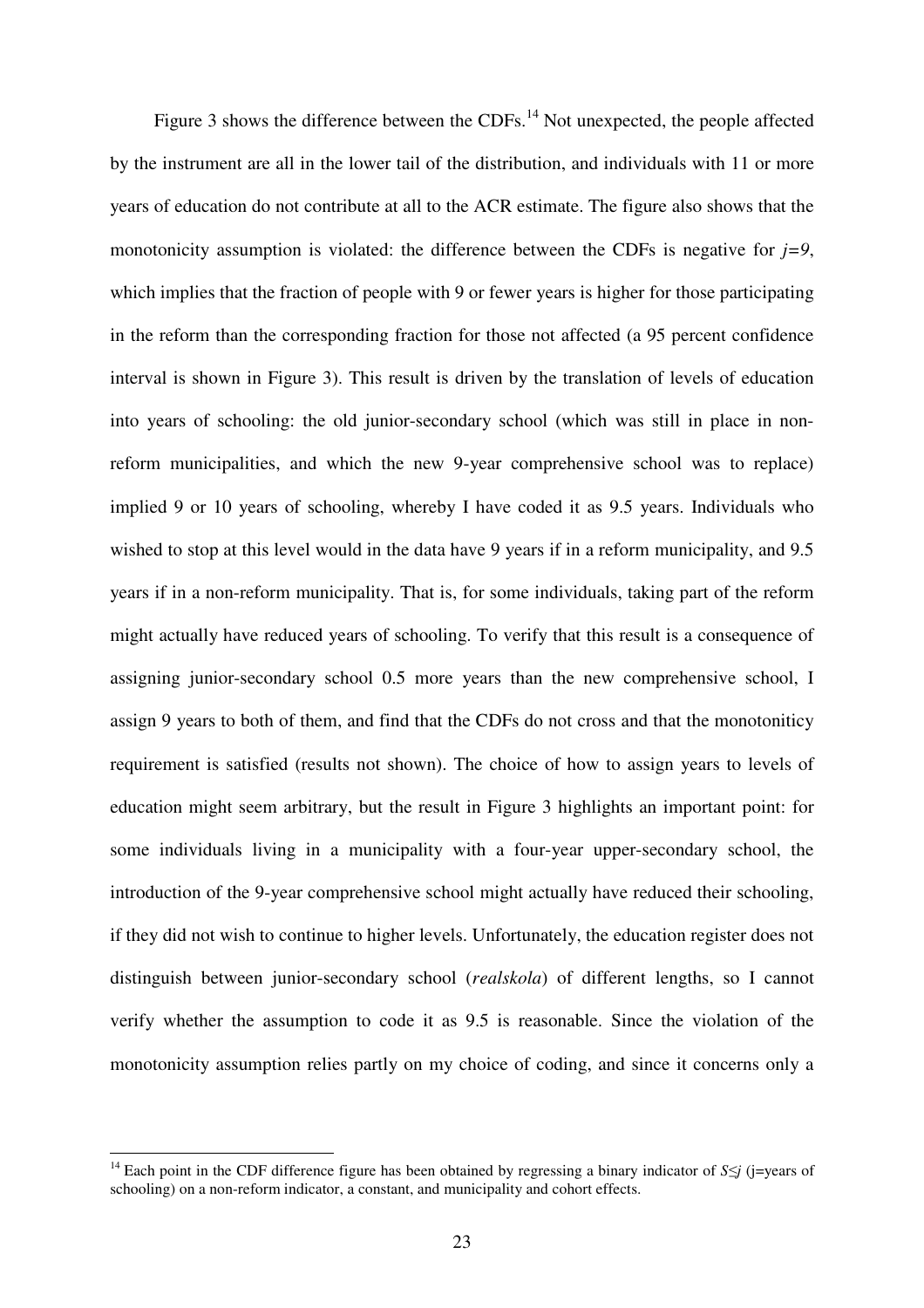very small fraction of people, I conclude that it is not a major concern for the interpretation of the IV estimate.

#### **6. Conclusions and** R**ecommendations**

The Swedish compulsory school reform was introduced gradually across the country's municipalities, starting in the late 1940s and continuing through the 1960s. The reform implied two more years of compulsory education, and that pupils were kept together in a comprehensive system throughout nine years. This paper describes this reform and provides an assessment of its role in the economics literature, providing a reliability analysis of the reform coding, and a sequence of tests as to whether the reform is a valid instrument for education.

 First, the reliability analysis shows that the lower bound of the reform coding reliability estimate (in differences), lies somewhere in the range 0.66-0.91. These numbers provide the researcher with an idea of the degree of attenuation bias in the reform estimates, and given that they represent lower bounds, I consider them to be on an acceptable level.

 Second, the analysis shows that the Swedish compulsory school reform increased years of schooling by at least 0.13-0.20 years for women, and by at least 0.23-0.28 years for men. One might have expected the effect of the reform to be higher, since two more years of education were mandated. The moderate effects thus confirm that the reform was introduced in a period when demand for education beyond the old seven-year minimum was high, and when a high fraction of each cohort would attend junior-secondary school in the absence of the reform.

 Third, this paper investigates the potential for the reform to be used as an instrument for education in an instrumental variables setting. The reform passes the test of weak instruments, with F-statistics well above 10. When it comes to exogeneity of the reform with respect to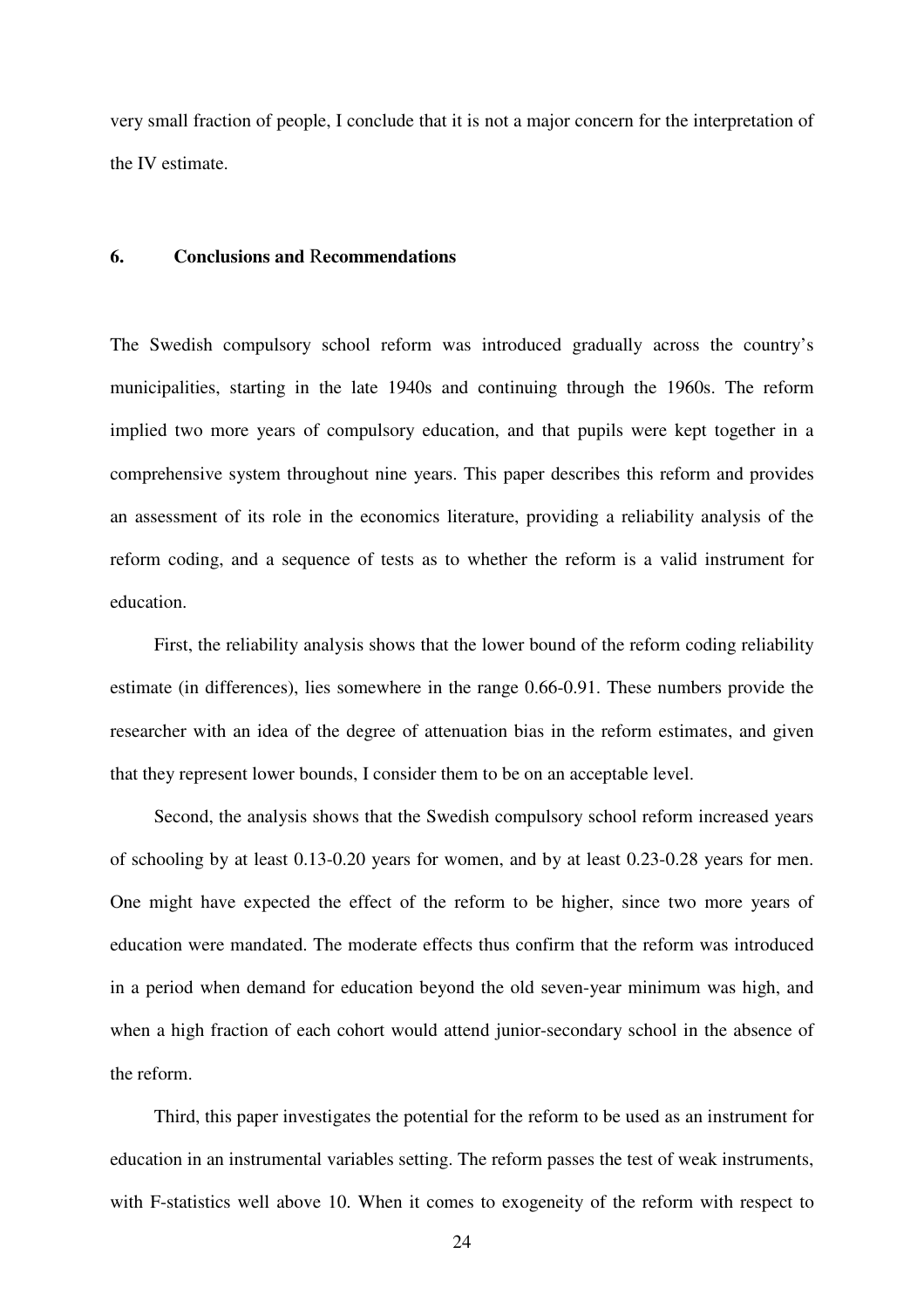education, a battery of tests show that given municipality and cohort fixed effects, and the inclusion of municipality-specific trends, the reform can be used as an instrument for education.

 Finally, I would like to highlight that the reform affected the lower end of the educational distribution, whereby any results based on this source of variation in education can not be generalized to the full range of educational outcomes. This has the further implication that we might not necessarily be able to identify the effects of education on a range of possible outcomes. Some outcomes might be mostly affected by higher education, and those effects can not be identified with the compulsory-school instrument.

For those who wish to use the reform in an IV framework, I wish to share another two insights. First, the effect of extended compulsory education on secondary outcomes might work through different channels. One channel is that the human capital for the treated individual increases, but another likely mechanism is an "incarceration effect", which changes or postpones adolescent behaviour until after compulsory school is completed. This could be the case for outcomes such as crime and teenage fertility. And second, we should not forget that the Swedish compulsory school reform did not only impose more years of schooling, but also postponed tracking and introduced a comprehensive school system for all pupils throughout  $9<sup>th</sup>$  grade. The effects of the reform are likely a combination of extending the number of years and of postponing tracking, and unfortunately it is not possible to separate the two.

 To conclude, I reflect over the progressive environment in which this reform was implemented. The "assessment period" was introduced in order to undertake proper evaluation of the new school system, and has proven a useful tool also today, 50 years later. Hopefully also policy makers of future reforms will understand the importance of designing policies as to facilitate evaluation and research.

25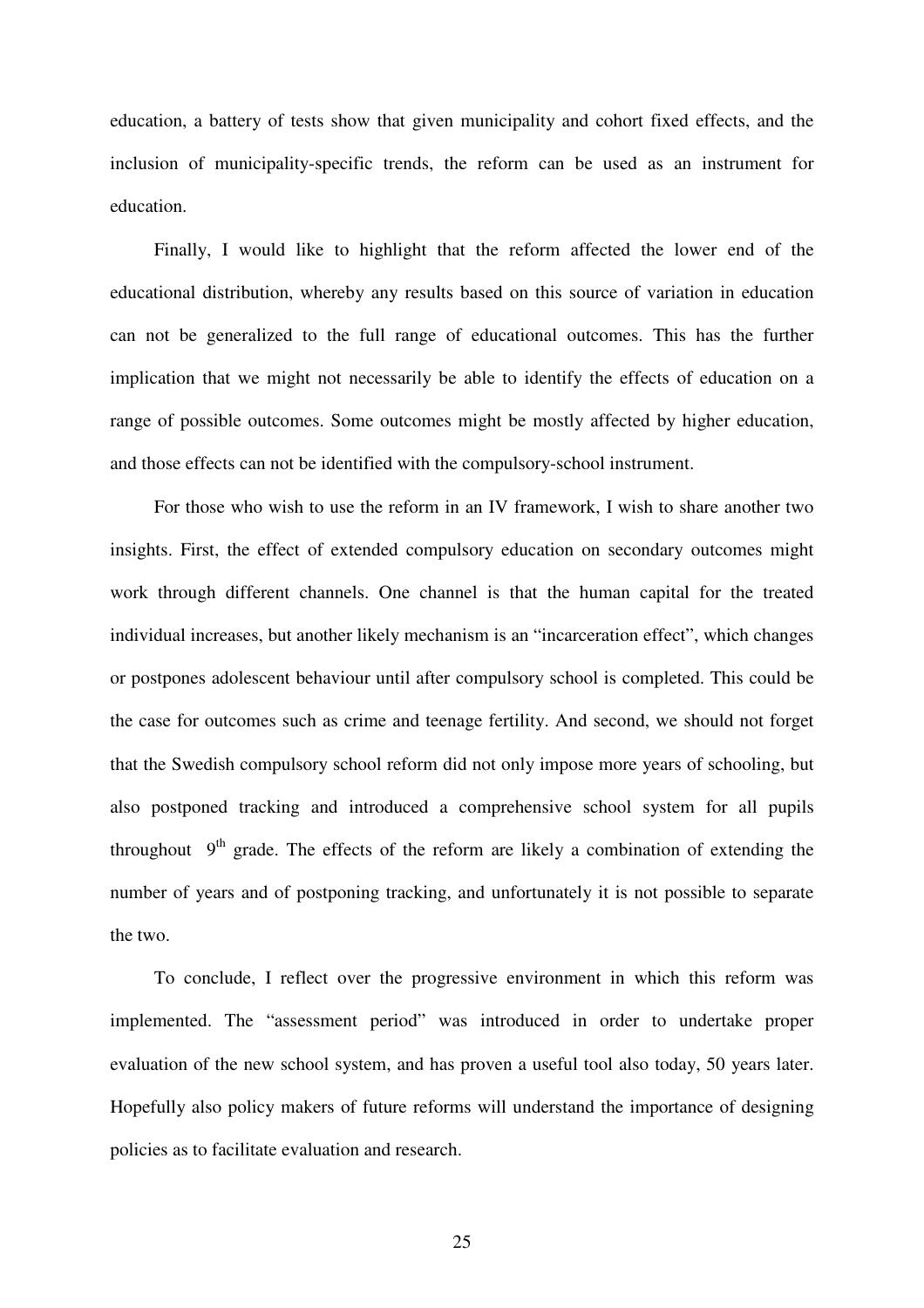# **7. Checklist for** U**sing** E**ducational** R**eforms as an Instrumental Variable**

| Check that the reform is a strong predictor of education. F-statistics above 10.                                                                                           |  |
|----------------------------------------------------------------------------------------------------------------------------------------------------------------------------|--|
| Perform tests to assess whether the reform is exogenous.                                                                                                                   |  |
| Identify which part of the education distribution is affected by the reform.                                                                                               |  |
| Think about whether your chosen outcome is likely to be affected by education<br>in the specific part or the distribution where the instrument has an impact.              |  |
| Include region-specific trends (linear and quadratic) to test the robustness of<br>estimates.                                                                              |  |
| Assess the role of measurement error (in case the nature of the data requires the<br>assignment of reform participation on the basis of cohort and region<br>information). |  |
| Investigate whether the reform was binding, and the role of selective mobility in<br>response to the reform.                                                               |  |
| Identify other possible policy changes occurring simultaneously.                                                                                                           |  |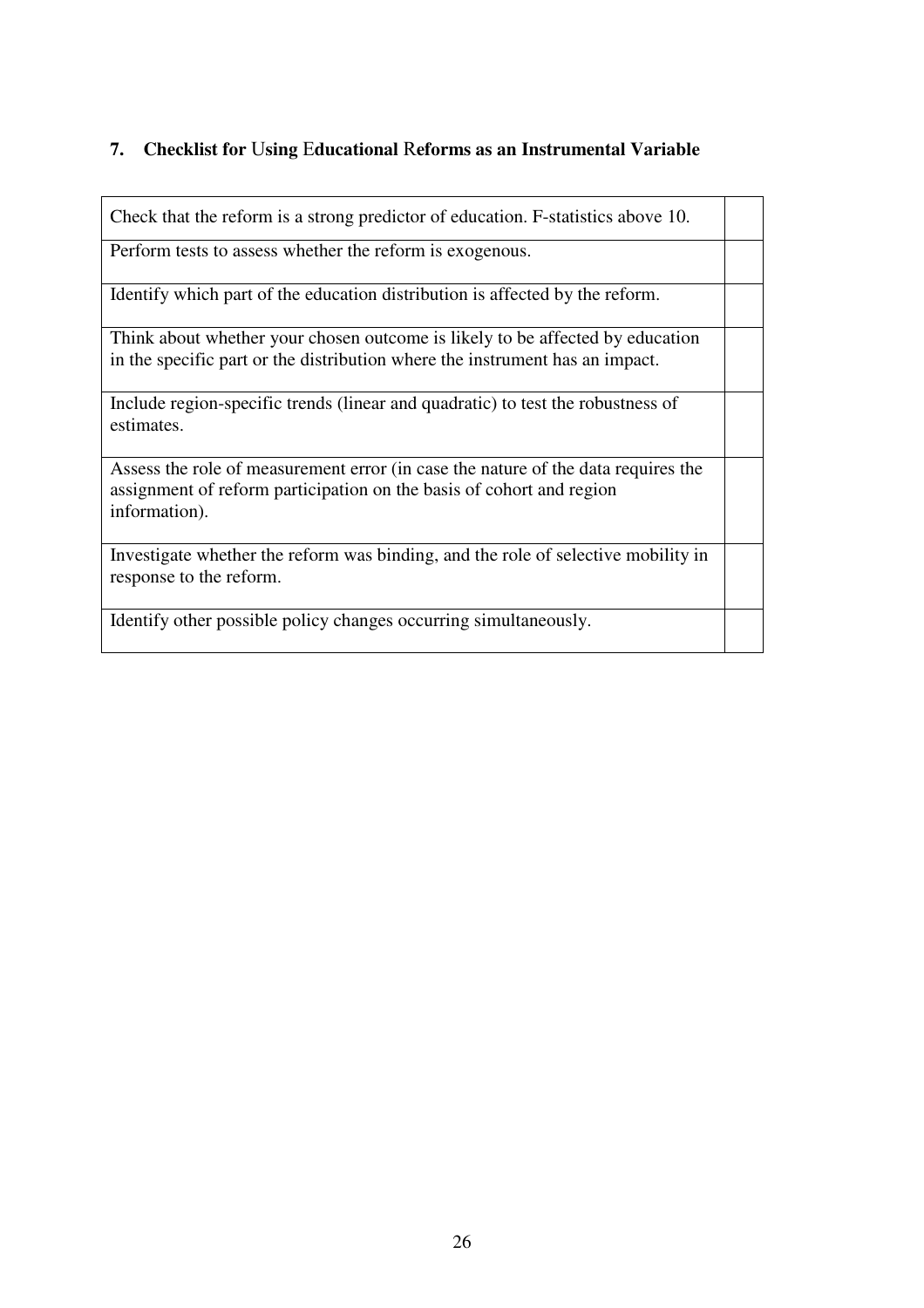## **References**

Acemoglu, Daron and Joshua D. Angrist (1999), "How Large Are the Social Returns to Education? Evidence from Compulsory Schooling Laws", NBER Working Paper No. 7444.

Aigner, Dennis J. (1973), "Regression with a Binary Independent Variable Subject to Errors of Observation", *Journal of Econometrics* 1: 49-60.

Angrist, Joshua D. and Guido W. Imbens (1995), "Two-Stage Least Squares Estimation of Average Causal Effects in Models with Variable Treatment Intensity", *Journal of the American Statistical Association* 90(430): 431-442.

Angrist, Joshua D. and Alan B. Krueger (1991), "Does Compulsory School Attendance Affect Schooling and Earnings?", *Quarterly Journal of Economics* CVI(4): 979-1014.

Ashenfelter, Orley and Alan B. Krueger (1994), "Estimates of the Returns to Schooling from a New Sample of Twins", *American Economic Review* 84(5): 1157-1173.

Black, Sandra E., Paul J. Devereux and Kjell G. Salvanes (2005), "Why the Apple Doesn't Fall Far: Understanding Intergenerational Transmission of Human Capital", *American Economic Review* 95(1): 437-449.

Bound, John, David A. Jaeger and Regina M. Baker (1995), "Problems With Instrumental Variables Estimation When the Correlation Between the Instruments and the Endogenous Explanatory Variable is Weak", *Journal of the American Statistical Association* 90(430): 443-450.

Chevalier, Arnaud (2004), "Parental Education and Child's Education: A Natural Experiment", IZA Discussion Paper No. 1153.

Currie, Janet and Enrico Moretti (2003), "Mother's Education and the Intergenerational Transmission of Human Capital: Evidence from College Openings", *The Quarterly Journal of Economics* 118(4): 1495-1532.

Educational Bureau (1960-1964), Tables of pupils in the compulsory school.

Erikson, Robert and Rune Åberg, eds. (1984), *Välfärd i förändring. Levnadsvillkor i Sverige 1968-1981*. Stockholm. (English translation: *Welfare in Transition*. Oxford: Clarendon Press, 1987.)

Härnqvist, Kjell (2000), "Evaluation through Follow-up. A Longitdinal Program for Studying Education and Career Development", in C.-G. Janson, ed., *Seven Swedish longitudinal studies in behavioral science*. Stockholm, Forskningsrådsnämnden.

Kane, Thomas J., Cecilia Elena Rouse and Douglas Staiger (1999), "Estimating Returns to Schooling When Schooling is Misreported", Working Paper 419, Industrial Relations Section, Princeton University.

Krueger, Alan and Mikael Lindahl (2001), "Education for Growth: Why and for Whom", *Journal of Economic Literature* 39(4): 1101-1136.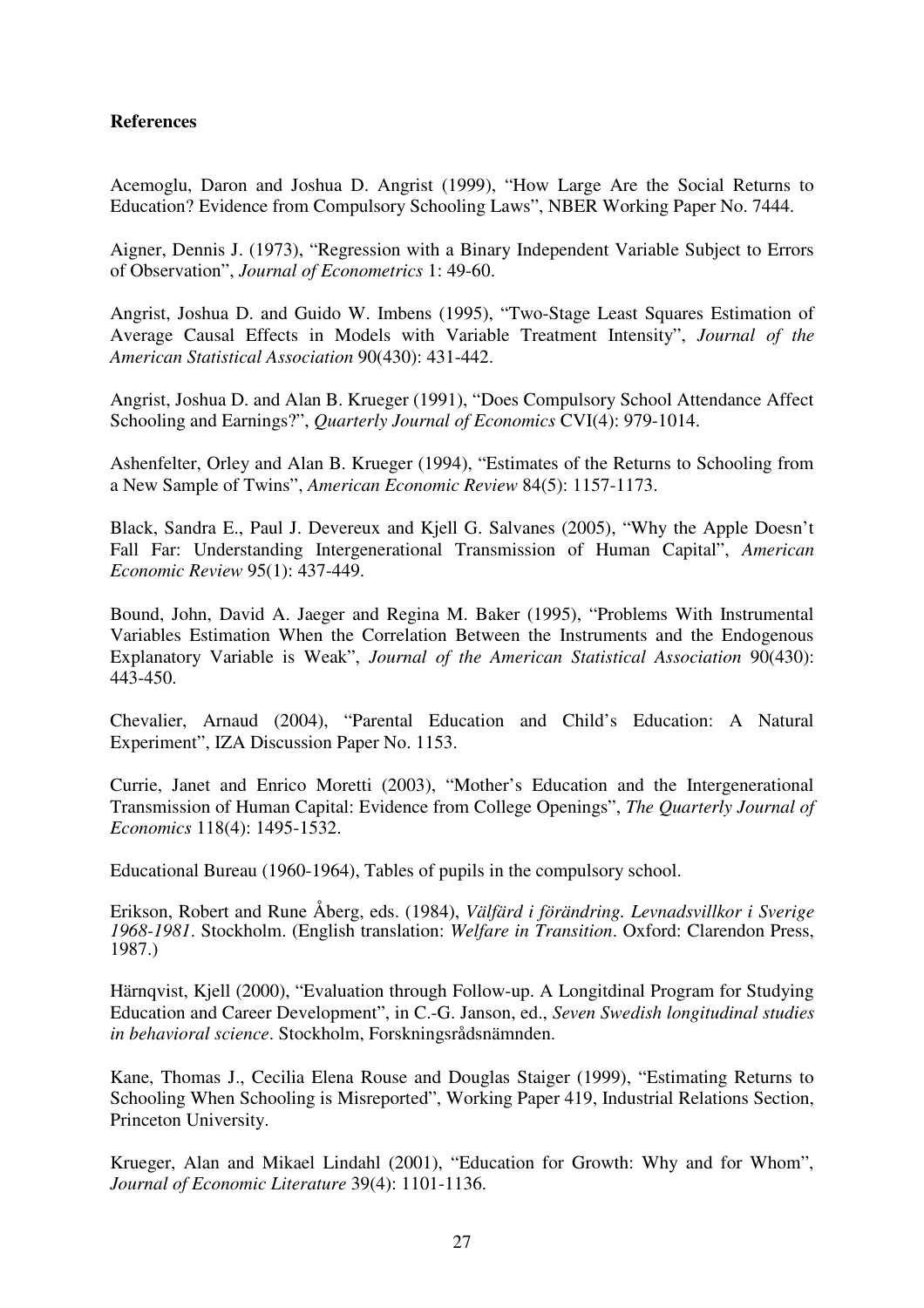Lleras-Muney, Adriana (2005), "The Relationship between Education and Adult Mortality in the U.S.", *Review of Economic Studies* 72(1): 189-221.

Lleras-Muney, Adriana (2002), "Were Compulsory Attendance and Child Labor Laws Effective? An Analysis from 1915 to 1939", *Journal of Law and Economics* XLV: 401-435.

Lochner, Lance and Enrico Moretti (2004), "The Effect of Education on Crime: Evidence from Prison Inmates, Arrests and Self-Reports", *American Economic Review* 94(1): 155-189.

Marklund, Sixten (1980), "Från reform till reform: Skolsverige 1950-1975, Del 1, 1950 års reformbeslut", Skolöverstyrelsen och Liber UtbildningsFörlaget.

Marklund, Sixten (1981), "Från reform till reform: Skolsverige 1950-1975, Del 2, Försöksverksamheten", Skolöverstyrelsen och Liber UtbildningsFörlaget.

Maurin, Eric and Sandra McNally (2005), "Vive La Révolution! Long Term Returns of 1968 to the Angry Students", IZA Discussion Paper No. 1504.

Meghir, Costas and Mårten Palme (2003), "Ability, Parental Background and Education Policy: Empirical Evidence from a Social Experiment", IFS working paper 03/05.

Meghir, Costas and Mårten Palme (2005), "Educational Reform, Ability and Family Background", *American Economic Review* 95(1): 414-424.

National Board of Education (Skolöverstyrelsen) (1954-1962), "Redogörelse för försöksverksamhet med enhetsskola", Aktuellt från Skolöverstyrelsen.

National Board of Education (Skolöverstyrelsen) (1960), "Enhetsskolan under 10 år, Kort redogörelse för försöksverksamheten läsåren 1949/50 – 1958/59", Kungliga skolöverstyrelsens skriftserie 46.

Oreopoulos, Philip, Marianne E. Page and Ann Huff Stevens (2006), "The Intergenerational Effects of Compulsory Schooling", *Journal of Labor Economics* 24(4): 729-760.

Pekkarinen, Tuomas, Roope Uusitalo and Sari Pekkala (2006), "Education Policy and Intergenerational Income Mobility: Evidence from the Finnish Comprehensive School Reform", IZA Discussion Paper No. 2204.

Savoca, Elisabeth (2000), "Measurement Errors in Binary Regressors: An Application to Measuring the Effects of Specific Psychiatric Diseases on Earnings", *Health Services & Outcomes Research Methodology* 1(2): 149-164.

Shea, John (1997), "Instrument Relevance in Multivariate Linear Models: A Simple Measure", *The Review of Economics and Statistics* 79(2): 348-352.

Skatteverket (2007), "Sveriges församlingar genom tiderna", http://www.skatteverket.se/folkbokforing/sverigesforsamlingargenomtiderna.4.18e1b10334eb e8bc80003817.html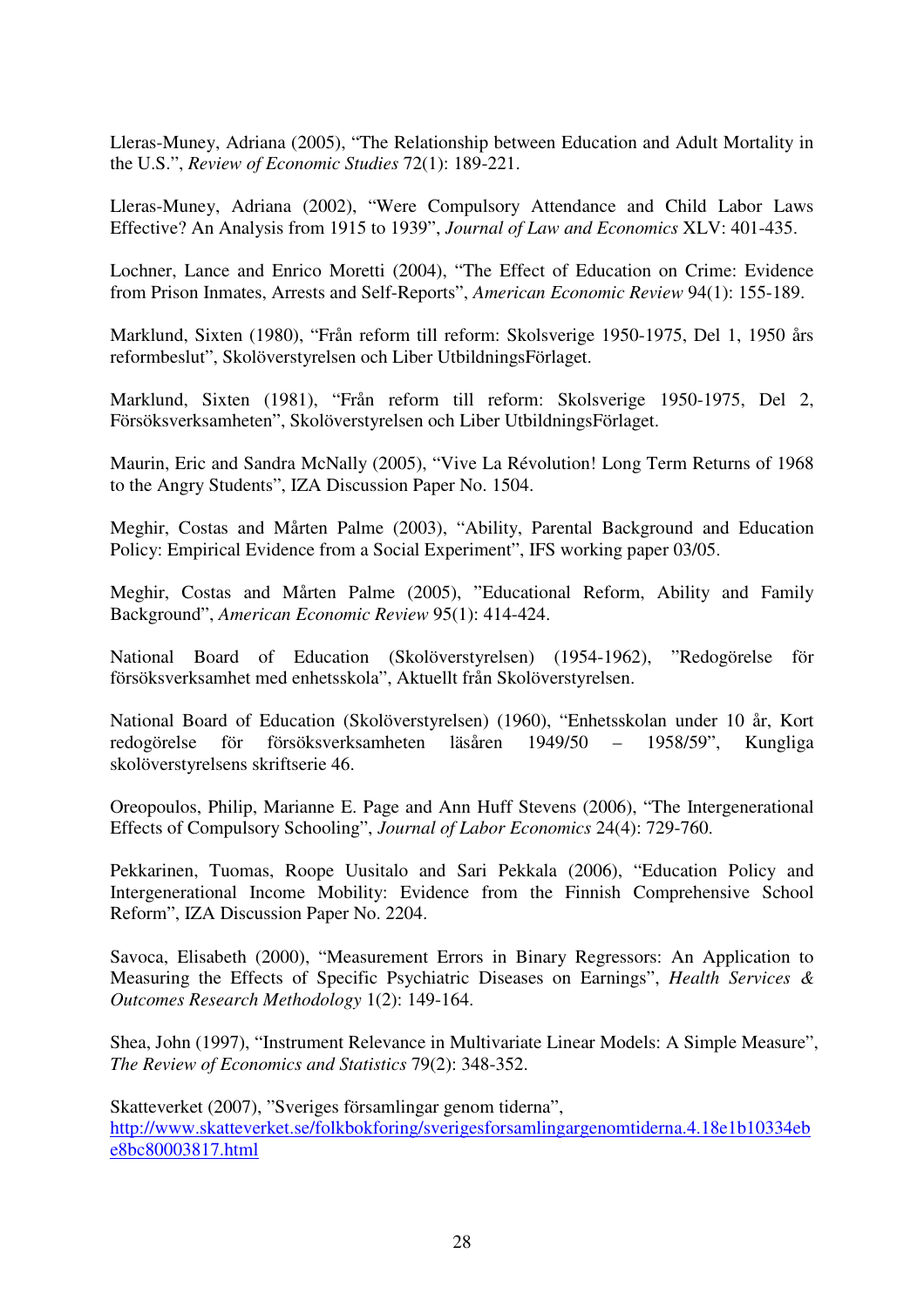Spasojevic, Jasmina (2003), "Effects of Education on Adult Health in Sweden: Results from a Natural Experiment", Doctoral Dissertation, The Graduate Center, The City University of New York.

Staiger, Douglas and James H. Stock (1997), "Instrumental Variables Regression with Weak Instruments", *Econometrica* 65(3): 557-586.

Statistics Sweden (1968-1969), Tables of pupils in the compulsory school, Statistiska meddelanden U1968:2, U1969:5.

Viarengo, Martina (2007), "An Historical Analysis of the Expansion of Compulsory Schooling in Europe after the Second World War", Working paper 97/07, Department of Economic History, London School of Economics.

Wolfers, Justin (2006), "Did Unilateral Divorce Laws Raise Divorce Rates? A Reconciliation and New Results", *American Economic Review* 96(5): 1802-1820.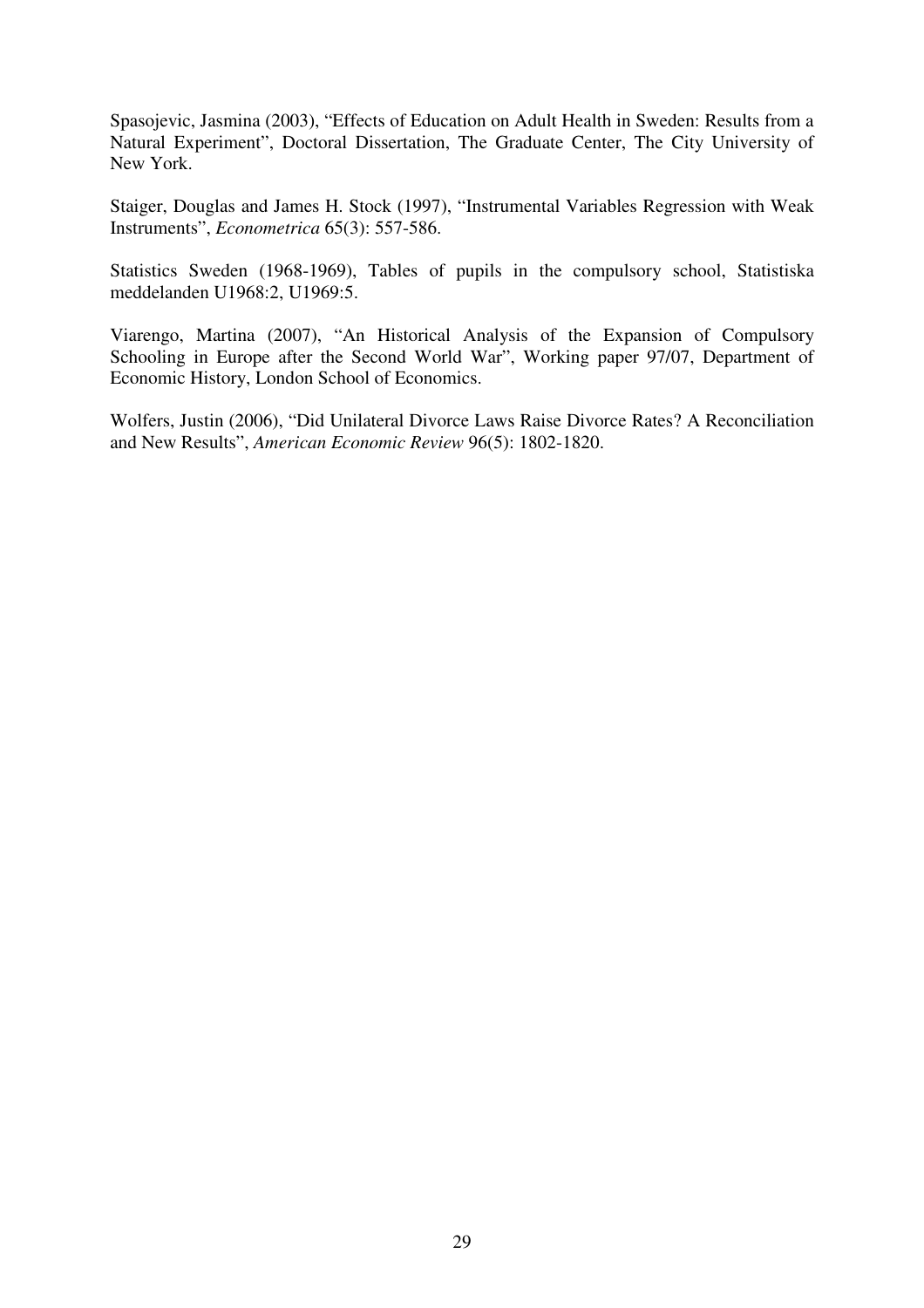



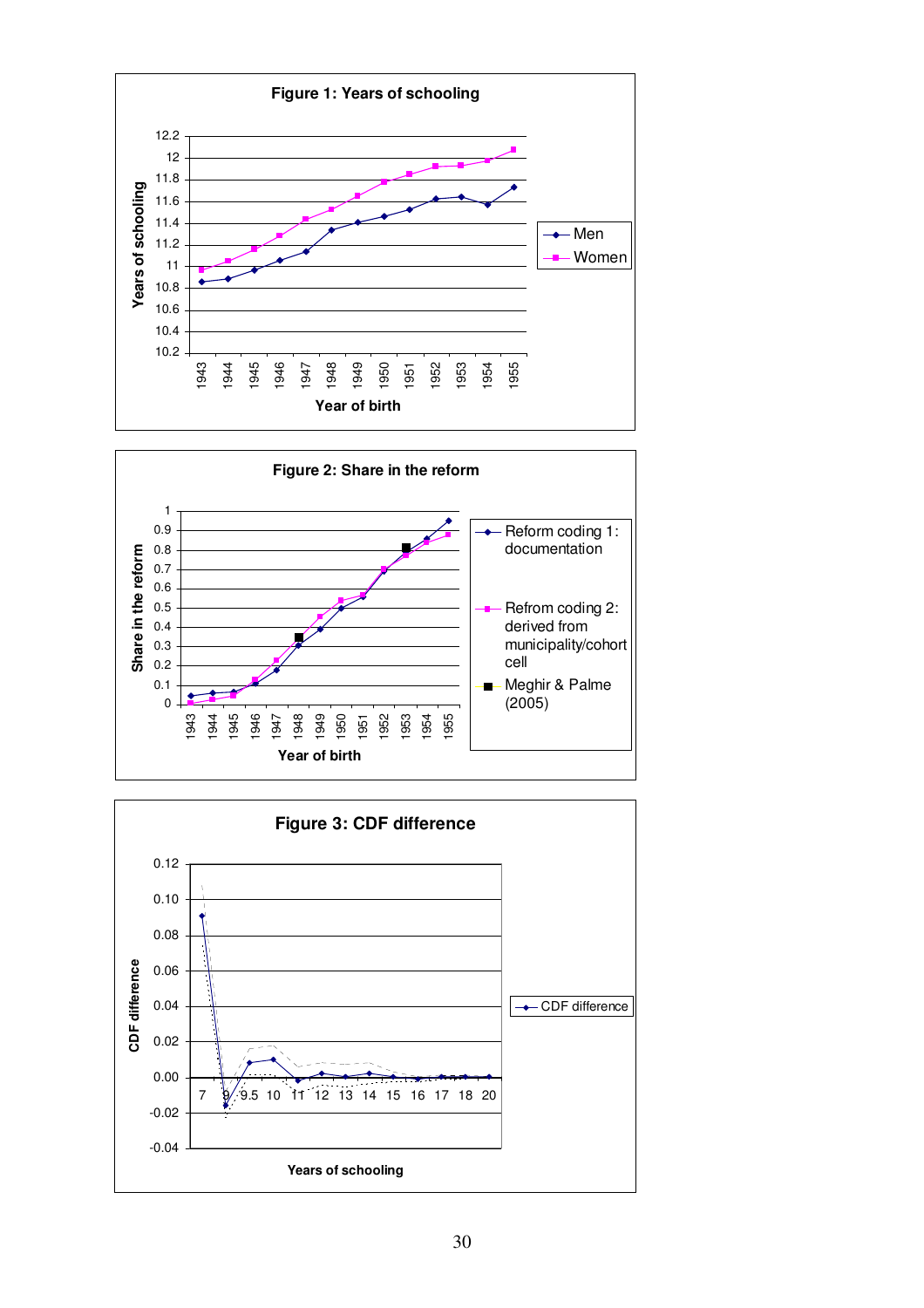|                    | All individuals |            |        | Reform status is defined | Reform status defined,<br>excluding big cities (overlap<br>MP with Marklund coding) |            |  |
|--------------------|-----------------|------------|--------|--------------------------|-------------------------------------------------------------------------------------|------------|--|
|                    | (1)             | (2)        | (3)    | (4)                      | (5)                                                                                 | (6)        |  |
|                    | <b>Obs</b>      | Mean       | Obs    | Mean                     | <b>Obs</b>                                                                          | Mean       |  |
| Variable           |                 | (Std. Dev) |        | (Std. Dev)               |                                                                                     | (Std. Dev) |  |
|                    |                 |            |        |                          |                                                                                     |            |  |
| Years of schooling | 496773          | 11.48      | 450885 | 11.44                    | 394972                                                                              | 11.35      |  |
|                    |                 | (2.72)     |        | (2.72)                   |                                                                                     | (2.72)     |  |
| Year of birth      | 496773          | 1948.76    | 450885 | 1948.82                  | 394972                                                                              | 1948.78    |  |
|                    |                 | (3.72)     |        | (3.74)                   |                                                                                     | (3.72)     |  |
| Reform [CODING 1]  | 450885          | 0.41       | 450885 | 0.41                     | 394972                                                                              | 0.38       |  |
|                    |                 | (0.49)     |        | (0.49)                   |                                                                                     | (0.49)     |  |
| Reform [CODING 2]  | 496773          | 0.41       | 450885 | 0.41                     | 394972                                                                              | 0.40       |  |
|                    |                 | (0.49)     |        | (0.49)                   |                                                                                     | (0.49)     |  |
| Father's schooling | 337724          | 8.83       | 305967 | 8.76                     | 267902                                                                              | 8.59       |  |
|                    |                 | (2.67)     |        | (2.64)                   |                                                                                     | (2.56)     |  |
| Mother's schooling | 412758          | 8.18       | 374590 | 8.14                     | 328381                                                                              | 8.02       |  |
|                    |                 | (1.98)     |        | (1.96)                   |                                                                                     | (1.90)     |  |
| Female             | 496773          | 0.49       | 450885 | 0.49                     | 394972                                                                              | 0.49       |  |
|                    |                 | (0.50)     |        | (0.50)                   |                                                                                     | (0.50)     |  |

# **Descriptive statistcs of a random sample of cohorts born in 1943-1955**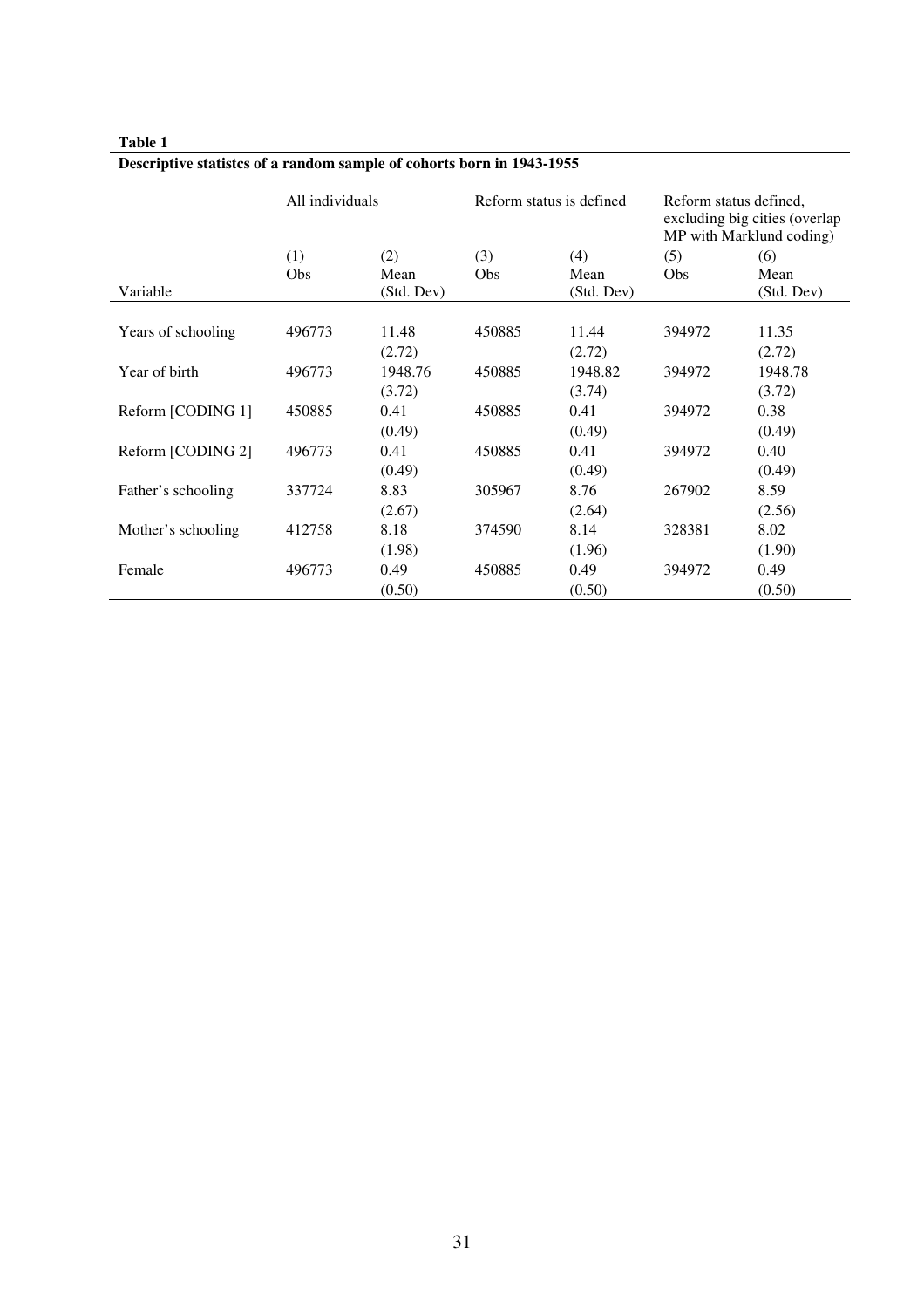# **The effect of the reform on years of schooling**

*Dependent variable: Years of schooling* 

|                                                                                     | All                                |                                    |                                   | Women                             |                                    |                                    |                                   | Men                              |                                    |                                    |                                   |                                   |
|-------------------------------------------------------------------------------------|------------------------------------|------------------------------------|-----------------------------------|-----------------------------------|------------------------------------|------------------------------------|-----------------------------------|----------------------------------|------------------------------------|------------------------------------|-----------------------------------|-----------------------------------|
|                                                                                     | (1)                                | (2)                                | (3)                               | (4)                               | (5)                                | (6)                                | (7)                               | (8)                              | (9)                                | (10)                               | (11)                              | (12)                              |
| Reform                                                                              | 0.587<br>$(0.047)$ **              | 0.413<br>$(0.029)$ **              | 0.190<br>$(0.036)$ **             | 0.170<br>$(0.042)$ **             | 0.476<br>$(0.042)$ **              | 0.316<br>$(0.027)$ **              | 0.149<br>$(0.032)$ **             | 0.127<br>$(0.037)$ **            | 0.693<br>$(0.056)$ **              | 0.506<br>$(0.035)$ **              | 0.229<br>$(0.046)$ **             | 0.211<br>$(0.051)$ **             |
| Year effects<br>Municipality effects<br>Parental background                         | X                                  | X<br>X                             | $\mathbf{X}$<br>$\mathbf{X}$      | X<br>X<br>X                       | X                                  | X<br>X                             | X<br>X                            | X<br>X<br>X                      | X                                  | X<br>X                             | X<br>X                            | X<br>X<br>X                       |
| F-stat on reform<br>Partial R-squared of reform<br><b>Observations</b><br>R-squared | 153.07<br>0.0824<br>450885<br>0.02 | 204.95<br>0.0612<br>450885<br>0.13 | 27.96<br>0.1269<br>450885<br>0.06 | 16.68<br>0.0181<br>450885<br>0.15 | 127.30<br>0.0696<br>221178<br>0.02 | 135.28<br>0.0484<br>221178<br>0.12 | 21.78<br>0.0162<br>221178<br>0.06 | 10.2<br>0.0137<br>221178<br>0.13 | 154.91<br>0.0939<br>229707<br>0.02 | 204.73<br>0.0728<br>229707<br>0.14 | 24.89<br>0.0235<br>229707<br>0.08 | 17.29<br>0.0221<br>229707<br>0.17 |

Notes: Robust standard errors in parentheses are clustered on municipality. \* significant at 5%; \*\* significant at 1%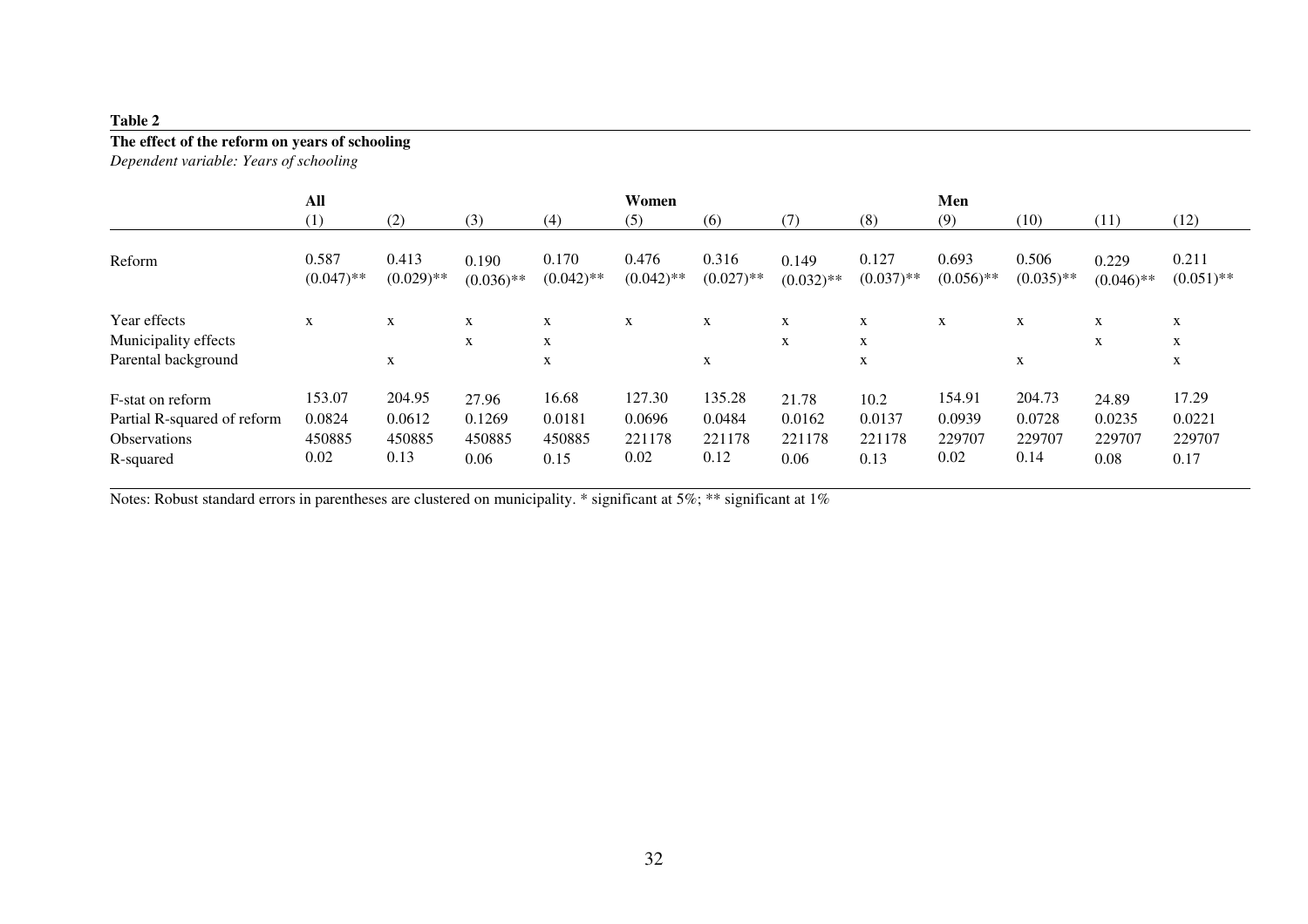l,

#### **Spill-over effects: The effect of the reform on post-compulsory education**

*Dependent variable: Dummy indicating two years of upper-secondary school or more* 

|                      | All        |         | Women       |         | Men        |         |
|----------------------|------------|---------|-------------|---------|------------|---------|
|                      | (1)        | (2)     | (3)         | (4)     | (5)        | (6)     |
| Reform               | 0.010      | 0.007   | 0.009       | 0.006   | 0.010      | 0.008   |
|                      | $(0.004)*$ | (0.005) | $(0.004)$ * | (0.005) | $(0.006)+$ | (0.006) |
| Year effects         | X          | X       | X           | X       | X          | X       |
| Municipality effects | X          | X       | X           | X       | X          | X       |
| Parental background  |            | X       |             | X       |            | X       |
| <b>Observations</b>  | 450885     | 450885  | 221178      | 221178  | 229707     | 229707  |
| R-squared            | 0.04       | 0.07    | 0.04        | 0.07    | 0.05       | 0.09    |
| F-stat on reform     | 5.24       | 2.51    | 4.11        | 1.81    | 3.39       | 1.99    |

Notes: Robust standard errors in parentheses are clustered on municipality.

+ significant at 10%; \* significant at 5%; \*\* significant at 1%

Estimates from a linear probability model.

#### **Table 4**

#### **The effect of the reform on years of schooling - reform instrumented with alternative reform indicator**

*Dependent variable: Years of schooling* 

*REFORM CODING 1* instrumented with *REFORM CODING 2*

|                       | All<br>(1)            | (2)                   | Women<br>(3)          | (4)                   | Men<br>(5)            | (6)                   |
|-----------------------|-----------------------|-----------------------|-----------------------|-----------------------|-----------------------|-----------------------|
|                       |                       |                       |                       |                       |                       |                       |
| Reform                | 0.528<br>$(0.105)$ ** | 0.500<br>$(0.087)$ ** | 0.443<br>$(0.094)$ ** | 0.403<br>$(0.076)$ ** | 0.610<br>$(0.118)$ ** | 0.595<br>$(0.103)$ ** |
| Year effects          | $\mathbf{x}$          | X                     | X                     | $\mathbf{x}$          | X                     | X                     |
| Municipality effects  | $\mathbf{x}$          | X                     | X                     | $\mathbf{x}$          | X                     | X                     |
| Parental background   |                       | X                     |                       | $\mathbf{x}$          |                       | $\mathbf{x}$          |
| <b>Observations</b>   | 450885                | 450885                | 221178                | 221178                | 229707                | 229707                |
| R-squared             | 0.06                  | 0.15                  | 0.05                  | 0.13                  | 0.07                  | 0.16                  |
| 1st stage coefficient | 0.534<br>$(0.087)$ ** | 0.534<br>$(0.087)$ ** | 0.533<br>$(0.088)$ ** | 0.533<br>$(0.088)$ ** | 0.535<br>$(0.087)$ ** | 0.535<br>$(0.087)$ ** |
| F-stat on instrument  | 37.61                 | 37.60                 | 37.03                 | 37.02                 | 37.87                 | 37.87                 |

Notes: Robust standard errors in parentheses are clustered on municipality. \* significant at 5%; \*\* significant at 1%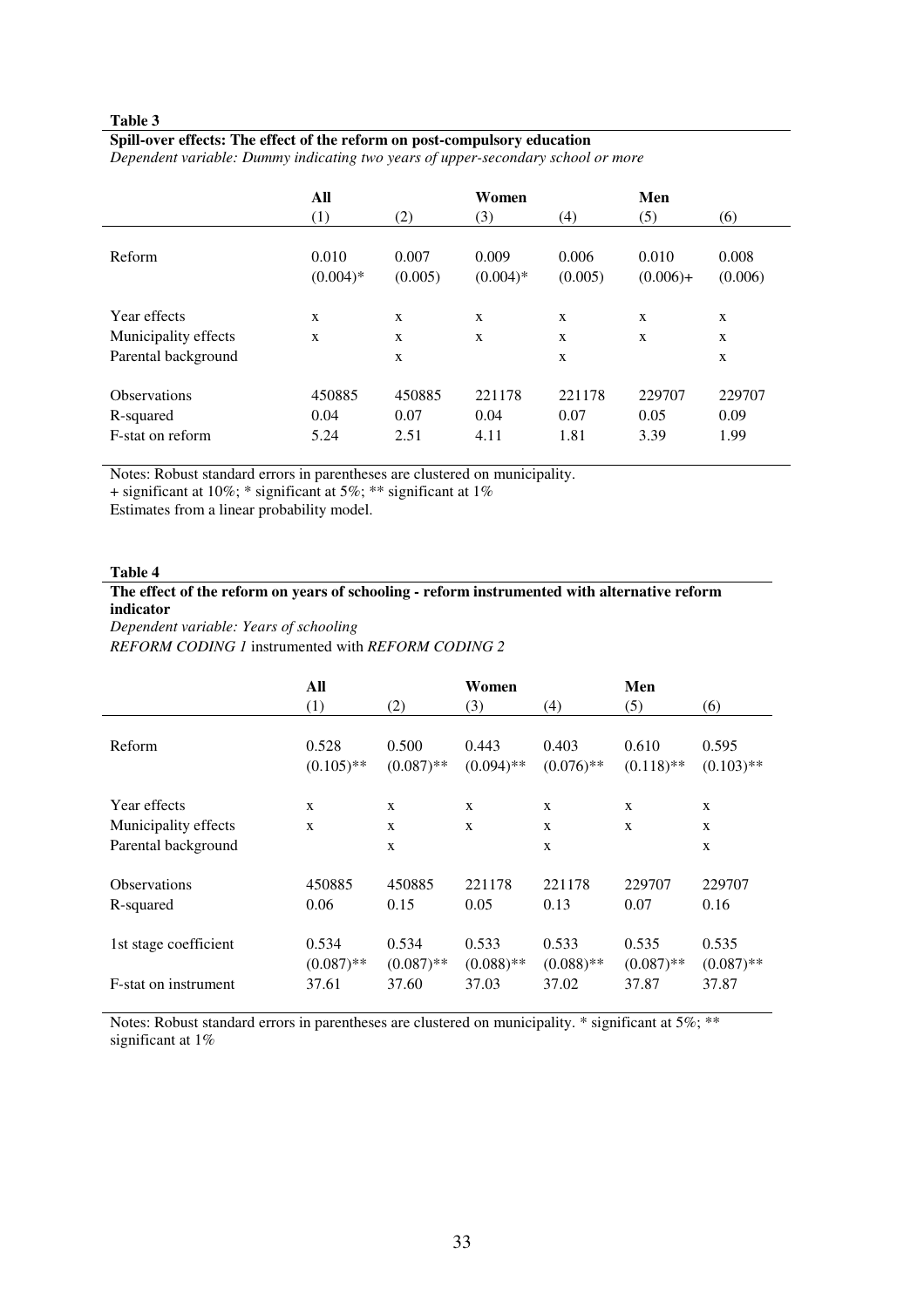#### **The effect of the reform on years of schooling**

Linear and quadratic trends

*Dependent variable: Years of schooling* 

|                                               | No trends               |                         |                        |                        | <b>Linear trends</b>    |                         | <b>Quadratic trends</b> |                        |  |
|-----------------------------------------------|-------------------------|-------------------------|------------------------|------------------------|-------------------------|-------------------------|-------------------------|------------------------|--|
|                                               | (1)<br>A. All           | (2)                     | (3)                    | (4)                    | (5)                     | (6)                     | (7)                     | (8)                    |  |
| Reform                                        | 0.190<br>$(0.036)$ **   | 0.170<br>$(0.042)$ **   | 0.191<br>$(0.036)$ **  | 0.190<br>$(0.035)$ **  | 0.243<br>$(0.020)$ **   | 0.237<br>$(0.021)$ **   | 0.201<br>$(0.026)$ **   | 0.198<br>$(0.026)$ **  |  |
| F-stat on reform<br>Observations<br>R-squared | 27.96<br>450885<br>0.06 | 16.68<br>450885<br>0.15 | 28.39<br>13085<br>0.69 | 28.71<br>13085<br>0.71 | 151.88<br>13085<br>0.74 | 122.33<br>13085<br>0.76 | 61.15<br>13085<br>0.77  | 55.61<br>13085<br>0.79 |  |
|                                               | <b>B.</b> Women         |                         |                        |                        |                         |                         |                         |                        |  |
| Reform                                        | 0.149<br>$(0.032)$ **   | 0.127<br>$(0.037)$ **   | 0.149<br>$(0.032)$ **  | 0.143<br>$(0.032)$ **  | 0.199<br>$(0.025)$ **   | 0.189<br>$(0.025)$ **   | 0.140<br>$(0.032)$ **   | 0.127<br>$(0.031)$ **  |  |
| F-stat on reform<br>Observations<br>R-squared | 21.78<br>221178<br>0.06 | 10.2<br>221178<br>0.13  | 21.76<br>13048<br>0.50 | 20.54<br>13048<br>0.54 | 64.34<br>13048<br>0.57  | 58.07<br>13048<br>0.60  | 19.34<br>13048<br>0.61  | 16.42<br>13048<br>0.64 |  |
|                                               | C. Men                  |                         |                        |                        |                         |                         |                         |                        |  |
| Reform                                        | 0.229<br>$(0.046)$ **   | 0.211<br>$(0.051)$ **   | 0.229<br>$(0.046)$ **  | 0.231<br>$(0.044)$ **  | 0.282<br>$(0.027)$ **   | 0.278<br>$(0.028)$ **   | 0.259<br>$(0.035)$ **   | 0.265<br>$(0.035)$ **  |  |
| F-stat on reform<br>Observations<br>R-squared | 24.89<br>229707<br>0.08 | 17.29<br>229707<br>0.17 | 24.87<br>13054<br>0.60 | 27.74<br>13054<br>0.63 | 106.80<br>13054<br>0.66 | 97.95<br>13054<br>0.68  | 54.88<br>13054<br>0.69  | 58.13<br>13054<br>0.71 |  |
| Year effects                                  | X                       | X                       | X                      | X                      | X                       | X                       | X                       | X                      |  |
| Muni effects                                  | X                       | X                       | X                      | X                      | X                       | X                       | X                       | X                      |  |
| Parental education                            |                         | X                       |                        | X                      |                         | X                       |                         | X                      |  |
| Linear muni trends                            |                         |                         |                        |                        | X                       | X                       |                         |                        |  |
| Quadratic muni trends                         |                         |                         |                        |                        |                         |                         | X                       | X                      |  |
| Data                                          | Ind                     | Ind                     | Aggr                   | Aggr                   | Aggr                    | Aggr                    | Aggr                    | Aggr                   |  |

Notes: Robust standard errors in parentheses are clustered on municipality.  $*$  significant at 5%;  $**$  significant at 1% The first two columns report estimates based on micro data on individual level. Estimates in the remaining columns have been obtained using a data set aggregated on year of birth/municipality level, where each observation is weighted by 1/n.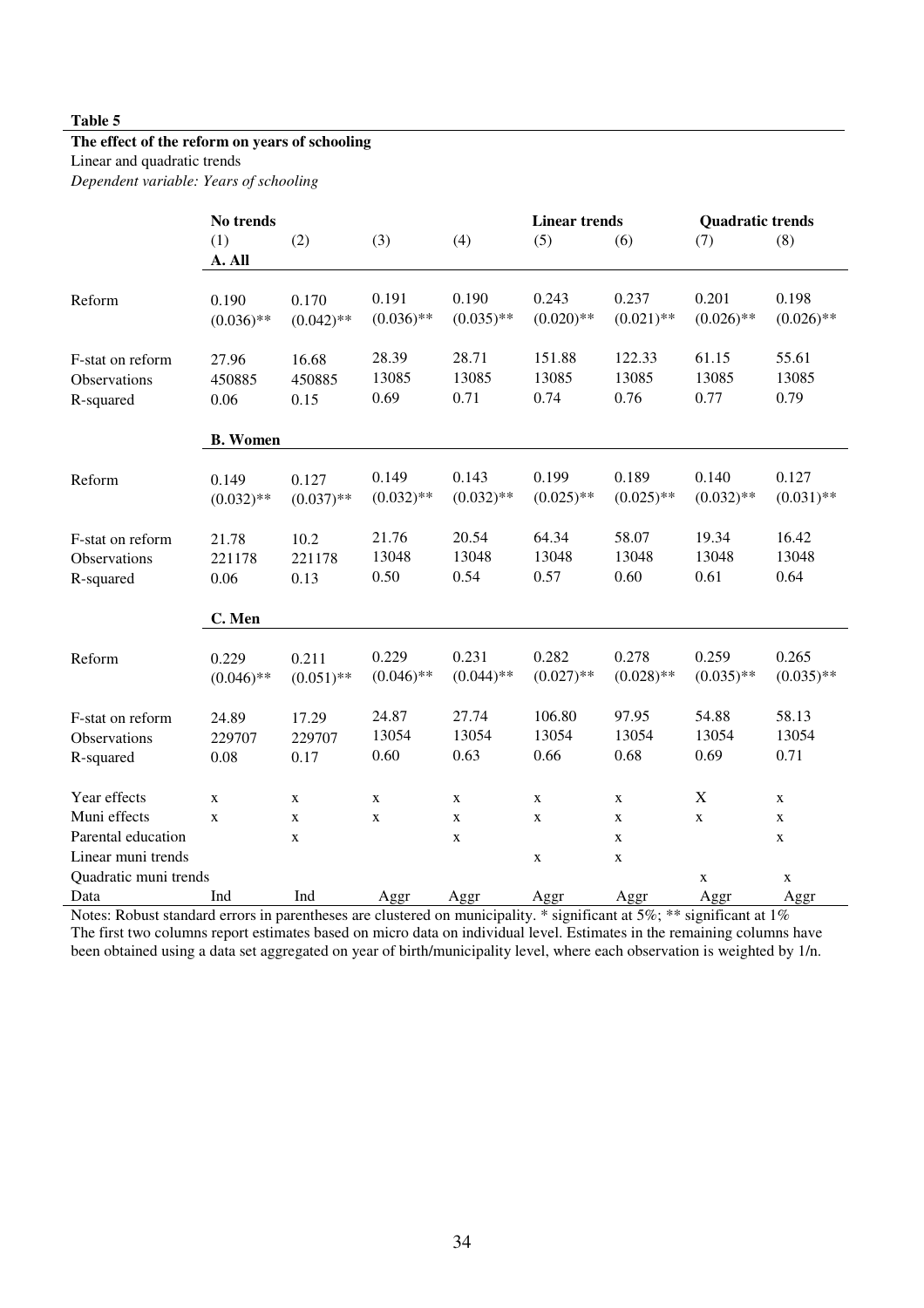| The criter of parental schooning on reform participation<br>Dependent variable: reform |              |             |              |              |
|----------------------------------------------------------------------------------------|--------------|-------------|--------------|--------------|
|                                                                                        | (1)          | (2)         | (3)          | (4)          |
| Parental schooling                                                                     | 0.095        | 0.004       | 0.011        | 0.005        |
|                                                                                        | $(0.013)$ ** | (0.01)      | (0.012)      | (0.008)      |
| Schooling missing (individual level)                                                   | $-0.095$     | 0.104       | 0.02         | 0.016        |
|                                                                                        | (0.080)      | $(0.057) +$ | (0.042)      | (0.039)      |
| Schooling missing (municipality/cohort level)                                          | 0.740        | $-0.044$    | 0.264        | $-0.048$     |
|                                                                                        | $(0.136)$ ** | (0.103)     | $(0.134)*$   | (0.067)      |
| Year effects                                                                           | X            | X           | X            | X            |
| Municipality effects                                                                   |              | X           | $\mathbf{x}$ | $\mathbf{x}$ |
| Linear municipality trends                                                             |              |             | X            |              |
| Quadratic municipality trends                                                          |              |             |              | X            |
| <b>Observations</b>                                                                    | 13085        | 13085       | 13085        | 13085        |
| R-squared                                                                              | 0.43         | 0.68        | 0.76         | 0.84         |

#### **The effect of parental schooling on reform participation**

Robust standard errors in parentheses are clustered on municipality.

+ significant at 10%; \* significant at 5%; \*\* significant at 1%

Estimates have been obtained using a data set aggregated on year of birth/municipality level, where each observation is weighted by 1/n.

Estimates from a linear probability model.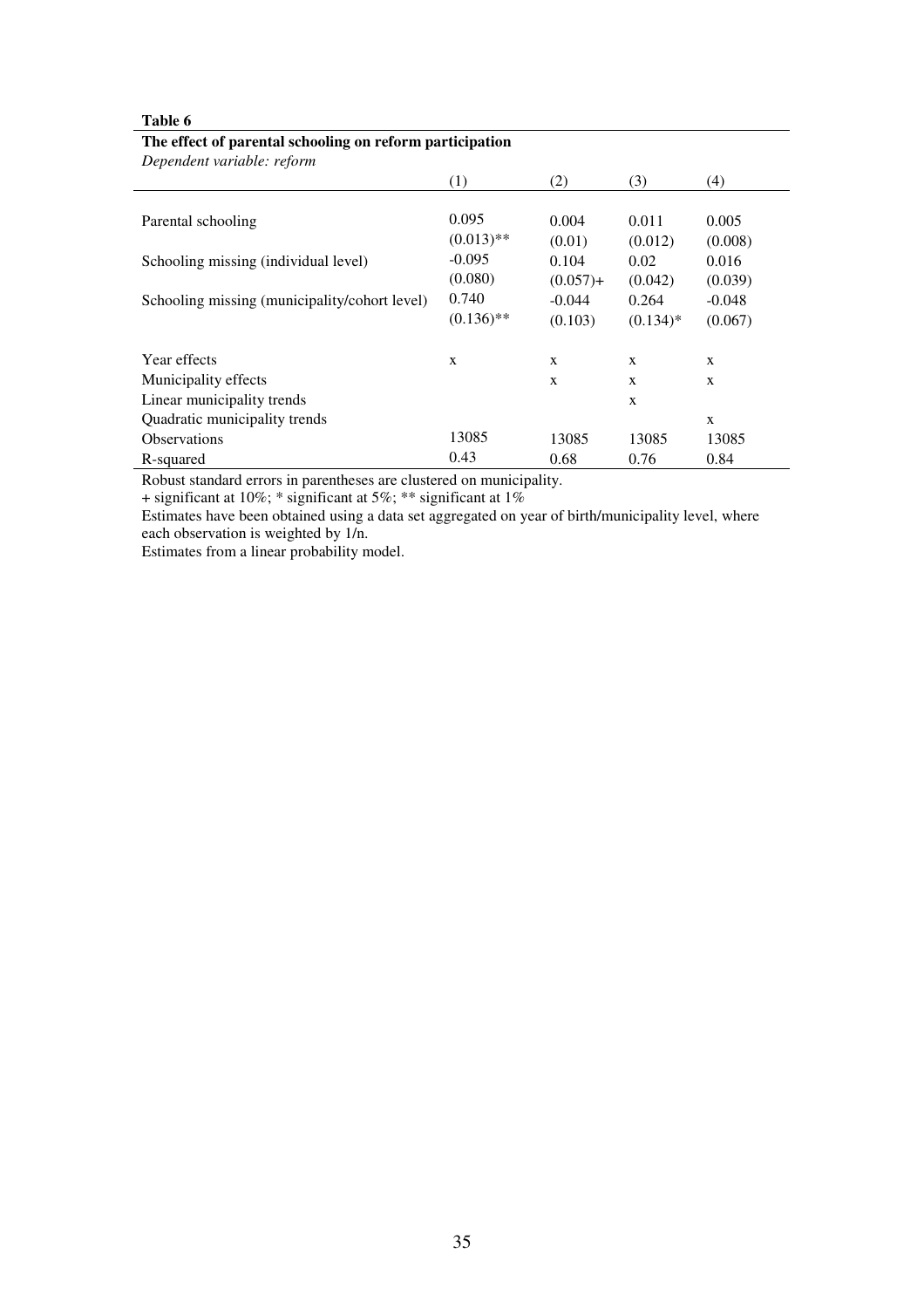| Test for exogeneity of reform                                             |              |              |              |              |  |  |  |  |  |
|---------------------------------------------------------------------------|--------------|--------------|--------------|--------------|--|--|--|--|--|
| The effect of the reform on cohorts t years too old to have been affected |              |              |              |              |  |  |  |  |  |
| Dependent variable: Years of schooling                                    |              |              |              |              |  |  |  |  |  |
|                                                                           | (1)          | (2)          | (3)          | (4)          |  |  |  |  |  |
|                                                                           | $t=1$        | $t=2$        | $t=3$        | $t=4$        |  |  |  |  |  |
| A. Baseline results                                                       |              |              |              |              |  |  |  |  |  |
| Reform for cohort t years too old                                         | 0.129        | 0.072        | 0.09         | 0.107        |  |  |  |  |  |
|                                                                           | $(0.024)$ ** | $(0.023)$ ** | $(0.029)$ ** | $(0.039)$ ** |  |  |  |  |  |
| Reform for actual affected cohort                                         | 0.111        | 0.17         | 0.189        | 0.209        |  |  |  |  |  |
|                                                                           | $(0.041)$ ** | $(0.039)$ ** | $(0.036)$ ** | $(0.031)$ ** |  |  |  |  |  |
| R-squared                                                                 | 0.69         | 0.69         | 0.69         | 0.69         |  |  |  |  |  |
| B. Including municipality-specific linear trends                          |              |              |              |              |  |  |  |  |  |
| Reform for cohort t years too old                                         | 0.120        | 0.052        | 0.057        | 0.046        |  |  |  |  |  |
|                                                                           | $(0.020)$ ** | $(0.018)$ ** | $(0.021)$ ** | $(0.022)*$   |  |  |  |  |  |
| Reform for actual affected cohort                                         | 0.178        | 0.233        | 0.246        | 0.252        |  |  |  |  |  |
|                                                                           | $(0.024)$ ** | $(0.021)$ ** | $(0.019)$ ** | $(0.019)$ ** |  |  |  |  |  |
| R-squared                                                                 | 0.74         | 0.74         | 0.74         | 0.74         |  |  |  |  |  |
| C. Indluding municipality-specific quadratic trends                       |              |              |              |              |  |  |  |  |  |
| Reform for cohort t years too old                                         | 0.104        | 0.010        | 0.013        | 0.000        |  |  |  |  |  |
|                                                                           | $(0.026)$ ** | (0.025)      | (0.029)      | (0.026)      |  |  |  |  |  |
| Reform for actual affected cohort                                         | 0.174        | 0.206        | 0.209        | 0.205        |  |  |  |  |  |
|                                                                           | $(0.027)$ ** | $(0.025)$ ** | $(0.025)$ ** | $(0.026)$ ** |  |  |  |  |  |
| R-squared                                                                 | 0.77         | 0.77         | 0.77         | 0.77         |  |  |  |  |  |
| Observations                                                              | 13085        | 13085        | 13085        | 13085        |  |  |  |  |  |

 $\mathbb{R}^2$ 

Robust standard errors in parentheses are clustered on municipality.

+ significant at 10%; \* significant at 5%; \*\* significant at 1%

Estimates have been obtained using a data set aggregated on year of birth/municipality level, where each observation is weighted by 1/n.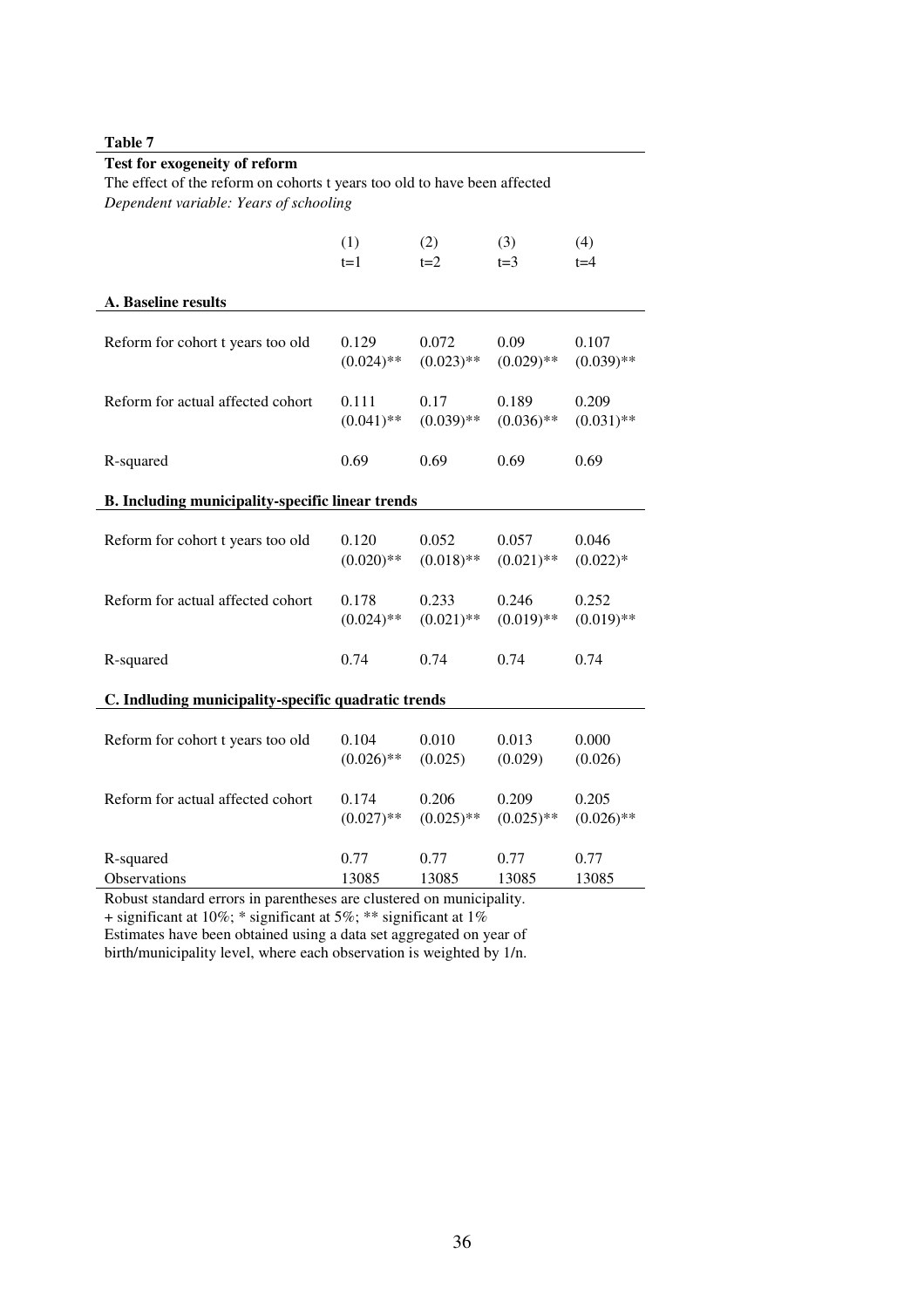#### **The effect of the reform on years of education**

Regressions including pre-reform municipality-specific trends in education

*Dependent variable: Years of schooling* 

|                                                   | All<br>(1)            | (2)                   | Women<br>(3)          | (4)                   | Men<br>(5)            | (6)                   |
|---------------------------------------------------|-----------------------|-----------------------|-----------------------|-----------------------|-----------------------|-----------------------|
|                                                   | Linear trend          | Quadratic<br>trend    | Linear trend          | Quadratic<br>trend    | Linear trend          | Quadratic<br>trend    |
| Reform                                            | 0.194<br>$(0.032)$ ** | 0.191<br>$(0.036)$ ** | 0.150<br>$(0.030)$ ** | 0.150<br>$(0.032)$ ** | 0.230<br>$(0.045)$ ** | 0.228<br>$(0.046)$ ** |
| Linear pre-ref trends<br>Quadratic pre-ref trends | X                     | X                     | X                     | X                     | X                     | X                     |
| <b>Observations</b><br>R-squared                  | 13085<br>0.69         | 13085<br>0.69         | 13048<br>0.51         | 13048<br>0.50         | 13054<br>0.60         | 13054<br>0.60         |

Robust standard errors in parentheses are clustered on municipality

 $+$  significant at 10%; \* significant at 5%; \*\* significant at 1%

Estimates have been obtained using a data set aggregated on year of birth/municipality level, where each observation is weighted by 1/n.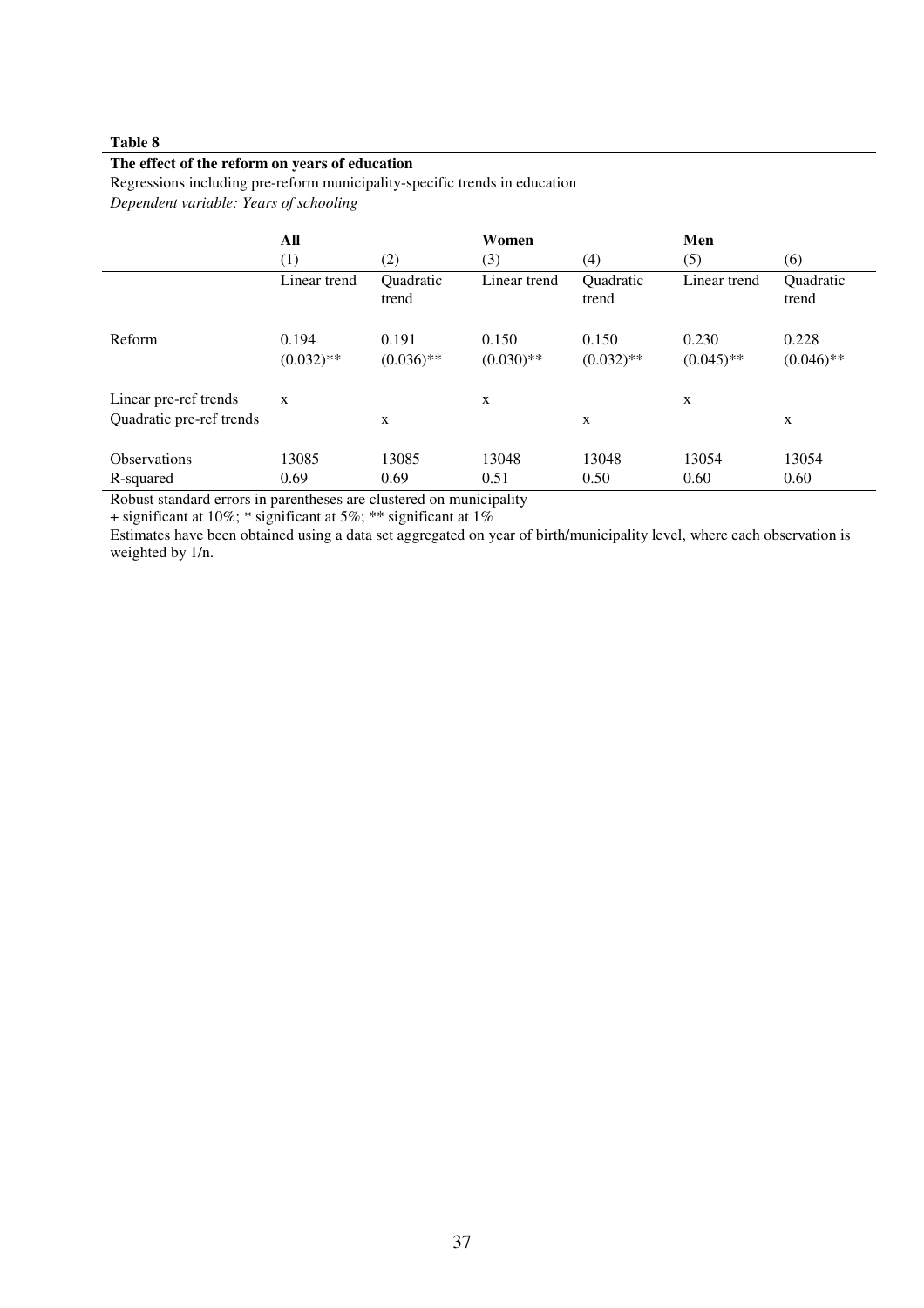#### **Appendix A**

#### **Reform coding for register data**

There are two independent ways to obtain a reform code to attach to register data, one is to use available documentation on when the reform was in place (*CODING 1*), the other is to deduce it from a register-based data set of large sample size (*CODING 2*).

#### *A.1 Reform coding based on documentation (CODING 1)*

To obtain a complete code of the implementation of the nine-year comprehensive school, I have, with help from Anders Björklund, Valter Hultén and Mikael Lindahl, used two main sources:

#### *a. Marklund and the National Board of Education*

Marklund (1981) provides a list with the quantitative development of the reform from 1949/50 to 1960/61. This documentation states which municipalities (or which parts of a municipality) that entered the assessment programme each year. However, Marklund (1981) does not list which grades that were exposed to the reform, in each municipality and each year. This information is available in the yearly publications that the National Board of Education published during the course of the trial period (Aktuellt från Skolöverstyrelsen 1953-1962). These publications summarized many of the aspects of the ongoing educational development, one of which was the participating municipalities and also which grades that were subject to the reform. These publications together cover the years 1951/52 to 1960/61. It is noteworthy that these two sources, Marklund and the Board of Education reports, in general coincide in terms of municipalities listed. There is one difference in that the yearly publications from the Board of Education list a few more municipalities as participating in the reform than what is mentioned in Marklund.

In the guidelines for the reform assessment, it was stated that only pupils in grades 1 through 5 would be subject to any changes. Therefore the above information from Marklund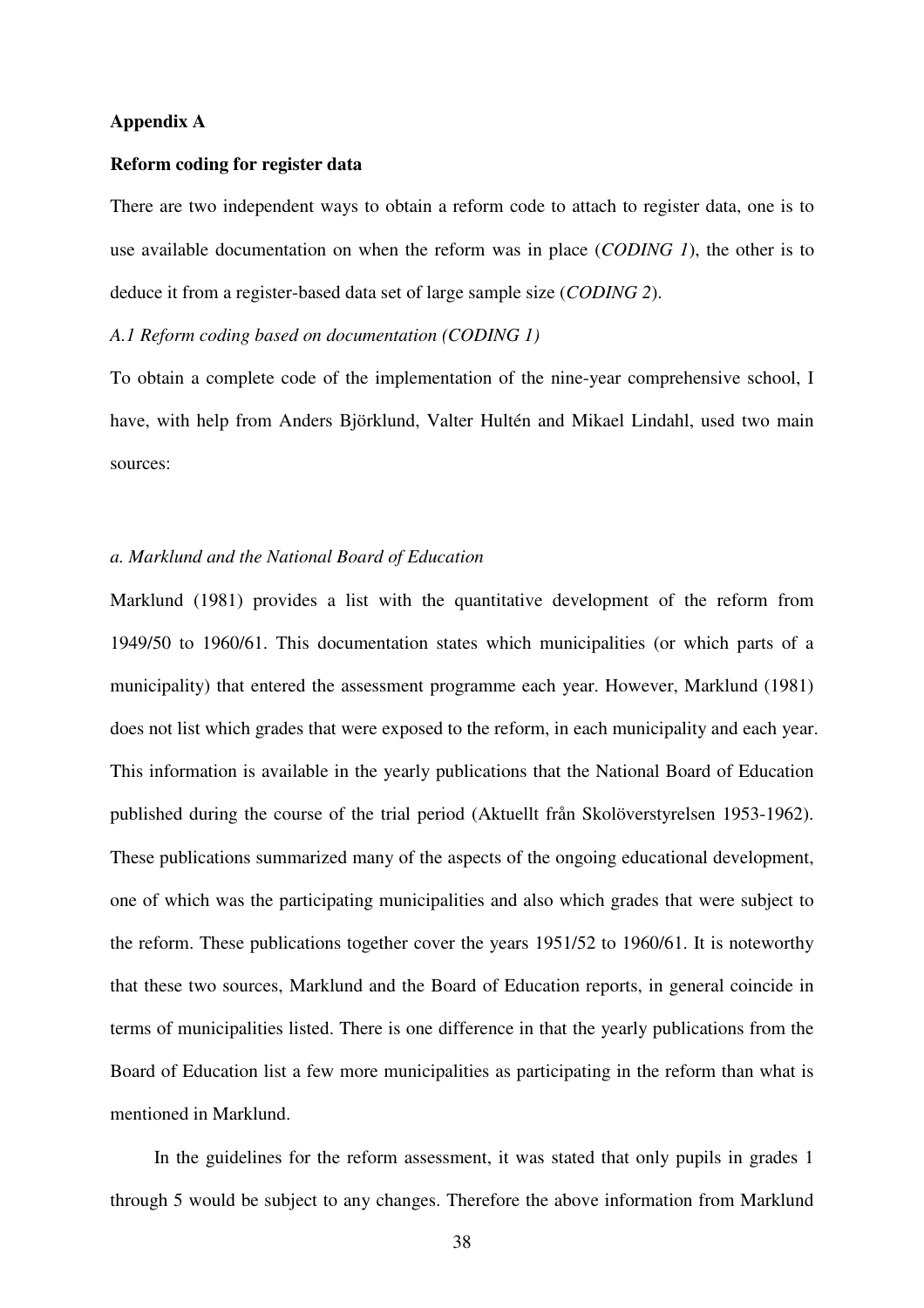and the Board of Education, that covers almost the whole assessment period with the last year being 1960/61, makes it possible assign whether individuals born in 1938 to 1949 were subject to the reform or not (the 1938 cohort was the first one to be affected, 1949 is the cohort of  $5<sup>th</sup>$  graders in 1960/61). From 1961/62 these sources do not tell us what is going on, but we know for sure that pupils in  $6<sup>th</sup>$  grade and above should not be subject to any changes. Therefore we can code the cohort of  $6<sup>th</sup>$  graders in 1961, and older pupils (the 1949 cohort and older), but for younger cohorts there could be changes from 1961 an onwards that are not captured by these sources.

#### *b. The Educational Bureau (1960-1964) and Statistics Sweden (1968-1969)*

When the final decision about the complete introduction of the new school was taken, in 1962, the experimental period also came to an end. Now, municipalities were required to implement the reform, but a transition period allowed them to postpone the implementation, however no longer than until 1969. Thus, also in the early 1960s there is some variation in reform implementation, affecting cohorts born from 1950 an onwards. Marklund (1981) and the publications from the Board of Education were mainly concerned with the assessment programme, and thus they do not document reform implementation in the 1960s. To use the variation in compulsory schooling legislation for the 1950s cohorts, it is possible to trace reform implementation in the early 1960s from municipality tables from Statistics Sweden (1968, 1969) and from the Educational Bureau (*Undervisningsbyrån*) (1960, 1961/62, 1963/64). For each municipality, the tables from the Educational Bureau give the number of pupils in each grade in both the old school (*folkskolan*) and the new nine year comprehensive school (*grundskolan*). From such a table it is possible to see in which grade and year the implementation took place. See the examples following below.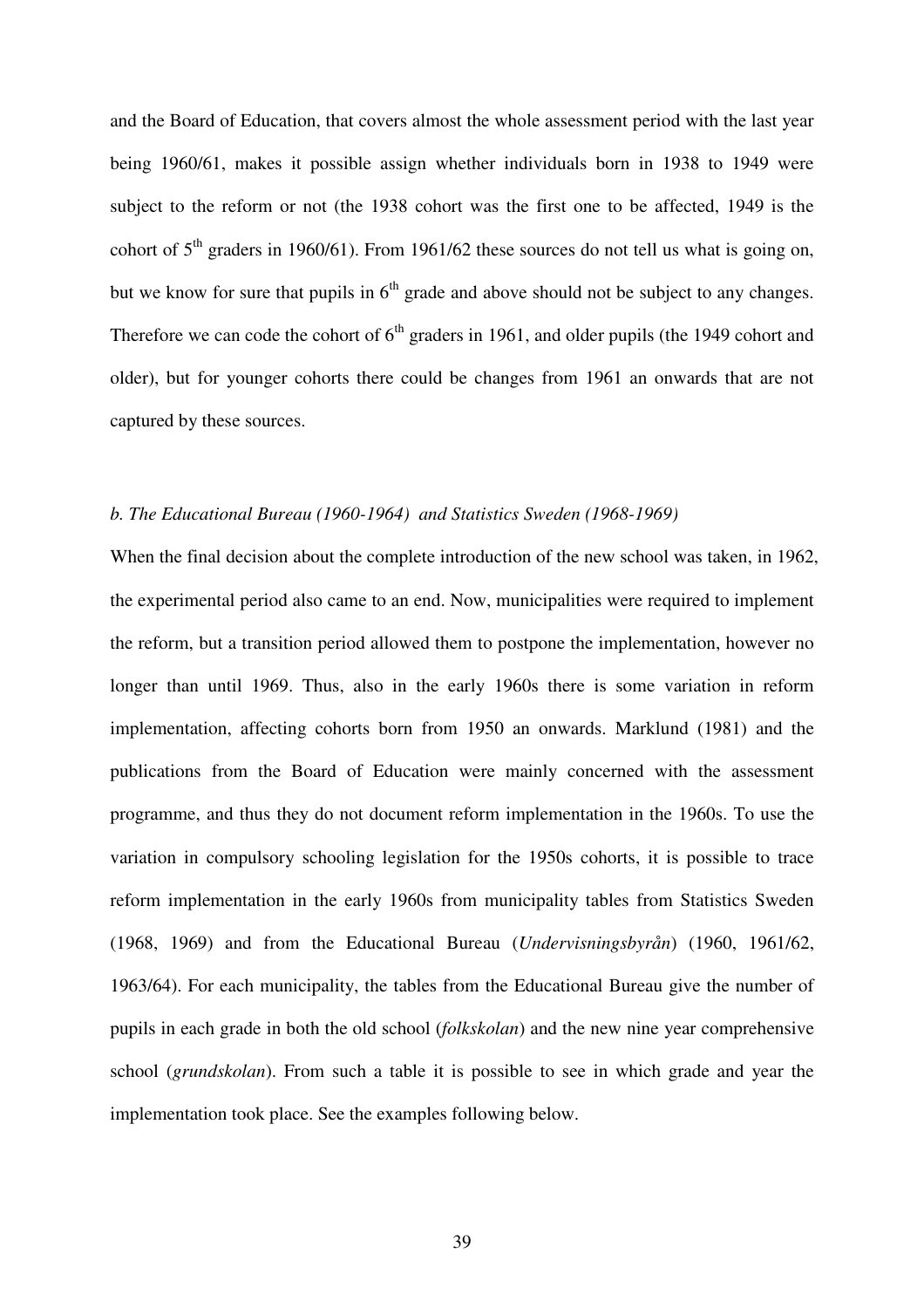## *Example 1*

Municipality m in year t, cohort size is around 500.

| Grade                                 | 1              | $\overline{2}$   | 3                       | $\overline{\mathbf{4}}$ | 5                | 6                | 7                | 8                | $\boldsymbol{9}$ |  |  |
|---------------------------------------|----------------|------------------|-------------------------|-------------------------|------------------|------------------|------------------|------------------|------------------|--|--|
| Type of school                        | Nr of pupils   |                  |                         |                         |                  |                  |                  |                  |                  |  |  |
| Folkskola (old)                       | $\overline{0}$ | 500              | 500                     | 500                     | $\mathbf{0}$     | 500              | 500              | $\theta$         | $\boldsymbol{0}$ |  |  |
| Grundskola (new)                      | 500            | $\theta$         | $\boldsymbol{0}$        | $\boldsymbol{0}$        | 500              | $\boldsymbol{0}$ | $\boldsymbol{0}$ | $\theta$         | $\boldsymbol{0}$ |  |  |
| Municipality $m$ in year $t+1$        |                |                  |                         |                         |                  |                  |                  |                  |                  |  |  |
| Grade                                 | 1              | $\mathbf{2}$     | $\mathbf{3}$            | $\overline{\mathbf{4}}$ | 5                | 6                | 7                | 8                | $\boldsymbol{9}$ |  |  |
| Type of school                        | Nr of pupils   |                  |                         |                         |                  |                  |                  |                  |                  |  |  |
| Folkskola (old)                       | $\Omega$       | $\boldsymbol{0}$ | 500                     | 500                     | $\boldsymbol{0}$ | $\overline{0}$   | 500              | $\boldsymbol{0}$ | $\mathbf{0}$     |  |  |
| Grundskola (new)                      | 500            | 500              | $\boldsymbol{0}$        | $\overline{0}$          | 500              | 500              | $\boldsymbol{0}$ | $\overline{0}$   | $\boldsymbol{0}$ |  |  |
| Municipality m in year $t+2$<br>Grade | $\mathbf{1}$   | $\overline{2}$   | $\overline{\mathbf{3}}$ | $\overline{\mathbf{4}}$ | 5                | 6                | 7                | 8                | $\boldsymbol{9}$ |  |  |
| Type of school                        | Nr of pupils   |                  |                         |                         |                  |                  |                  |                  |                  |  |  |
| Folkskola (old)                       | $\mathbf{0}$   | $\Omega$         | $\Omega$                | 500                     | $\overline{0}$   | $\boldsymbol{0}$ | $\overline{0}$   | $\mathbf{0}$     | $\mathbf{0}$     |  |  |
| Grundskola (new)                      | 500            | 500              | 500                     | $\boldsymbol{0}$        | 500              | 500              | 500              | $\boldsymbol{0}$ | $\boldsymbol{0}$ |  |  |
| Municipality $m$ in year $t+3$        |                |                  |                         |                         |                  |                  |                  |                  |                  |  |  |
| Grade                                 | 1              | $\overline{2}$   | 3                       | $\overline{\mathbf{4}}$ | 5                | 6                | $\overline{7}$   | 8                | 9                |  |  |
| Type of school                        | Nr of pupils   |                  |                         |                         |                  |                  |                  |                  |                  |  |  |
| Folkskola (old)                       | $\Omega$       | $\mathbf{0}$     | $\overline{0}$          | $\boldsymbol{0}$        | $\overline{0}$   | $\boldsymbol{0}$ | $\overline{0}$   | $\boldsymbol{0}$ | $\boldsymbol{0}$ |  |  |
| Grundskola (new)                      | 500            | 500              | 500                     | 500                     | 500              | 500              | 500              | 500              | $\boldsymbol{0}$ |  |  |

From these tables it is possible to conclude that the cohort of  $5<sup>th</sup>$  graders in year t, that is, the cohort born in t-11, is the first cohort in municipality m, to be affected by the reform. All younger birth cohorts were also affected (since even if you were in grades 2-4 in year t, you would eventually reach grade 5 and thus be fazed into the new school).

Example 1 is a stylized example, in reality the tables year-by-year might look either as in example 2 or 3 below.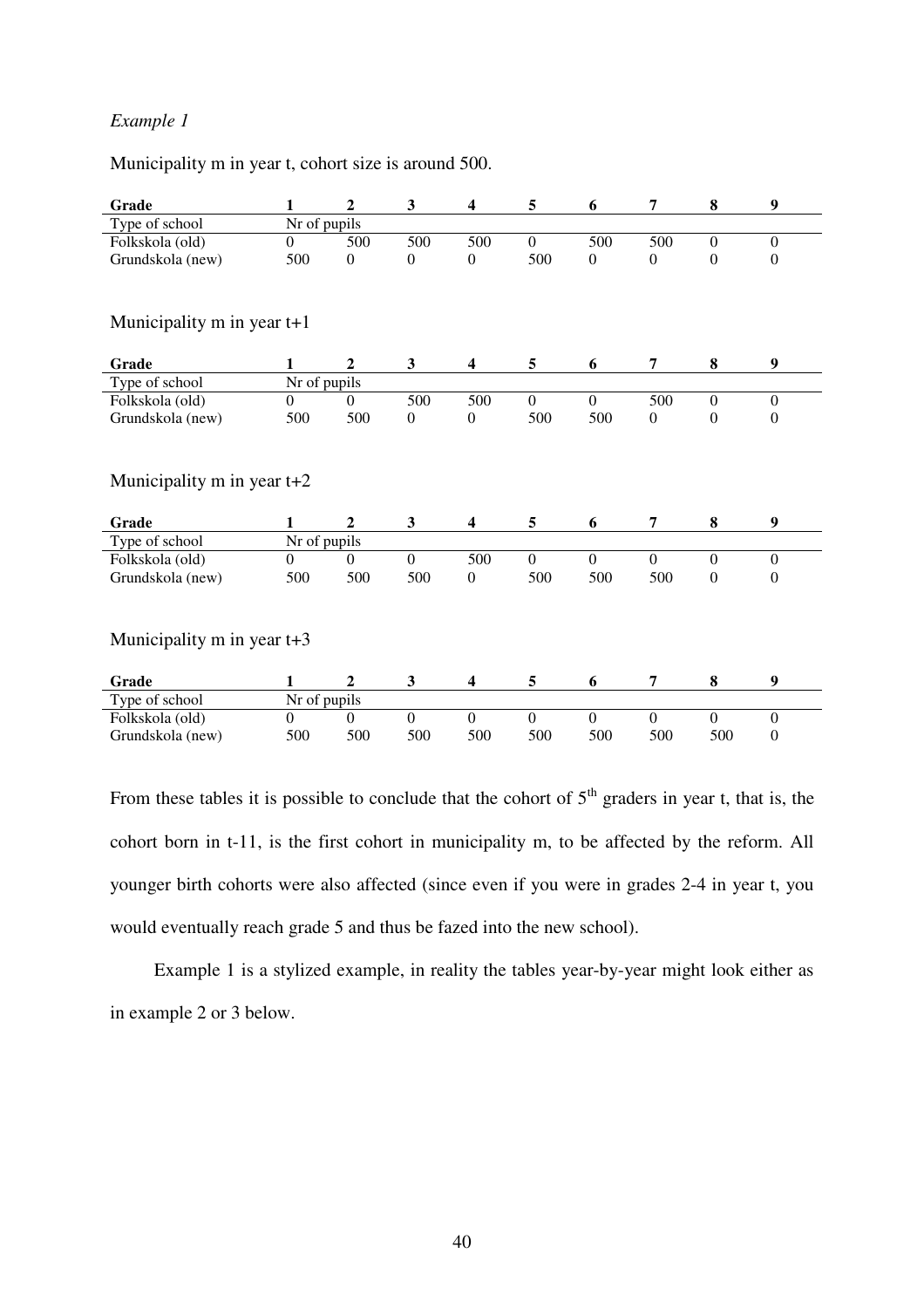## *Example 2*

## Municipality m in year t

| Grade                                                                                                            |              | $\mathbf{2}$   | 3        | $\overline{\mathbf{4}}$ | 5        | 6        | 7        | 8        | 9        |
|------------------------------------------------------------------------------------------------------------------|--------------|----------------|----------|-------------------------|----------|----------|----------|----------|----------|
| Type of school                                                                                                   | Nr of pupils |                |          |                         |          |          |          |          |          |
| Folkskola (old)                                                                                                  | $_{0}$       | 500            | 500      | 500                     | 250      | 500      | 500      | 0        | $\Omega$ |
| Grundskola (new)                                                                                                 | 500          | $\overline{0}$ | 0        | $\theta$                | 250      | $\theta$ | $\theta$ | 0        | $\theta$ |
| Municipality $m$ in year $t+1$<br>5<br>9<br>Grade<br>3<br>8<br>$\mathbf{2}$<br>$\overline{\mathbf{4}}$<br>7<br>6 |              |                |          |                         |          |          |          |          |          |
| Type of school                                                                                                   | Nr of pupils |                |          |                         |          |          |          |          |          |
| Folkskola (old)                                                                                                  | 0            | $\Omega$       | 500      | 500                     | $\theta$ | 250      | 500      | $\Omega$ | $\Omega$ |
| Grundskola (new)                                                                                                 | 500          | 500            | $\theta$ | $\Omega$                | 500      | 250      | $\Omega$ | 0        | $\Omega$ |

In this case, it is not clear which cohort that should be assigned as the first reform cohort. Is it the cohort in  $5<sup>th</sup>$  grade in year t or in t+1? In these cases the reform implementation has been set to start when at least half of a cohort is facing the reform. However, it is clear that the coding here will introduce some measurement error.

## *Example 3*

## Municipality m in year t

| Grade                                                                                                 |              | $\mathbf{2}$ | 3        | $\overline{\mathbf{4}}$ | 5        | 6        | 7        | 8              | 9        |  |
|-------------------------------------------------------------------------------------------------------|--------------|--------------|----------|-------------------------|----------|----------|----------|----------------|----------|--|
| Type of school                                                                                        | Nr of pupils |              |          |                         |          |          |          |                |          |  |
| Folkskola (old)                                                                                       | 0            | 500          | 500      | 500                     | $\Omega$ | 500      | 500      | $\theta$       | $\Omega$ |  |
| Grundskola (new)                                                                                      | 500          | $\theta$     | $\theta$ | $\theta$                | 500      | $\theta$ | $\theta$ | $\overline{0}$ | $\theta$ |  |
| Municipality $m$ in year $t+1$<br>$\overline{\mathbf{4}}$<br>9<br>Grade<br>3<br>5<br>8<br>2<br>7<br>6 |              |              |          |                         |          |          |          |                |          |  |
| Type of school                                                                                        | Nr of pupils |              |          |                         |          |          |          |                |          |  |
| Folkskola (old)                                                                                       | 0            | $\Omega$     | 500      | 500                     | $\theta$ | $\Omega$ | 0        | $\theta$       | $\Omega$ |  |
| Grundskola (new)                                                                                      | 500          | 500          | $\theta$ | $\theta$                | 500      | 500      | 500      | 0              | $\Omega$ |  |

This example shows that the tables are not always coherent between years. In year t, it looks like the first cohort is the fifth graders in t, whereas in year t+1, it seems like the first cohort is the one of  $7<sup>th</sup>$  graders in t+1. In these cases, the information on which cohort entered first is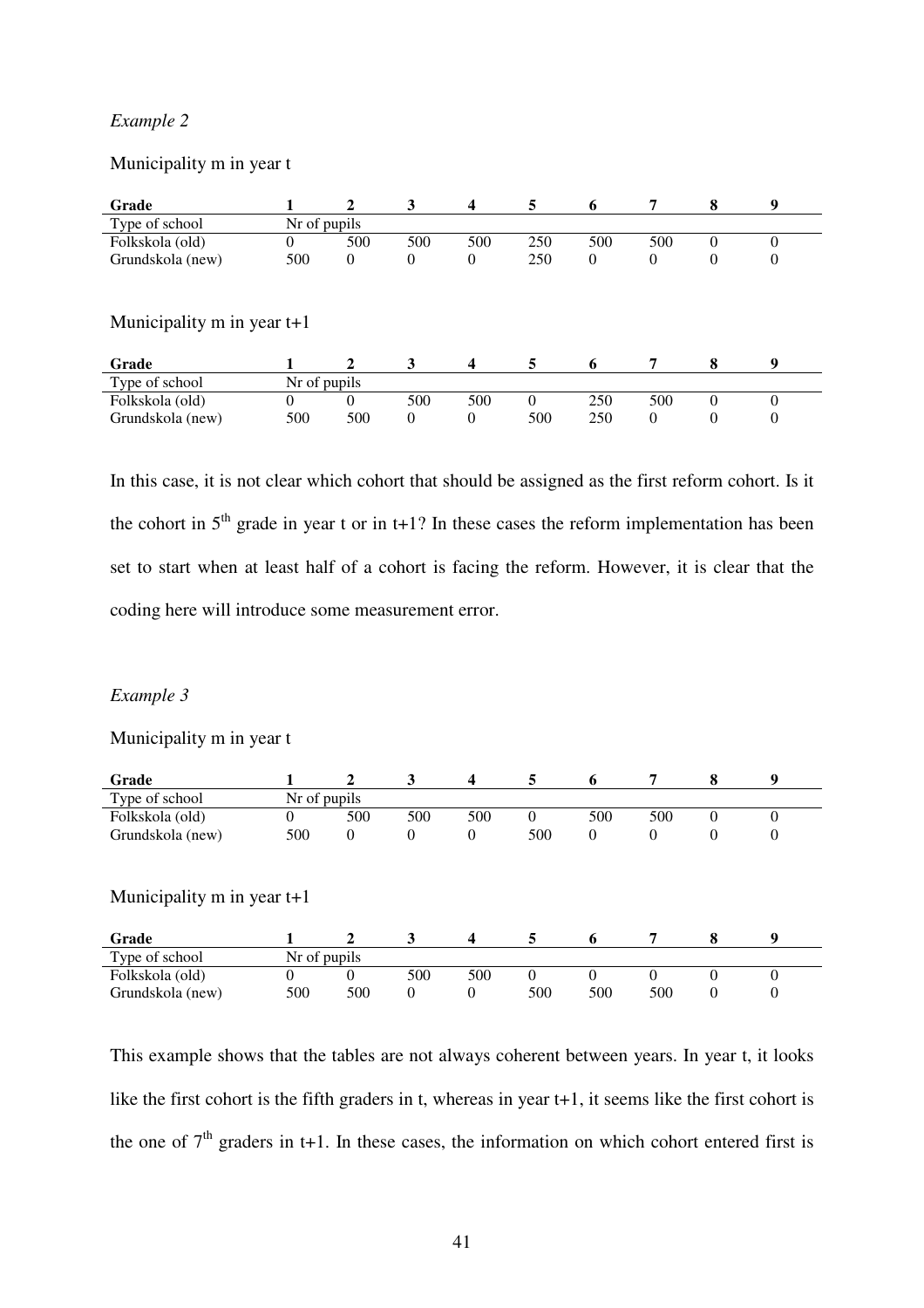taken from the last table that reveals a shift between the old and the new school (in the light of the example above, it would be the  $7<sup>th</sup>$  graders in year t+1, that is the cohort born in t+1-13).

Note that the first table from the Educational Bureau is from 1960/61, which means that municipalities that introduced the reform very early can not be coded using this second source of information. That is, in the case all pupils in grade 1 through 9 were already in the new school in 1960, it is not possible to see when the shift took place. In those cases, we rely solely on the first source (Marklund). Luckily, there is some overlap between the two sources: for 158 municipalities I have obtained a coding from both Marklund and the Bureau. In 9 out of 158 cases, the coding differs between these sources, and in those cases, I have used Marklund.

In some cases we know from Marklund that a municipality introduced the reform in different parts of the municipality at different points in time. If these were early implementers, the statistical tables do not reveal when the majority of the pupils in a municipality were shifted into the new system. In the case Marklund states which school district, or which schools within a municipality that introduced the new school, it is possible to assign these schools to a sub-region of the municipality (a parish). There are however, a few municipalities where we know that the reform was introduced gradually, but there is no information on which schools or which part of the municipality. These municipalities can not be coded and must be dropped from the sample: Hälsingborg, Jönköping, Linköping, Skellefteå, Sundbyberg and Södertälje.

The three big cities, Stockholm, Göteborg and Malmö, are also problematic to code. They implemented the reform at different points in time in different parts of their municipalities, and the coding has been constructed as follows (note that information on parish is necessary)<sup>1</sup>:

 $\overline{a}$ 

 $<sup>1</sup>$  Assigning the reform based on information of parish of residence is an approximation, where I map a given</sup> school (or school district) to the parish/es in which it lies.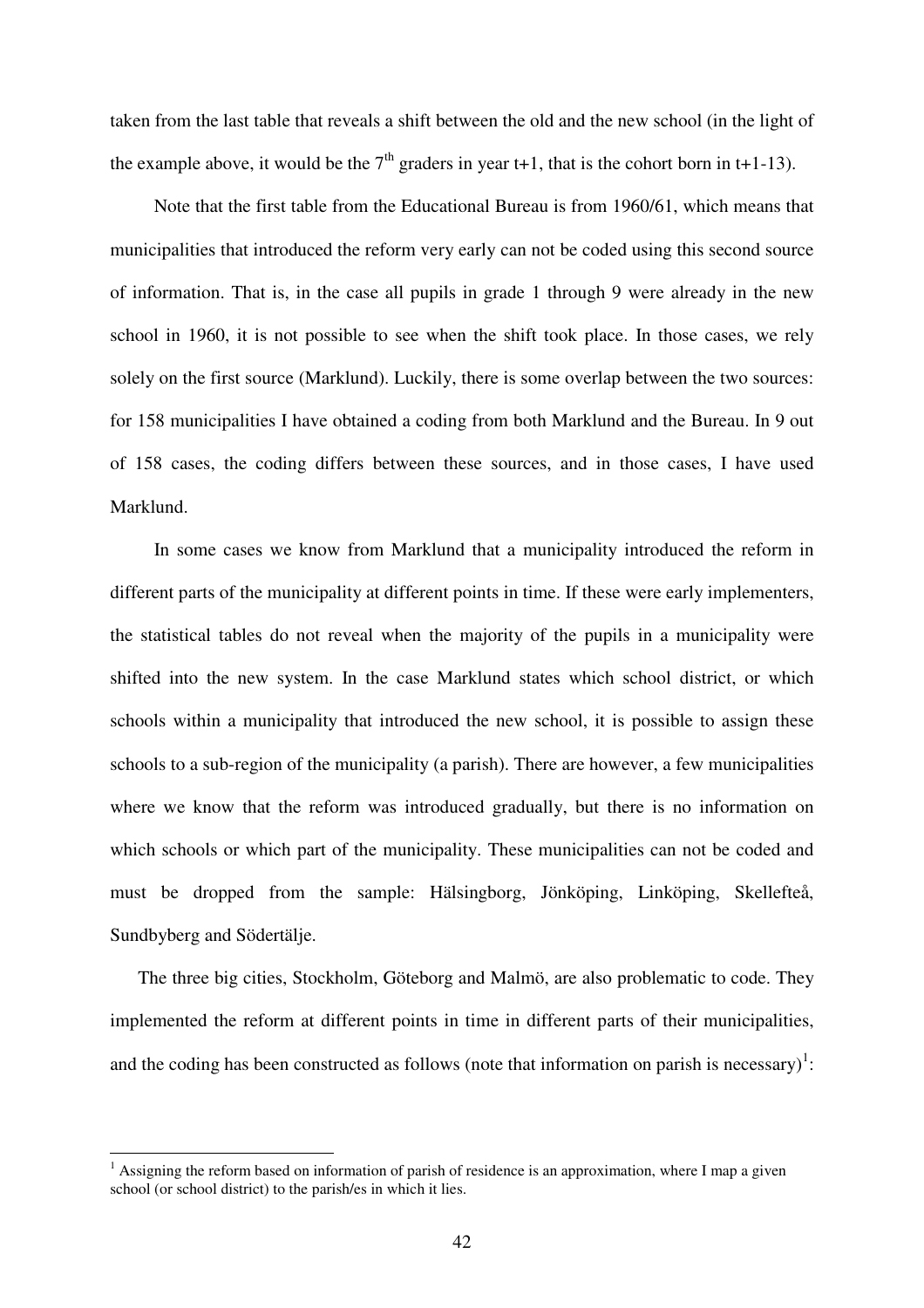- Stockholm. From the statistical tables from the Educational Bureau, it is clear that in 1962, the whole cohort of  $8<sup>th</sup>$  graders (the 1948 cohort) was shifted into the new comprehensive school. However, reform implementation had started gradually earlier, at first in the southern suburbs of Stockholm. Based on information on parish of residence, the south suburbs can be dropped, and the change that affects (approximately all the rest) of Stockholm can be coded and the first cohort affected is set to 1948.
- Göteborg. The first cohort where all pupils are in the new school is the 1950 cohort. Early implementing parishes are dropped.
- Malmö. The first cohort where all pupils are in the new school is the 1949 cohort. Early implementing parishes are dropped.

The procedure outlined above allows me to find the first cohort affected by the reform in almost all municipalities. Some could not be coded due to ambiguity as to which part of the municipality implemented the reform (mentioned above). Yet another three municipalities could not be coded, simply because they did not show up in the statistical records: Fjälkinge, Svarteborg and Sörbygden.

#### *A.2 Reform coding deducted from large-sample register data (CODING 2)*

With a large enough sample, it is possible to adopt the following strategy to find out when a municipality implemented the reform: drop all individuals with education higher than the new compulsory minimum (*grundskola*), using the information on completed education levels in Statistcis Sweden's education register. Now we are left with only observations of the old minimum (*folkskola*) and the new minimum (*grundskola*). Assign a dummy equal to one for the new comprehensive school. Collapse this data by birth cohort and municipality, and look at the average of the comprehensive school dummy for each cell. With a clean-cut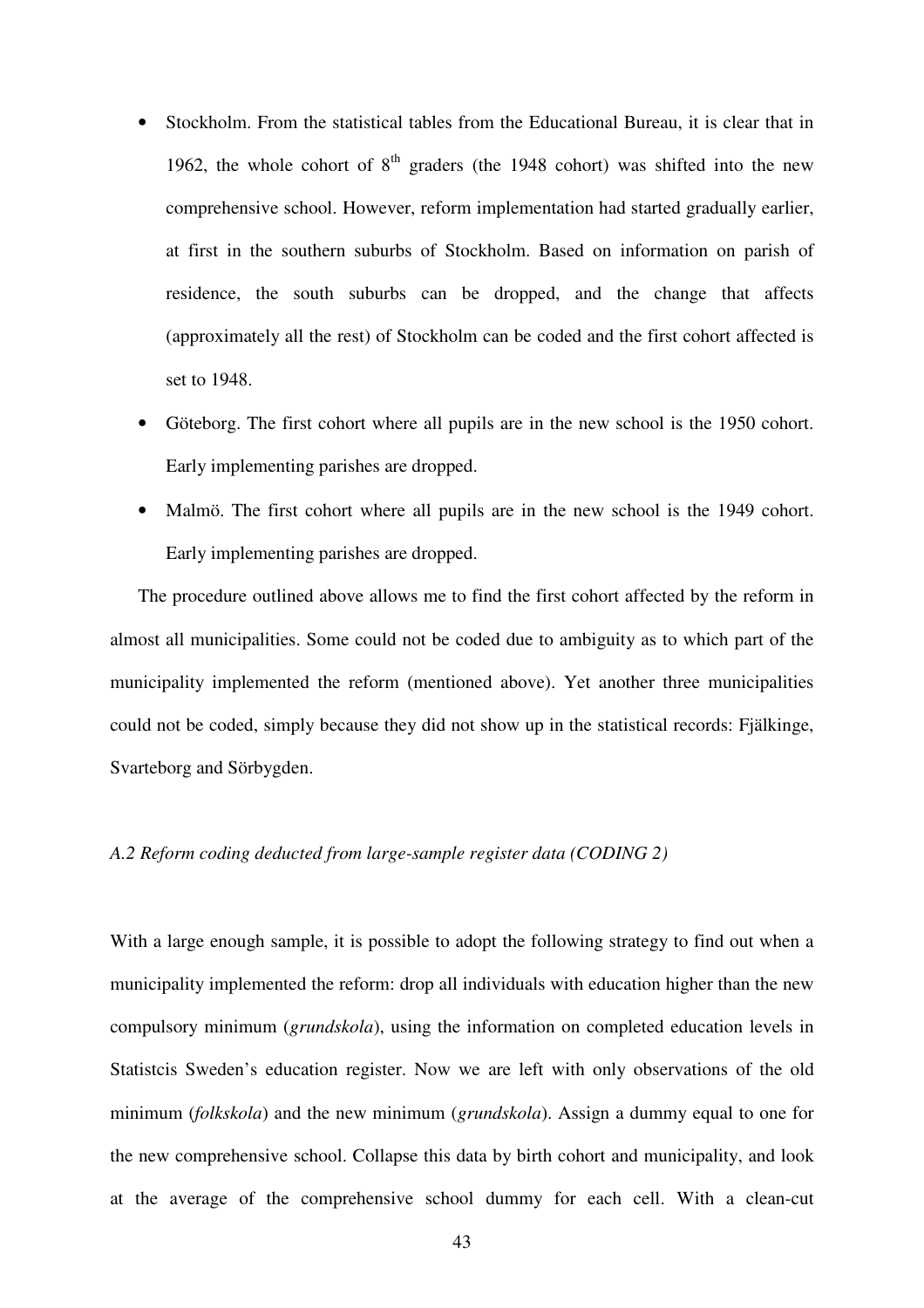implementation, we should observe that within a municipality, the average shifts from 0 to 1 between two specific cohorts, and this is when the reform is implemented. In reality, the cohort-to-cohort changes are not always so clean, and one can assign a reform to cohorts where the cohort/municipality-average of the compulsory school dummy is  $\geq 0.5$ .

With this procedure it might be the case that you assign the reform to cohort t, but in cohort t+1 the dummy average is  $\langle 0.5 \rangle$  and for cohort t+2 it shifts back to  $\geq 0.5$ . In the empirical part of this paper I have, in the case I observe two shifts, assigned the reform to the shift that is based on the largest number of observations, but this can naturally be treated in various ways.

Note also that some municipalities did not implement the reform uniformly within itself; most notably this was the case in the big cities. Therefore, for Stockholm, Göteborg and Malmö, I derive the reform indicator on parish level.

 This method is of course more reliable the larger the sample size. In my case, I sometimes end up with very few observations of individuals with the lowest level of education in each birth year/municipality cell. Larger samples than the 35 percent of each cohort that I use in this study are preferable.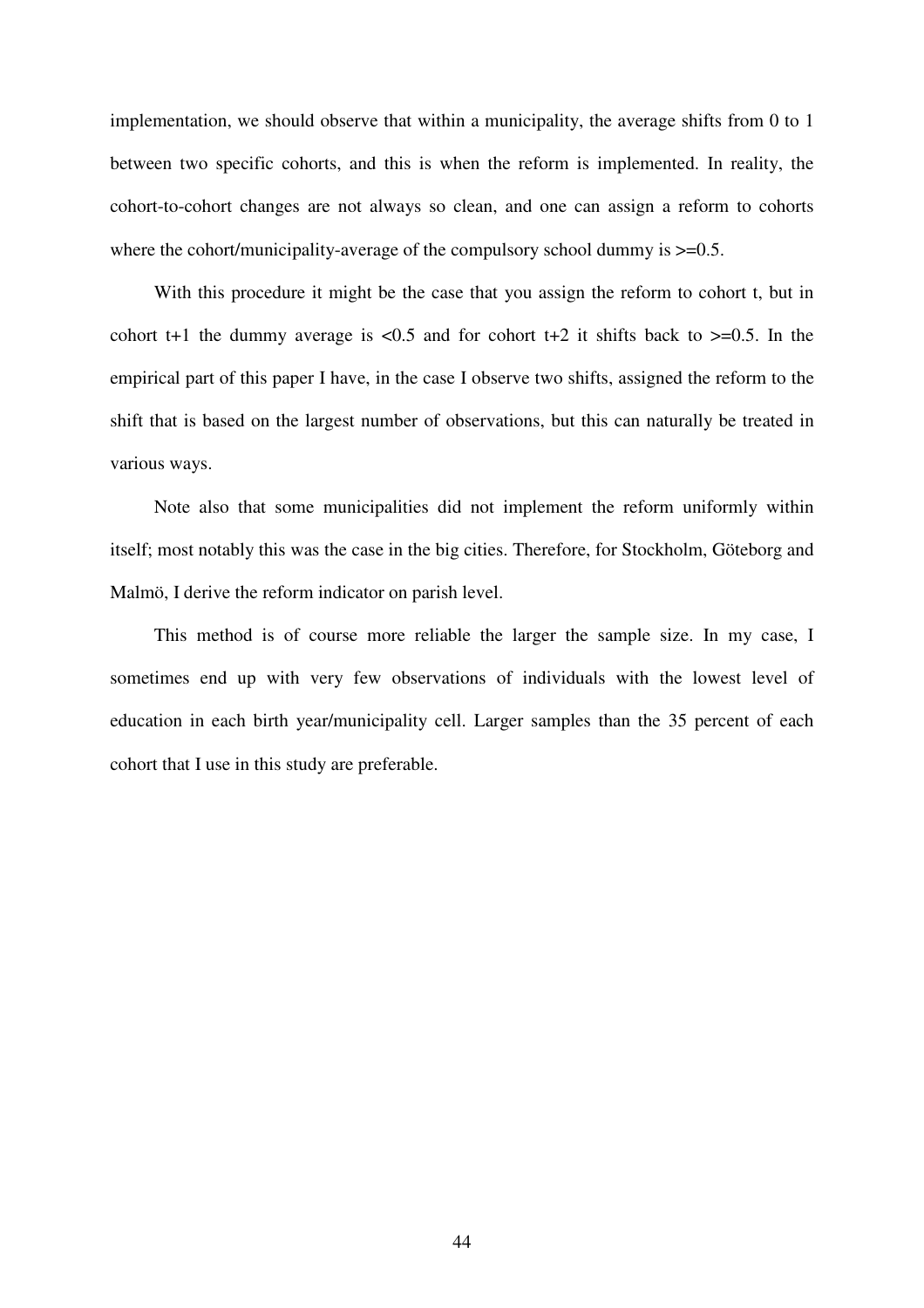#### **Appendix B**

#### **Reliability analysis**

The register data that I use as the base for this overview has a few limitations. The data on reform assignment are in some cases an approximation of the starting year of the reform. As described above, some municipalities kept parallel school systems, which means that there is no possibility to find a clear-cut starting point. Hence, the coding of the reform does in some cases represent an average or the majority in a given municipality and birth cohort, which will introduce measurement error in the reform indicator. Another aspect is that even though implementation might have been extensive, there was room for single individuals to apply for an exemption. We also need to assume that pupils are in the expected grade according to their age; if grade repetition or skipping a grade was a prevalent phenomenon among the affected cohorts, this is also one source of measurement error to keep in mind. To understand better the consequences of measurement error in regression analysis based on the reform, I now turn to analysing the quality of my reform indicators.

As a starting point to a reliability analysis of the reform coding, I acknowledge that since reform participation is a binary indicator variable, the measurement error is not classical. That is, the measurement error is correlated with the true underlying variable (Aigner 1973). The formula describing attenuation bias in the case of classical measurement error must now be modified to represent the case of non-classical measurement error.

I want to estimate reform effects on an outcome *y* in the following way:

$$
y = \alpha + \beta r^* + \varepsilon \tag{B1}
$$

where  $r_{icm}^*$  denotes the true (unobserved) reform status of an individual *i*, belonging to cohort *c*, going to school in municipality *m*. In the data we observe two measures of the reform measured with error (omitting the subscripts for simplicity and following the notation in Kane et al. 1999):

45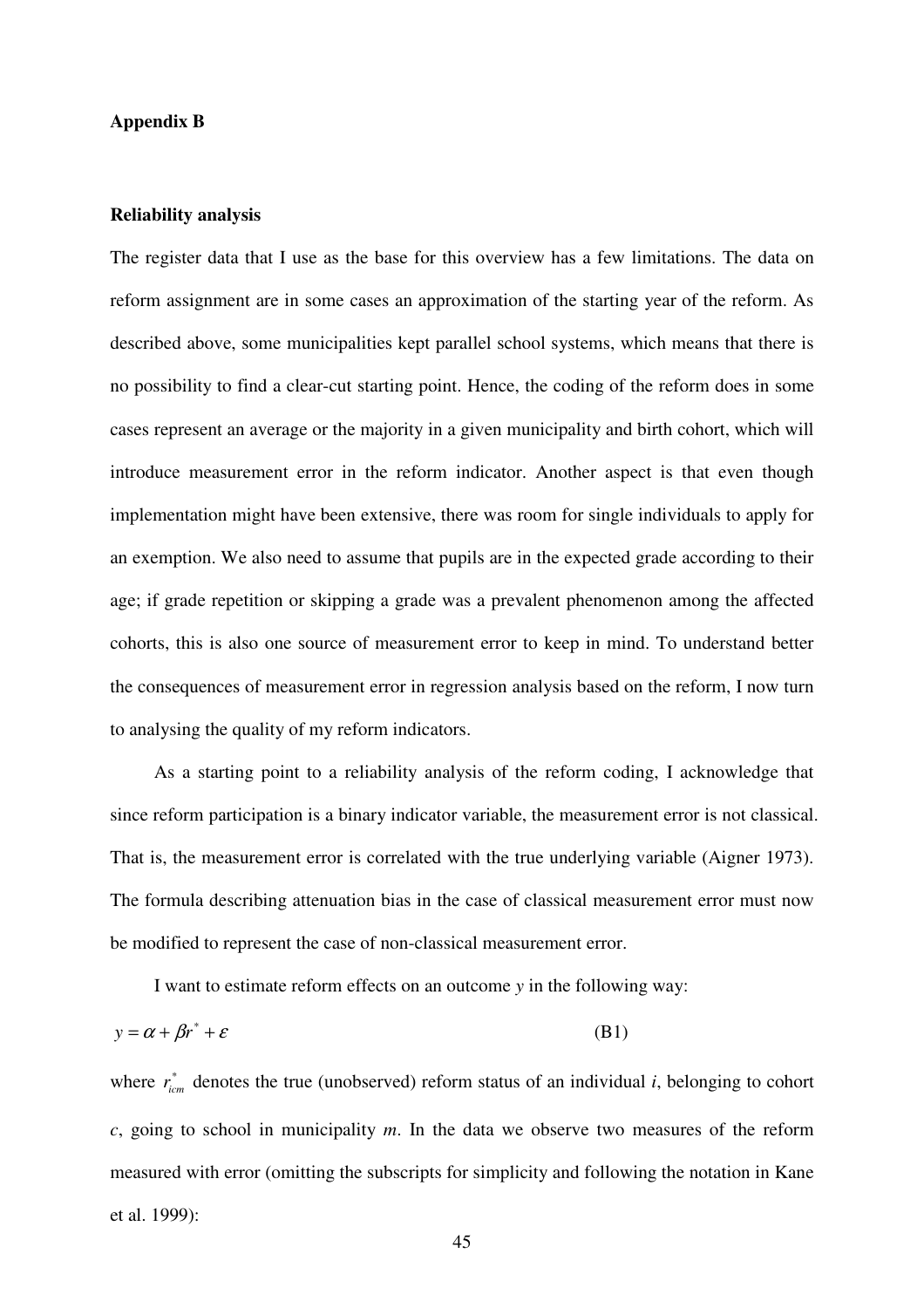$$
E(r_1 | r^*, r_2, y) = \pi_{10} + \pi_{11} r^*
$$
 for *CDING 1* and (B2)  

$$
E(r_2 | r^*, r_1, y) = \pi_{20} + \pi_{21} r^*
$$
 for *CDING 2*. (B3)

Given the true reform participation  $r^*$ , I assume that the observed variables  $r_1$  and  $r_2$  are independent of each other and of *y* . In order for the measurement error to be classical, the further assumptions  $\pi_{11} = \pi_{21} = 1$ , and  $\pi_{01} = \pi_{02} = 0$  must be satisfied. With a binary indicator variable these assumptions do not hold and the measurement error is correlated with the true underlying variable. We have that  $\pi_{11} < 1$ ,  $\pi_{21} < 1$  and  $\pi_{10} > 0$ ,  $\pi_{20} > 0$ .

Following Aigner (1973) and Kane et al. (1999) the probability limit of  $\beta$  in the case of measurement error in a binary variable can be derived as follows:

$$
p \lim \beta_{OLS} = \beta [1 - P(r^* = 1 | r = 0) - P(r^* = 0 | r = 1)] \tag{B4}
$$

Just as in the case of classical measurement error, the OLS estimate is biased towards zero and the estimated effect is attenuated. In the case of classical measurement error, a standard remedy to inconsistencies in OLS parameters has been to use an instrumental variables strategy. With two independent measures of the variable of interest, two-stages-least squares when one measure is used as an instrument for the other produces consistent coefficients. When measurement error is non-classical, however, an IV strategy is not likely to produce consistent estimates. Nevertheless, an IV estimate can be informative, since with non-classical measurement error it will be upward biased (Kane et al. 1999):

$$
p \lim \beta_{2SLS} = \beta \frac{1}{\pi_{11}} \tag{B5}
$$

where  $r_1$  has been instrumented in the first stage using  $r_2$  as an instrument. We see that only in the case of classical measurement error ( $\pi_{11} = 1$ ) 2SLS produces consistent estimates, and with measurement error in the categorical variable ( $\pi_{11}$  < 1),  $\beta_{2SLS}$  will be upward biased.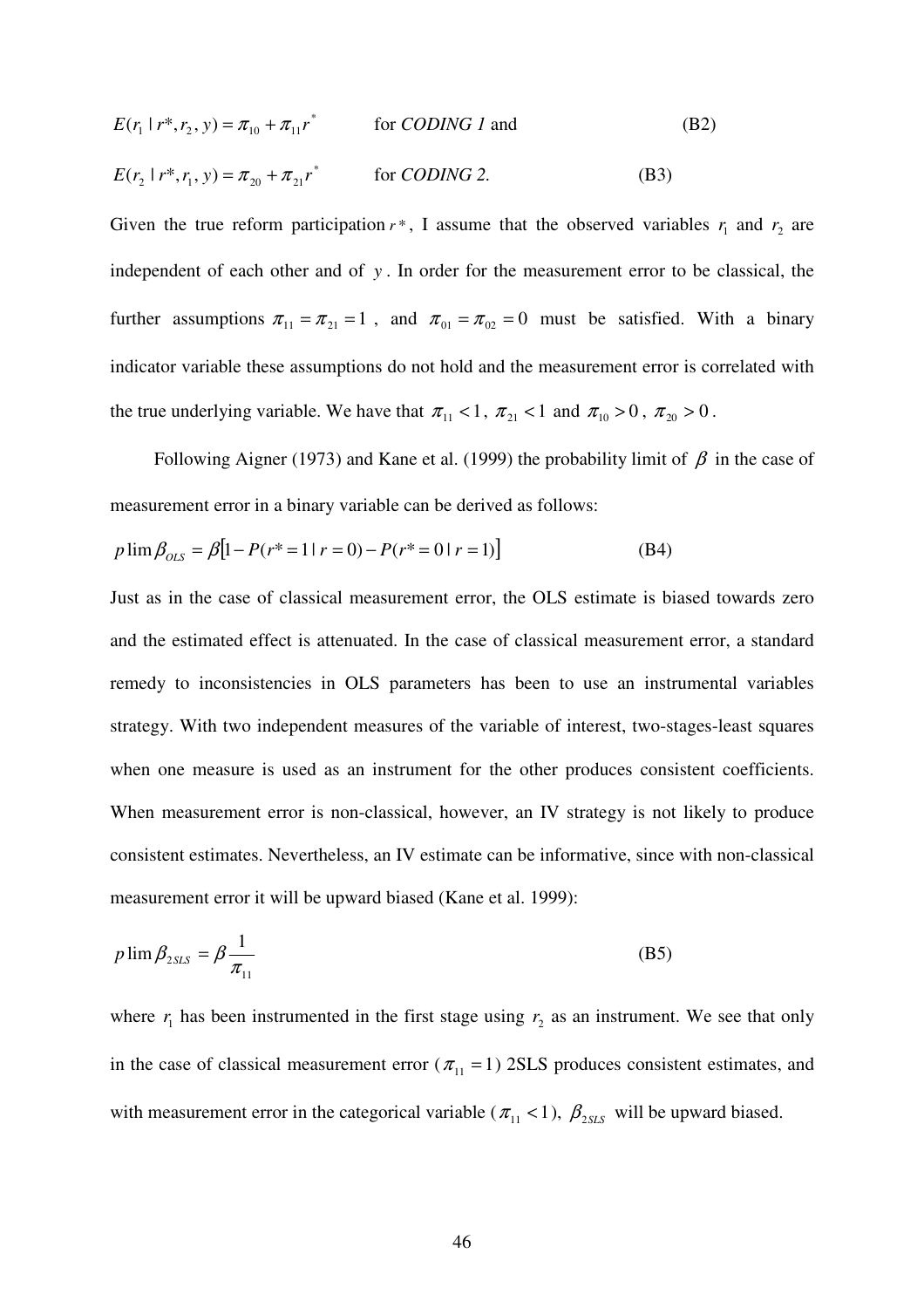Thus, with measurement error in the binary indicator variable for reform participation, it turns out that both the OLS and the IV estimate (using two reform codings and instrumenting one with the other) are inconsistent, one downwards and the other upwards. Therefore, the two estimates provide a lower and an upper bound for the true parameter, and we are able to narrow down the range of possible true effects. The lower and upper bound estimates are discussed in section 5.2 of the paper.

Classical measurement error is often assessed by estimating the reliability ratio, which gives an idea about the degree of attenuation bias. With two independent measures of the variable of interest, the attenuation bias is estimated with the reliability ratio of  $r<sub>i</sub>$ : that is, the fraction of the variability in  $r_1$  that is due to the true variability in  $r^*$  (see for example Ashenfelter and Krueger 1994, Krueger and Lindahl 2001). Empirical estimates of the reliability ratios  $\gamma_1$  and  $\gamma_2$  can be obtained by regressing  $r_2$  on  $r_1$  and vice versa. The reliability ratio for a binary variable measured with error does not give us a consistent estimate of the attenuation bias, but provides a lower bound thereof. Expressing the measurement error as  $r_1 = r^* + u_1$  and  $r_2 = r^* + u_2$ , where  $u_1 = \pi_{10} + r^* (\pi_{11} + 1)$  and  $u_2 = \pi_{20} + r^*(\pi_{21} + 1)$ , and estimating the reliability ratio of  $r_1$  in the following regression framework:

$$
r_2 = \delta + \gamma_1 + \varepsilon \tag{B6}
$$

we obtain a reliability estimate  $\hat{\gamma}$ :

$$
p \lim \hat{\gamma} = \gamma (1 - \Pr(r^* = 1 | r_1 = 0) - \Pr(r^* = 0 | r_1 = 1))
$$
 (C7)

where 
$$
\gamma = \frac{Cov(r_2, r^*)}{Var(r^*)} = \frac{Var(r^*) + Cov(r^*, u_2)}{Var(r^*)}
$$
. Since the measurement error for a binary

indicator variable is always negatively correlated with the true underlying variable (Aigner 1973, Savoca 1998),  $\gamma$  < 1 and  $\hat{\gamma}$  represents a lower bound of the attenuation bias in the OLS regression.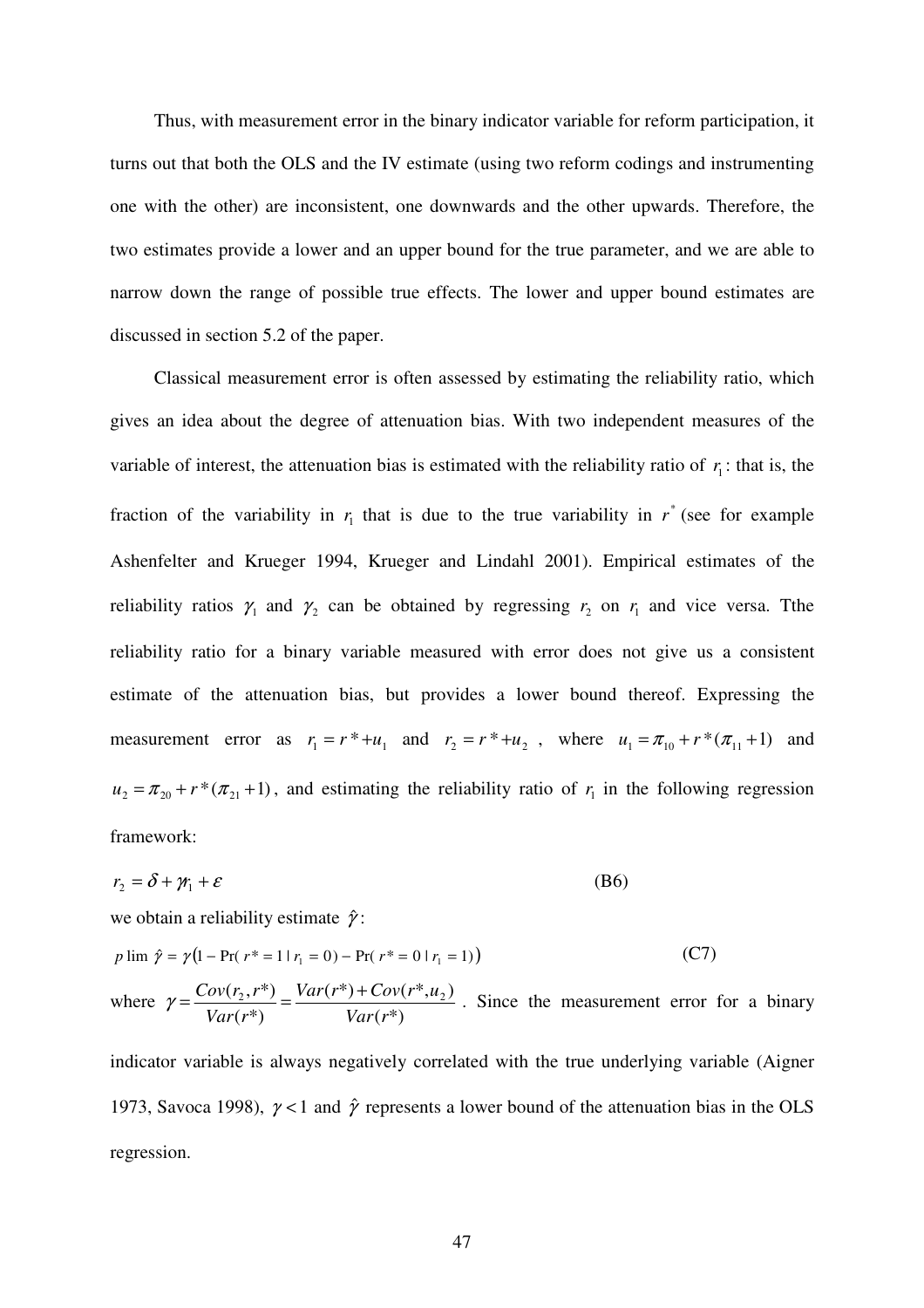The upper panel of Table B1 presents the reliability ratios for *CODING 1* and *CODING 2*, using the sample of cohorts born 1943-1955. For each code, I present results for the full sample, and for a sample excluding the three biggest cities (Stockholm, Gothenburg and Malmö), the reason being that there is potentially more measurement error in the city municipalities (see Appendix A for details). The first two estimates correspond to the OLS reliability ratio, whereas the second two columns for each code presents the reliability ratio once municipality and cohort fixed effects are controlled for. Since my identification relies on a differences-in-differences model, it is adequate to focus on the reliability ratio of the differenced variables. Both *CODING 1* and *CODING 2* indicate a lower bound of the attenuation bias of an OLS estimate of the effect of the reform in the range of 0.72-0.75, but moving on to the differences-in-differences reliability ratios, it is clear that the reliability ratio is lower. For *CODING 1* it is around 0.66 for the full sample including the cities, and for *CODING 2* as low as 0.53.

There is also a third coding available for evaluating the quality of the reform indicator. The IS data, that Meghir and Palme used in their 2005 paper, contain information on the municipality in which an individual went to school. With this information *CODING 1* and *2* are matched to their data, where also a third reform indicator is available. For the cohorts born in 1948 and 1953, we thus have three independent measures of reform participation. However, in order to match coding 1 and 2 for the big cities, information on parish of residence is necessary. This information is not available in the particular data set used by Meghir and Palme (2005), and therefore the reliability ratios reported are based on a sample excluding the big cities.<sup>2</sup> Columns 2 and 4 of panel C of Table B1 show that the reliability ratio of *CODING 1*, with respect to the information available in the IS data, is very high: 0.95 for the OLS and 0.91 for the differenced variable. This is a very encouraging and convincing result; the lower

 $\overline{a}$ 

 $2^2$  Column 3 in Table 1 reports on the descriptive statistics of the sample with the restrictions corresponding to those that have to be put on the Meghir and Palme (2005) data set in order to estimate the reliability ratios in Table 3: only cohorts 1948 and 1953 and excluding the big cities.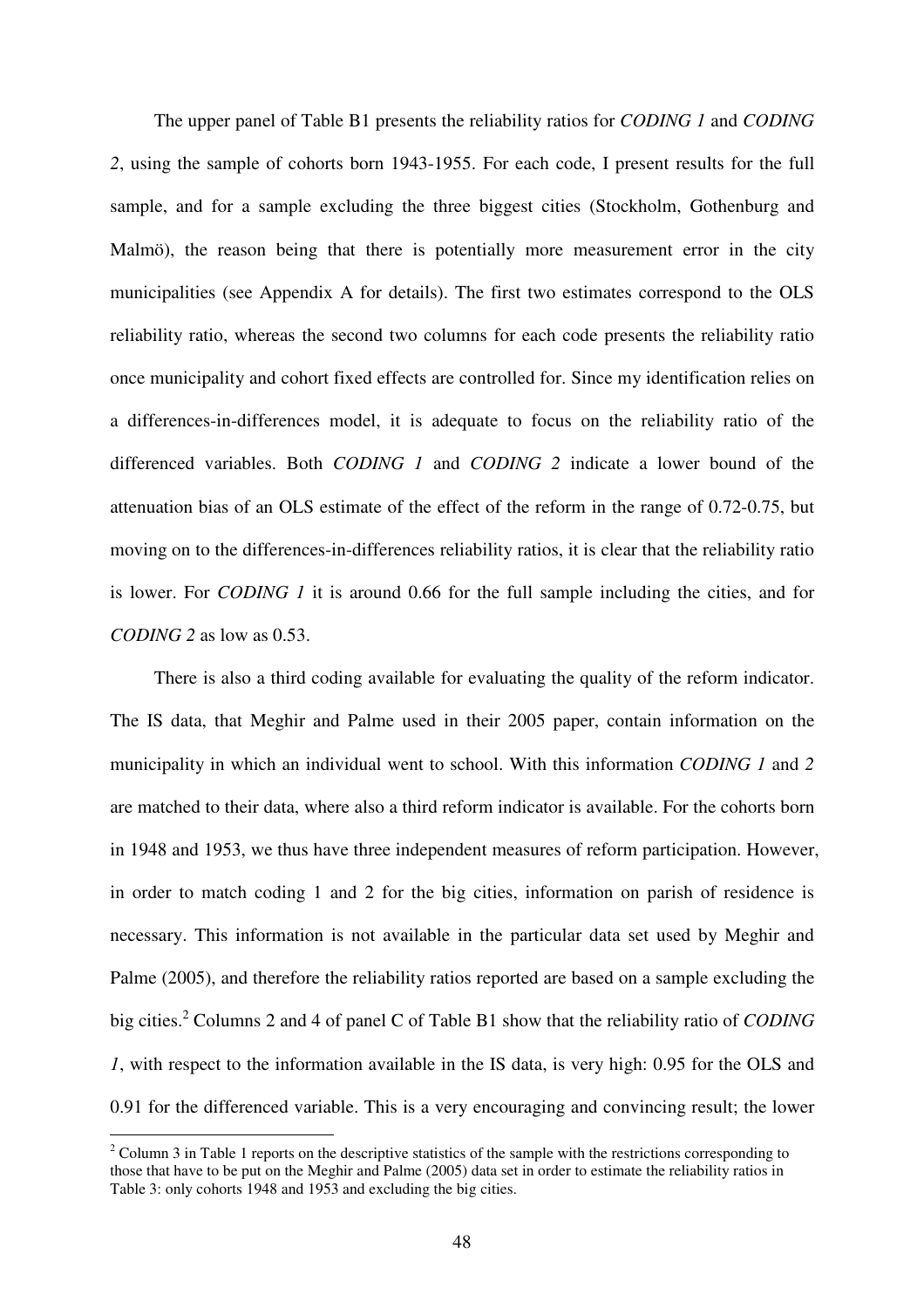bound reliability of *CODING 1* is high and establishes that the reform coding contains little error. Moving along panel C it is clear that the reliability ratio of *CODING 2* with respect to the IS code is much lower, around 0.7. I therefore conclude that *CODING 1*, with a reliability ratio of 0.91, is of high quality, although it should be kept in mind that the high ratio obtained was estimated from a sample of only the 1948 and 1953 cohorts, and excluding the cities. (Note that panel B of Table B1 reports estimates corresponding to those in panel A, but on the sample that is used in panel C). Thus, in this paper I concentrate on estimates based on *CODING 1*, since the reliability analysis demonstrates that it has the highest quality of the measures available.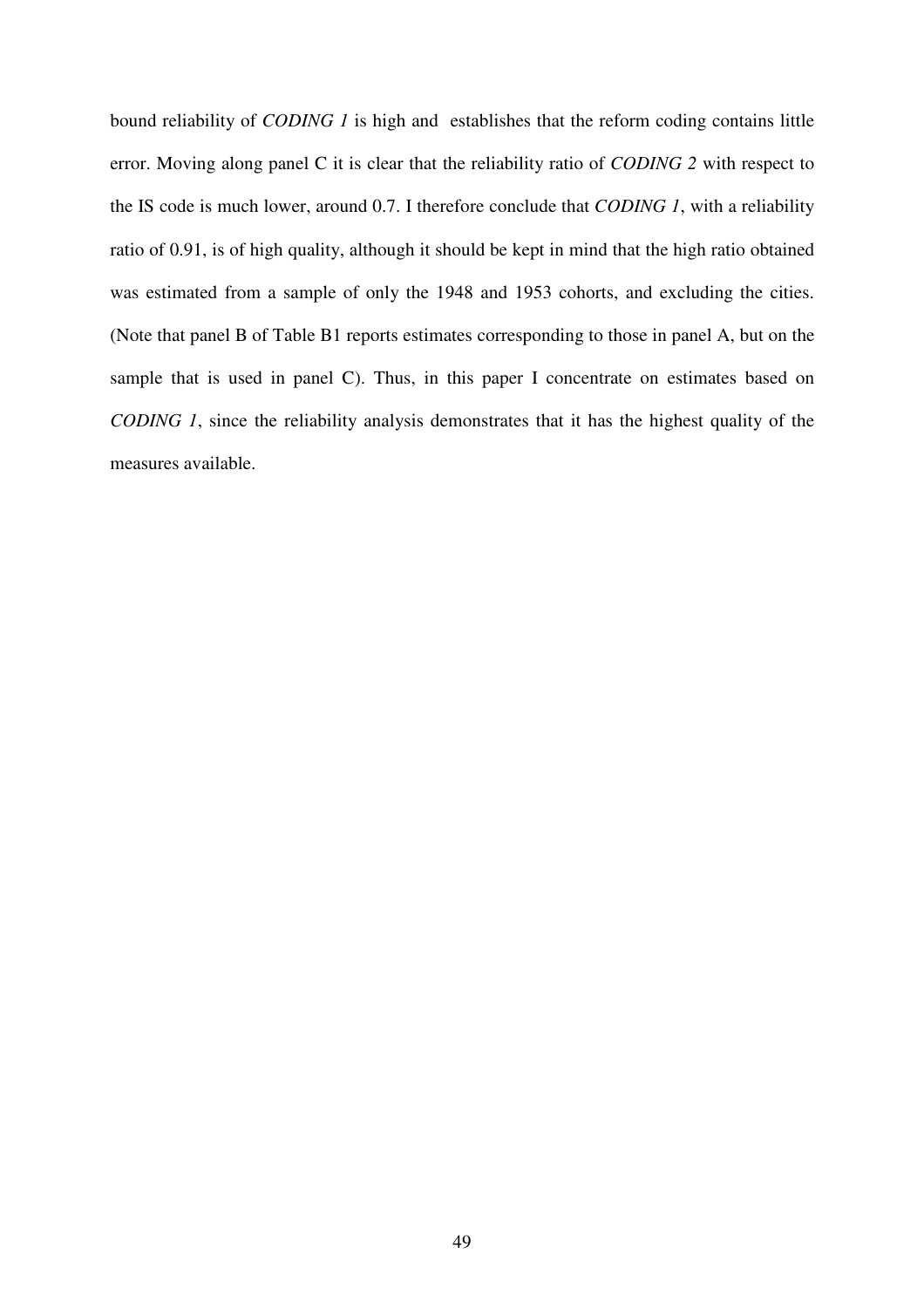#### **Table B1**

| <b>Reliability ratios</b>                                                                                  |                                                                                            |                         |                   |                |                         |              |                                                  |                |  |  |  |  |
|------------------------------------------------------------------------------------------------------------|--------------------------------------------------------------------------------------------|-------------------------|-------------------|----------------|-------------------------|--------------|--------------------------------------------------|----------------|--|--|--|--|
| The fraction of the variance in a variable measured with error that can be explained by the true variance. |                                                                                            |                         |                   |                |                         |              |                                                  |                |  |  |  |  |
|                                                                                                            | (1)                                                                                        | (2)                     | (3)               | (4)            | (5)                     | (6)          | (7)                                              | (8)            |  |  |  |  |
|                                                                                                            |                                                                                            |                         |                   |                |                         |              |                                                  |                |  |  |  |  |
|                                                                                                            | A. Administrative data, cohorts 1943-1955                                                  |                         |                   |                |                         |              |                                                  |                |  |  |  |  |
|                                                                                                            |                                                                                            | Reliability of CODING 1 |                   |                | Reliability of CODING 2 |              |                                                  |                |  |  |  |  |
|                                                                                                            | 0.721                                                                                      | 0.755                   | 0.656             | 0.699          | 0.72                    | 0.746        | 0.534                                            | 0.691          |  |  |  |  |
|                                                                                                            | $(0.036)$ **                                                                               | $(0.027)$ **            | $(0.037)$ **      | $(0.019)$ **   | $(0.030)$ **            | $(0.022)$ ** | $(0.087)$ **                                     | $(0.021)$ **   |  |  |  |  |
|                                                                                                            |                                                                                            |                         |                   |                |                         |              |                                                  |                |  |  |  |  |
|                                                                                                            | B. Administrative data, cohorts 1948, 1953                                                 |                         |                   |                |                         |              |                                                  |                |  |  |  |  |
|                                                                                                            |                                                                                            | Reliability of CODING 1 |                   |                | Reliability of CODING 2 |              |                                                  |                |  |  |  |  |
|                                                                                                            | 0.686                                                                                      | 0.723                   | 0.722             | 0.72           | 0.688                   | 0.728        | 0.486                                            | 0.658          |  |  |  |  |
|                                                                                                            | $(0.042)$ **                                                                               | $(0.032)$ **            | $(0.103)$ **      | $(0.030)$ **   | $(0.044)$ **            | $(0.033)$ ** | $(0.103)$ **                                     | $(0.054)$ **   |  |  |  |  |
|                                                                                                            |                                                                                            |                         |                   |                |                         |              |                                                  |                |  |  |  |  |
| Including cities                                                                                           | Yes                                                                                        | No                      | Yes               | N <sub>o</sub> | Yes                     | No           | Yes                                              | N <sub>o</sub> |  |  |  |  |
|                                                                                                            | <b>OLS</b>                                                                                 | <b>OLS</b>              | $D-i-D$           | $D-i-D$        | <b>OLS</b>              | <b>OLS</b>   | $D-i-D$                                          | $D-i-D$        |  |  |  |  |
|                                                                                                            | C. Administrative data with respect to IS data (Meghir and Palme 2005), cohorts 1948, 1953 |                         |                   |                |                         |              |                                                  |                |  |  |  |  |
|                                                                                                            |                                                                                            |                         |                   |                |                         |              |                                                  |                |  |  |  |  |
|                                                                                                            |                                                                                            | Reliability of CODING 1 |                   |                | Reliability of CODING 2 |              |                                                  |                |  |  |  |  |
|                                                                                                            | wrt IS data                                                                                |                         |                   |                | wrt IS data             |              |                                                  |                |  |  |  |  |
|                                                                                                            |                                                                                            | 0.945                   |                   | 0.913          |                         | 0.707        |                                                  | 0.669          |  |  |  |  |
|                                                                                                            |                                                                                            | $(0.007)$ **            |                   | $(0.014)$ **   |                         | $(0.027)$ ** |                                                  | $(0.032)$ **   |  |  |  |  |
|                                                                                                            |                                                                                            |                         |                   |                |                         |              |                                                  |                |  |  |  |  |
| Including cities                                                                                           |                                                                                            | No                      |                   | No             |                         | No           |                                                  | No             |  |  |  |  |
|                                                                                                            |                                                                                            | <b>OLS</b>              |                   | $D-i-D$        |                         | <b>OLS</b>   |                                                  | $D-i-D$        |  |  |  |  |
| Material Distance at an initial in                                                                         |                                                                                            | د د داخت                | ماله ومحفظ وبالمر |                |                         |              | $time 11$ $% time 10$ $% count 100$ $% time 100$ |                |  |  |  |  |

Notes: Robust standard errors in parentheses are clustered on municipality. \* significant at 5%; \*\* significant at 1% The reliability ratio for CODING 1 wrt CODING 2 is obtained by regressing CODING 2 on CODING 1. The reliability ratios controlling for differences also include cohort and municipality fixed effects. All other ratios are obtained correspondingly.